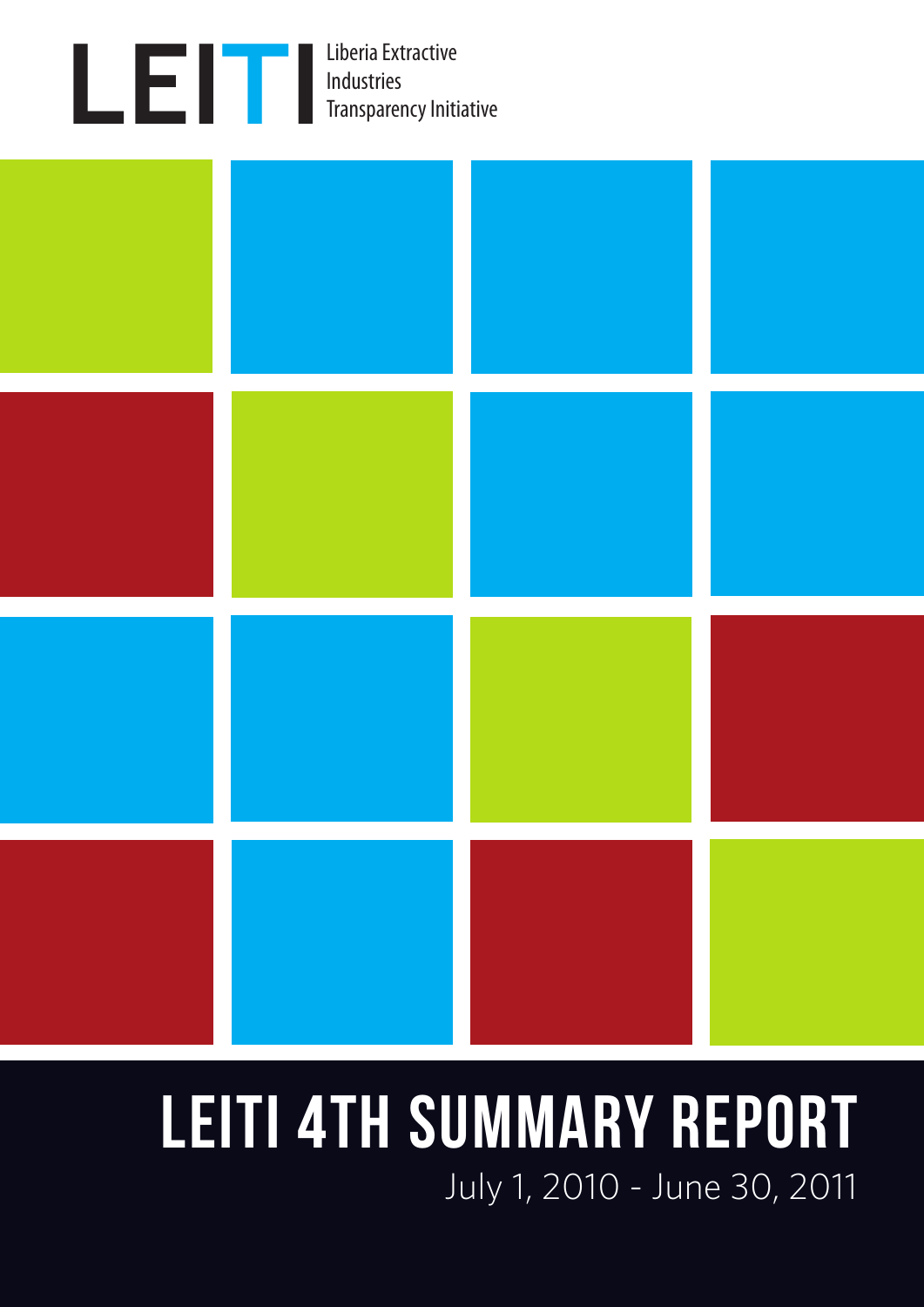## **LEITI MULTI-STAKEHOLDERS STEERING GROUP**

#### **Government of Liberia**

- 1. Ministry of Finance Chair
- 2. Ministry of Lands, Mines & Energy Co-chair
- 3. Ministry of Internal Affairs (MIA)
- 4. Forestry Development Authority (FDA)
- 5. National Oil Company of Liberia (NOCAL)
- 6. Ministry of Agriculture

#### **National Legislature**

1. The Liberian Senate 2. The Honorable House of Representatives

#### **Civil Society Organizations**

- 1. Publish What You Pay (PWYP)
- 2. Federation of Liberian Youth (FLY)
- 3. Gold & Diamond Miners Workers Union of Liberia

#### **Private Sector**

- 1. ArcelorMittal
- 2. Chevron
- 3. BHP Billiton
- 4. Liberia Timber Association (LTA)
- 5. Gold & Diamond Brokers & Dealers Association

#### **Others**

1. National Traditional Council of Liberia (NTCL)

#### **Development Partners**

- 1. World Bank (WB)
- 2. International Monetary Fund (IMF)
- 3. United Nations Development Program (UNDP)
- 4. UK's Department for International Development (DfID)
- 5. United States Government
- 6. United Nations Mission in Liberia (UNMIL)
- 7. Deutsche Gesellschaft für Internationale Zusammenarbeit (GIZ)
- 8. African Development Bank (ADB)

#### **THE LEITI SECRETARIAT STAFF**

Samson S. Tokpah Head of Secretariat sstokpah@leiti.org.lr

Konah D. Karmo Deputy Head of Secretariat kdkarmo@leiti.org.lr

Emmanuel E. Peterson Technical Officer epeterson@leiti.org.lr

Hnede L. Berrian Administrative Manager hberrian@leiti.org.lr

Samson Wonnah Communication & Outreach Officer swonnah@leiti.org.lr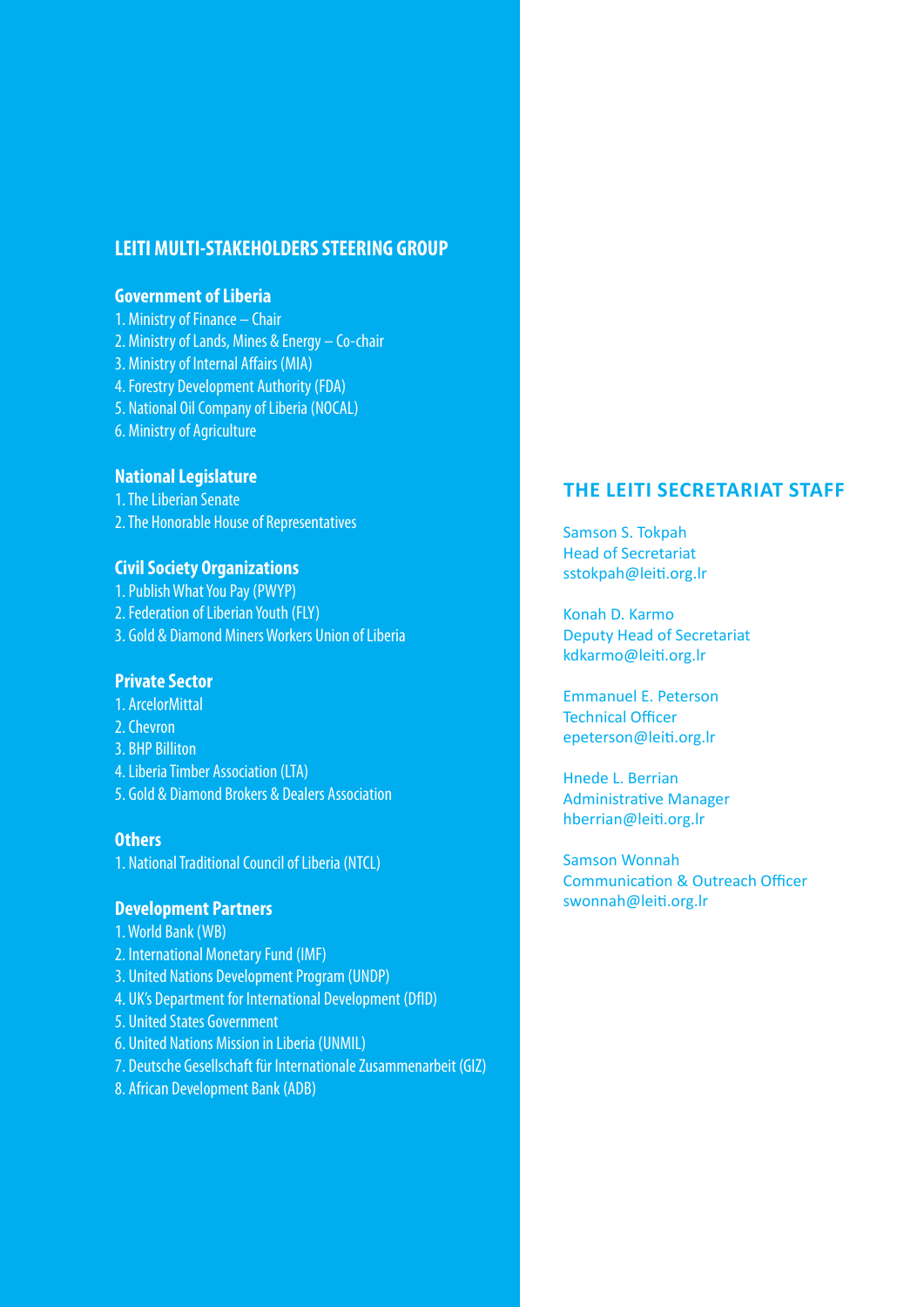## **EXECUTIVE SUMMARY AND MAIN FINDINGS**

This report summarizes key findings from the Payment, Amount Due, and Revenue Tracking processes between the Government of Liberia and all mining, oil, agriculture, and forestry companies engaged in the exploitation of the country's extractive and other natural resources. It also provides information over the kind and value of contributions made by these companies, outside of their contractual obligations, to communities, organizations, and institutions.

#### **MAIN FINDINGS:**

- More work needs to be done on compliance to the submission process. Roughly 60% or 65 out of 111 oil, mining, agriculture, and forestry companies in the fiscal period July 1, 2010 to June 30, 2011 submitted reporting templates required by LEITI. The mining sector had the highest rate of nonsubmission.
- Issue of accountability arose upon submission of reporting templates: Eight companies (12%) submitted reports without an external auditor attestation. Further, twelve companies' heads did not attest to their companies' submissions, non LICPA Certified Auditors attested to six companies templates.
- In the Payment Reconciliation section of the report, we found a negligible 0.24% discrepancy, amounting to US\$278,904 out of a total of US\$117,802,566.90 received by the Government of Liberia.
- Several companies submitted reports using multiple TINs, obstructing effective scrutiny of their financial records. The MoF should ensure that all company tax filings occur under a single TIN.
- In the forestry sector, significant discrepancies were found between the companies' evaluation of what ought to have been paid, and the government's evaluation of the same amount. Companies in the extractive sectors have determined owing government US\$274,650 compared to US\$12,688,636 estimate by the government, and US\$14,541,964 estimate by the LEITI's Reconciler.
- In the Revenue Tracking section of the report, a discrepancy of US\$100,000 was found in funds collected from African Petroleum during the transfer of funds from the National Oil Company of Liberia (NOCAL) to the Ministry of Finance (MoF). Additionally, US\$230,000 discrepancy was also found between NOCAL and the University of Liberia.
- The MoF/Social Development Fund (SDF) did not provide the Reconciler with sufficient reference on the disbursement of funds. While copies of checks written in the name of beneficiaries were provided, the actual use of the funds was impossible to validate in the absence of detailed supporting receipts.
- A total of US\$12,958,352 was reported as value of In-kind contributions by extractive companies to communities, organizations, and institutions.
- Recommendations from the second and third LEITI reports were mostly implemented.
- The submission of auditable data from the office of the Auditor General prior to the LEITI reconciliation and verification processes for the various government agencies is yet to be fully implemented.

## **PART–1: THE NARRATIVE**

## **1.1 INTRODUCTION**

This document summarizes the Fourth Reconciliation Report on payments made to the Government of Liberia (GOL) by companies operating in the mining, oil, forestry and agriculture sectors and the GOL receipts of revenues from these companies. This reconciliation exercise has the following key objectives: serving as a document for the Government and people of Liberia, as well as the world at large, describing the financial benefits accrued from the four sectors under review; helping the government and people of Liberia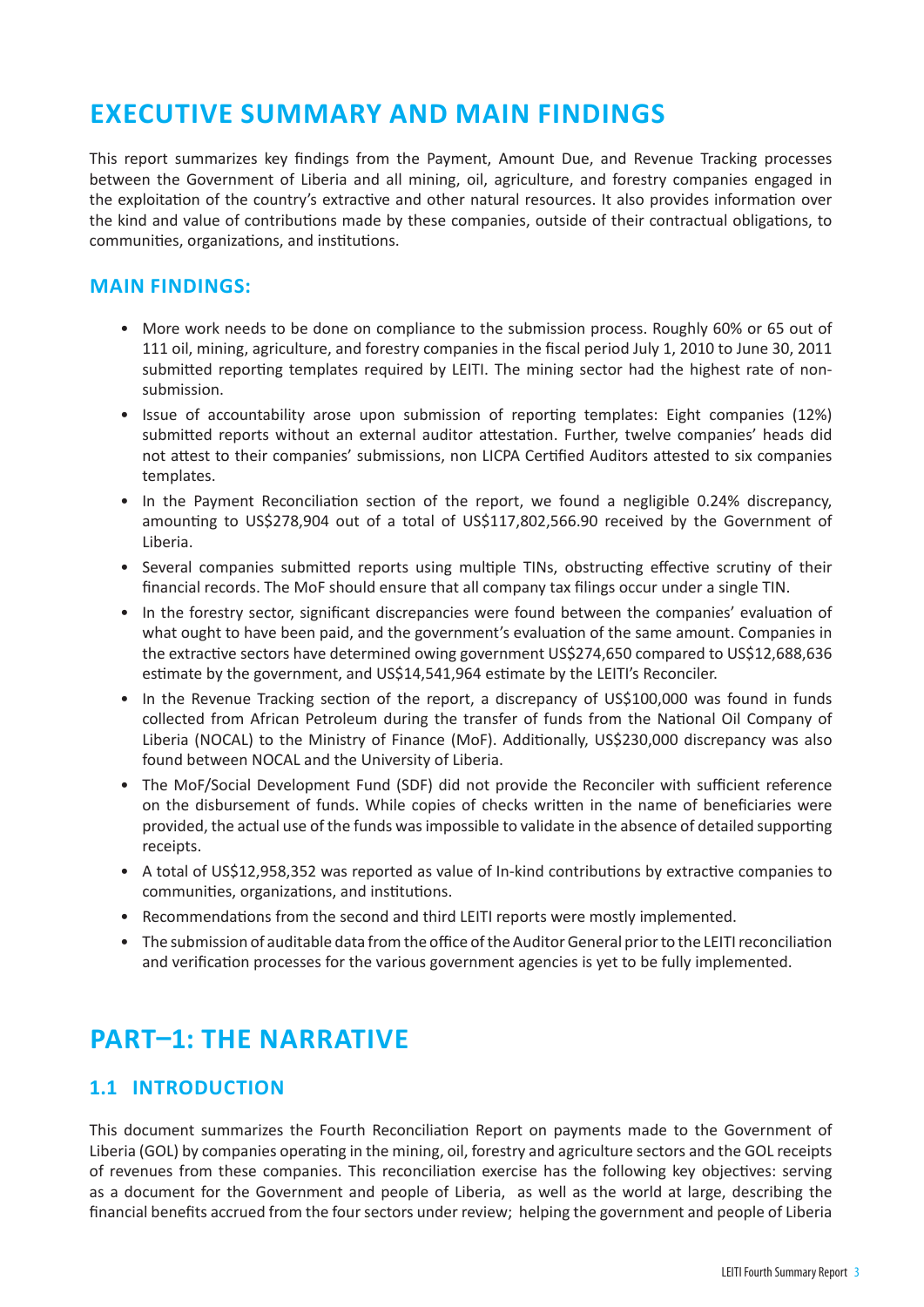recognize the potential positive contribution that forestry, agricultural, oil and mineral resources can make to the economic and social development of Liberia; and meeting a partial fulfilment of the requirements of the EITI international framework.

## **1.2 BACKGROUND**

The Fourth Reconciliation report of the Liberia Extractive Industries Transparency Initiative (LEITI) covers the fiscal period beginning July 1, 2010 to June 30, 2011. The report was undertaken and completed by an independent auditing firm, Ernst and Young (Ghana) in collaboration with MGI-Mombo and Company (Liberia). Referred to as Reconciler, the firm undertook field work (collection, analysis and reconciliation of data) from November 2, 2012 to February 13, 2013. Upon completing the field work, the Reconciler presented initial findings to the Multi-Stakeholder Steering Group (MSG) of LEITI. The final draft document (combining data and narrative with recommendations) was completed on May 15, 2013 and approved by the MSG on May 16, 2013.

## **1.3 ANNUAL EITI REPORT**

The EITI is a global standard implemented locally in 34 countries. EITI requires the production of an annual report which covers, but is not limited to, material payments made to host governments by companies in the mining and oil industries. In Liberia, additional industries, such as the agriculture and forestry industries are included in this report. It is worth noting that total payments and receipts also include business licenses made by diamond and gold dealers, as were as brokers and payments by pit-sawyers.

The LEITI was established in 2007 as a project and became an autonomous agency in 2009 by an Act of the Legislature. This Report is the Fourth (4th) Liberia EITI Report. A review of the last three reports showed improvements in style, content and quality notwithstanding the capacity for improvement. In addition to payments reconciliation, the LEITI Reconciliation report for the first time captures the following:

- Revenue Tracking
- Amounts Due Reconciliation
- In-kind Contribution

In keeping with the LEITI Act of 2009, this report was also expanded to include additional agencies of the Government that received payments from oil, mining, forestry, and agriculture companies, namely:

- Liberia Maritime Authority (LMA)
- Liberia Civil Aviation Authority (LCAA)
- National Port Authority (NPA)
- Environment Protection Agency (EPA)

**The Payments Reconciliation** focused on the total amount paid by oil, mining, agriculture, and forestry companies to the Government of Liberia and the acknowledgement of these payments from these companies by the Government of Liberia. The **Revenue Tracking** captured earmarked payments from the companies to government agencies through the Social Development Fund (SDF), the National Benefit Sharing Trust Board (NBSTB), and other institutions including the University of Liberia. **Amount Due** required government agencies to provide an evaluation of the amounts to be paid by the companies to the government, providing the basis for comparing the level of commitment extractive companies exhibited in their compliance to existing contracts, concessions/licenses and regulations. Similar data provided by the companies is reconciled with that of the government. An **In-Kind Contribution** section was added to the report in order to encourage companies to disclose any voluntary contributions made directly to communities, counties, organizations, and/or institutions during the period under review.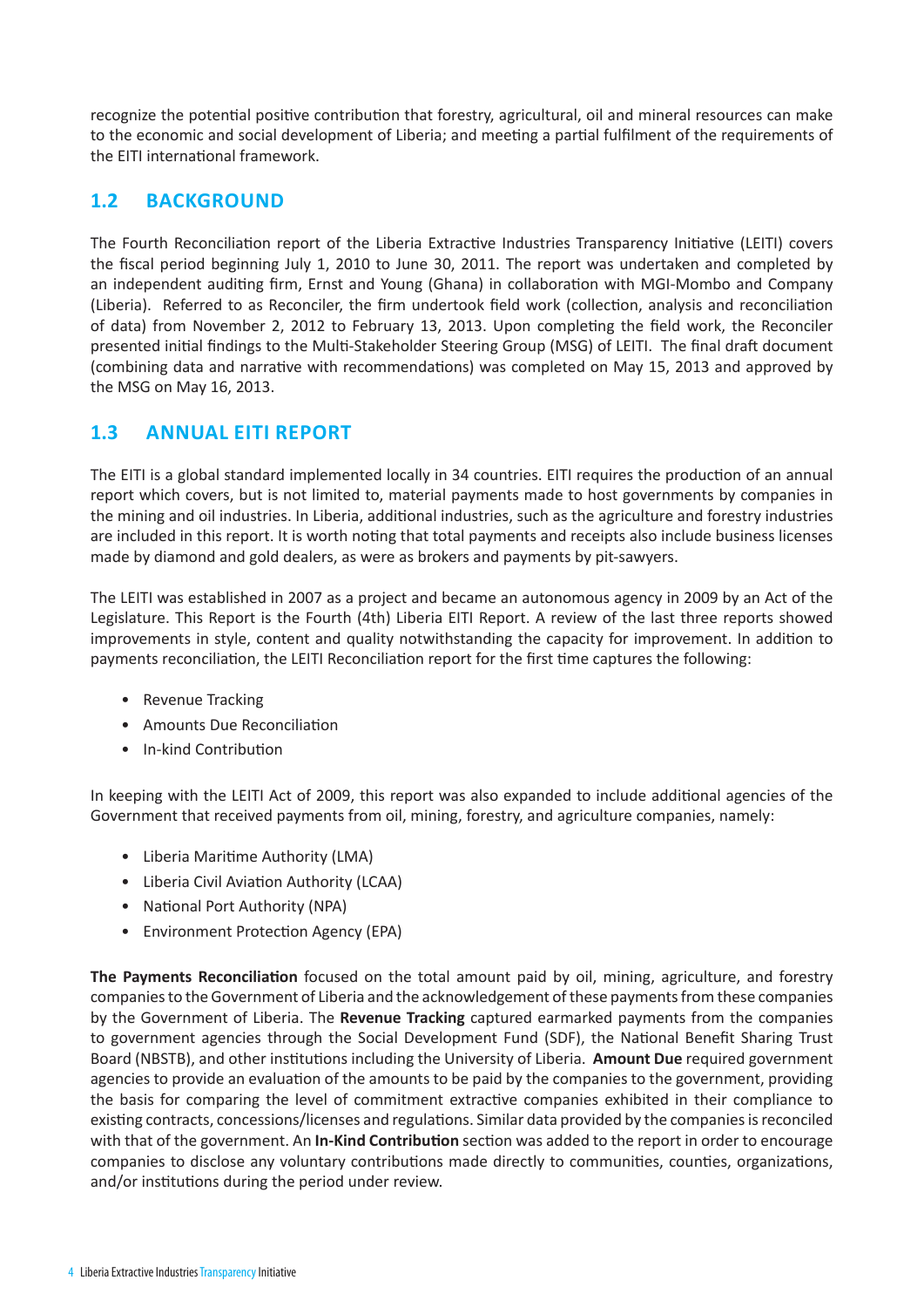The steps leading to the final LEITI Fourth Reconciliation Report are as follows:

- The LEITI Secretariat convened at least two inter-active workshops for all stakeholders/reporting sectors,
- The LEITI Secretariat employed the public procurement procedures of Liberia which led to contracting the Reconciler to undertake data reconciliation and the preparation of a full report,
- A workshop was convened by the Reconciler for all reporting companies and line ministries and agencies of government,
- The templates, approved by MSG were distributed to reporting stakeholders with instructions and submission dates,
- Data from the companies and the GoL was compiled, analyzed and reconciled,
- A full report was submitted to the MSG for consideration,
- Approval, printing, publication and distribution of the Report.

## **1.4.0 ANALYSIS OF DATA**

#### **1.4.1 SUBMISSION OF DATA**

During the period under review, the report shows that One-Hundred-Eleven (111) taxpayers in the mining, oil, agriculture and forestry sectors made payments to the Government of Liberia. Of this count, Sixty-Five (65) filled-in and submitted reporting templates to the Reconciler commissioned by LEITI. A breakdown of taxpayers that submitted templates are shown below:

| <b>SECTOR</b> | <b>COUNT</b> | <b>PERCENTAGE</b> | 35<br>30 |
|---------------|--------------|-------------------|----------|
| Agriculture   | 11           | 100%              | 25       |
| Forestry      | 17           | 85%               | 20       |
| Mining        | 32           | 43%               | 15<br>10 |
| Oil           | 5            | 100%              | 5        |
| Total         | 65           | 59%               | 0        |





Forty-Six (46) out of the 111 companies in the extractive sectors did not submit reporting templates. Templates were submitted by the government for these companies. A breakdown is shown below:

| <b>SECTOR</b> | <b>COUNT</b> | <b>PERCENTAGE</b> |
|---------------|--------------|-------------------|
| Agriculture   | $\bigcap$    | 0%                |
| Forestry      | 3            | 15%               |
| Mining        | 43           | 57%               |
| Oil           | Λ            | 0%                |
| Total         | 46           | 41%               |



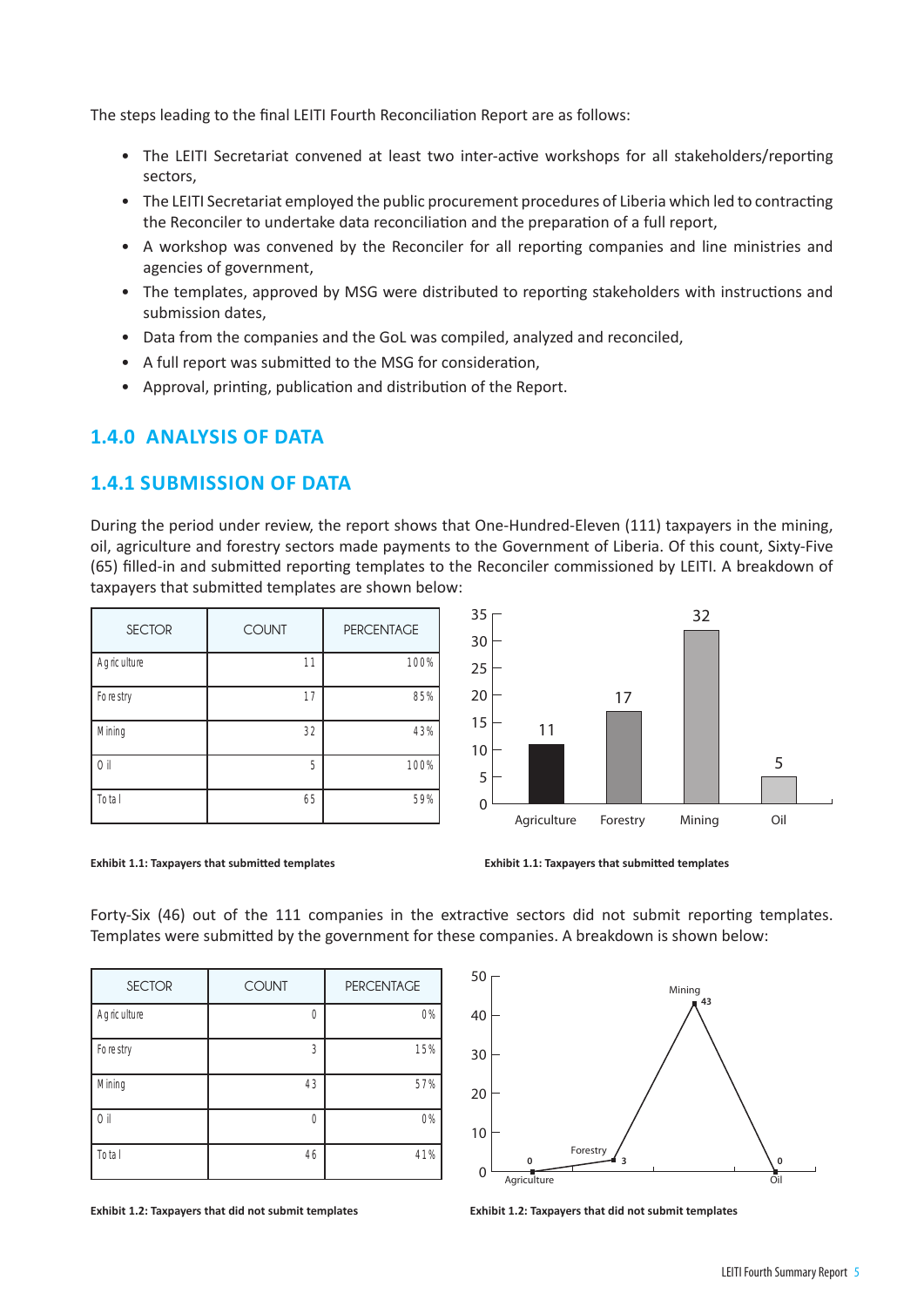The reconciler concluded that some of the factors that lead to the drop in the submission rate can be attributed to both the timing of the report (more than 1 year after the fiscal year), as well as business realities in the sector, leading to the shuttering or merging of companies by the time the report was written.

Below is a four year illustration of taxpayers that are registered compare to those submitting templates in compliance with reporting requirement:



## **1.4.2 PAYMENT RECONCILIATION DATA**

The Government of Liberia reported that US\$117,802,566.90 was received as the total contribution from the extractive sectors between July 1, 2010 to June 30, 2011, a net difference of US\$278,904.90 (0.24%) remained un-reconciled. Apart from this difference, which is immaterial when compared to the total contribution of the extractive industries, all facts indicate that the compiled data is complete in relation to the total corporate presence in the relevant sectors and the integrity of the report can be assured concerning "amounts paid" **(See Part 2-1 for detail schedule on amount paid).**

The chart below demonstrates the total reconciled payments, by sector, in United States Dollars by taxpayers and government/MoF respectively, for the period under review (July 1, 2010 to June 30, 2011):

| <b>SECTOR</b>                            | COMPANY (USD)  | AGENCY (USD)   | DIFFERENCE (USD) | <b>PERCENT</b> |
|------------------------------------------|----------------|----------------|------------------|----------------|
| Agriculture                              | 18,330,499.66  | 18,281,719.70  | 48.779.96        | 0.27%          |
| Forestry                                 | 5,408,592.18   | 5,616,076.23   | (207, 484.05)    | (3.69%)        |
| Mining                                   | 43,798,764.75  | 44,223,697.12  | (424, 932.36)    | (0.96%)        |
| Oil                                      | 49,911,073.86  | 49,681,073.86  | 230,000.00       | 0.46%          |
| Total                                    | 117,448,930.45 | 117,802,566.90 | (353636.45)      | (0.3%)         |
| Pit sawyers and small scale miners       |                |                | 632,541.35       |                |
| <b>Difference</b>                        |                |                | 278,904.90       |                |
| Prior Year July 1, 2009 to June 30, 2010 | Company (USD)  | Agency (USD)   | Difference (USD) | Percent        |
|                                          | 69,720,697.00  | 71,896,113.00  | (2, 175, 416.00) | (3%)           |

**Exhibit 1.4 chart: Total payments from the extractive companies**

Below is a four-year illustration of payments made by taxpayers and receipts confirmed by government ministries and agencies.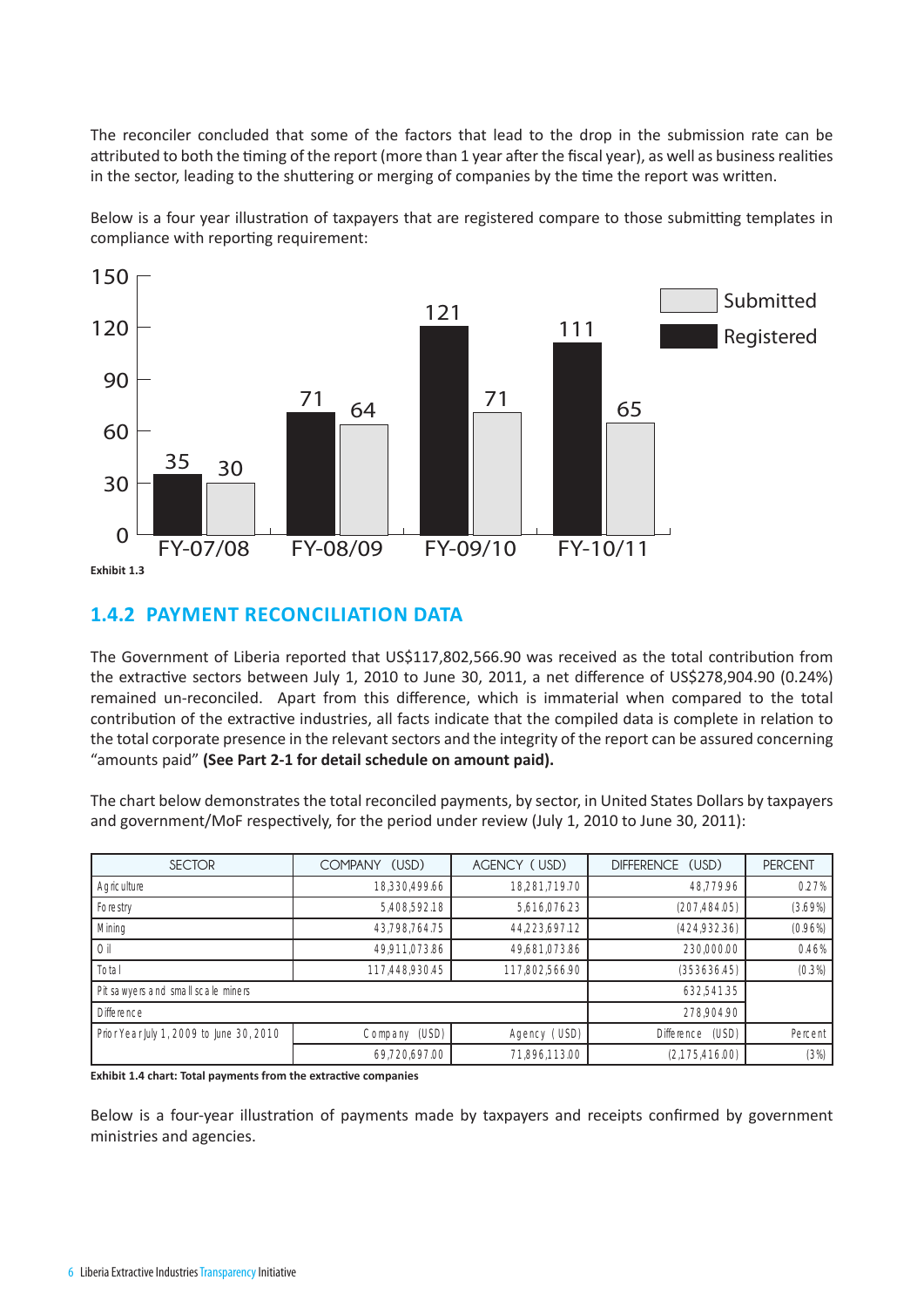

**Exhibit 1.5 Illustration of four-year payments**

**The Financial data in the tables and graphs below represents figures reconciled by the independent reconciler.**

## **1.4.3 REVENUE TRACKING DATA**

Revenue Tracking earmarked the amounts transferred from the companies to the agencies through the Social Development Fund (SDF), National Benefit Sharing Trust Board (NBSTB), and other institutions including the University of Liberia. **(See Part 2-2 for detail schedule on Revenue Tracking).**

A total of US\$12,144,546.60 was reported by the companies to the various government agencies. The graphs below depict companies and contributions:



Anadarko Arcelor Mittal Total **COMPANY AMOUNT USD** China Union 2,500,000.00 BMC Scraps 331,000.00 Anadarko 3,080,725.00 Arcelor Mittal 3,000,000.00 African Petroleum 1934,071.60 Peppercoast (Broadway) 448,750.00 BHP Billiton 400,000.00 African Petroleum 300,000.00 12,144,546.60

**Exhibit 1.6: Total revenue tracked from companies Exhibit 1.6: Total revenue tracked from companies**

On the other hand, the agencies of government reported receiving US\$12,044,546.60. The graphs below show the agencies of government and funds received.



| <b>AGENCY</b>       | <b>AMOUNT USD</b> |  |  |  |
|---------------------|-------------------|--|--|--|
| I MA                | 156.875.00        |  |  |  |
| Ministry of Finance | 8,281,000.00      |  |  |  |
| <b>NOCAL</b>        | 3,606,671.60      |  |  |  |
| Total               | 12.044.546.60     |  |  |  |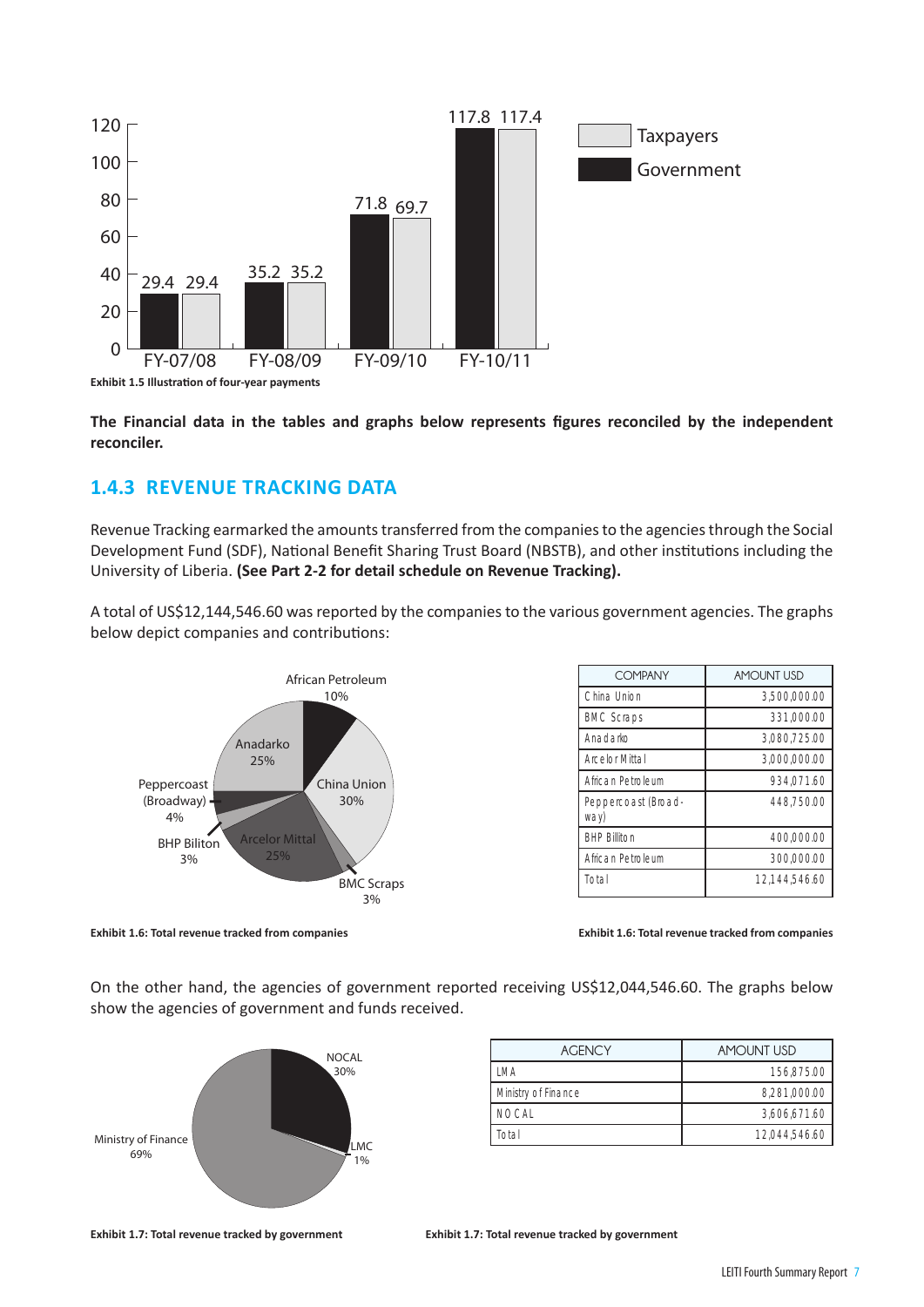A difference of US\$100,000 arose between the companies and government submission because:

• NOCAL recorded a receipt of US\$300,000 from African Petroleum while the MoF reported receiving only US\$200,000 from NOCAL.

The graphs below show the breakdown on the distribution of the US\$12,044,546.60 received by the government agencies.



**Exhibit 1.8: Total revenue tracked by government, counties and institutions**

| <b>BENEFICIARY</b>                         | <b>AMOUNT USD</b> |
|--------------------------------------------|-------------------|
| NOCAL / LMA                                | 2,813,546.60      |
| Bong county                                | 2,764,333.00      |
| Nimba                                      | 1,633,334.00      |
| Grand Bassa                                | 1,133,333.00      |
| Montserrado                                | 1,075,000.00      |
| Margibi county                             | 925,000.00        |
| University of Liberia                      | 600,000.00        |
| <b>River Cess</b>                          | 250,000.00        |
| Lands, Mines & Energy                      | 200,000.00        |
| Cape Mount                                 | 300,000.00        |
| Sinoe                                      | 150,000.00        |
| Social Development Fund                    | 150,000.00        |
| Grand Kru                                  | 50,000.00         |
| Total<br><del>.</del><br>┯<br><del>.</del> | 12,044,546.60     |

**Exhibit 1.8: Total revenue tracked by government, counties and institutions**

Out of the US\$12,044,546.60 received by the agencies, US\$10,156,546.60 was directly disbursed to the beneficiary counties and institutions while US\$1,888,000.00 was used by the agencies for various training programs as follows:

- Annual training (US\$850,000.00)
- Hydrocarbon development (US\$875,000)
- Attendance fee (US\$163,000)

While the payment of amounts recieved by the government agencies can be confirmed, the Reconciler was unable to confirm whether the US\$10,154,546.60 disbursed to the counties and other institutions reached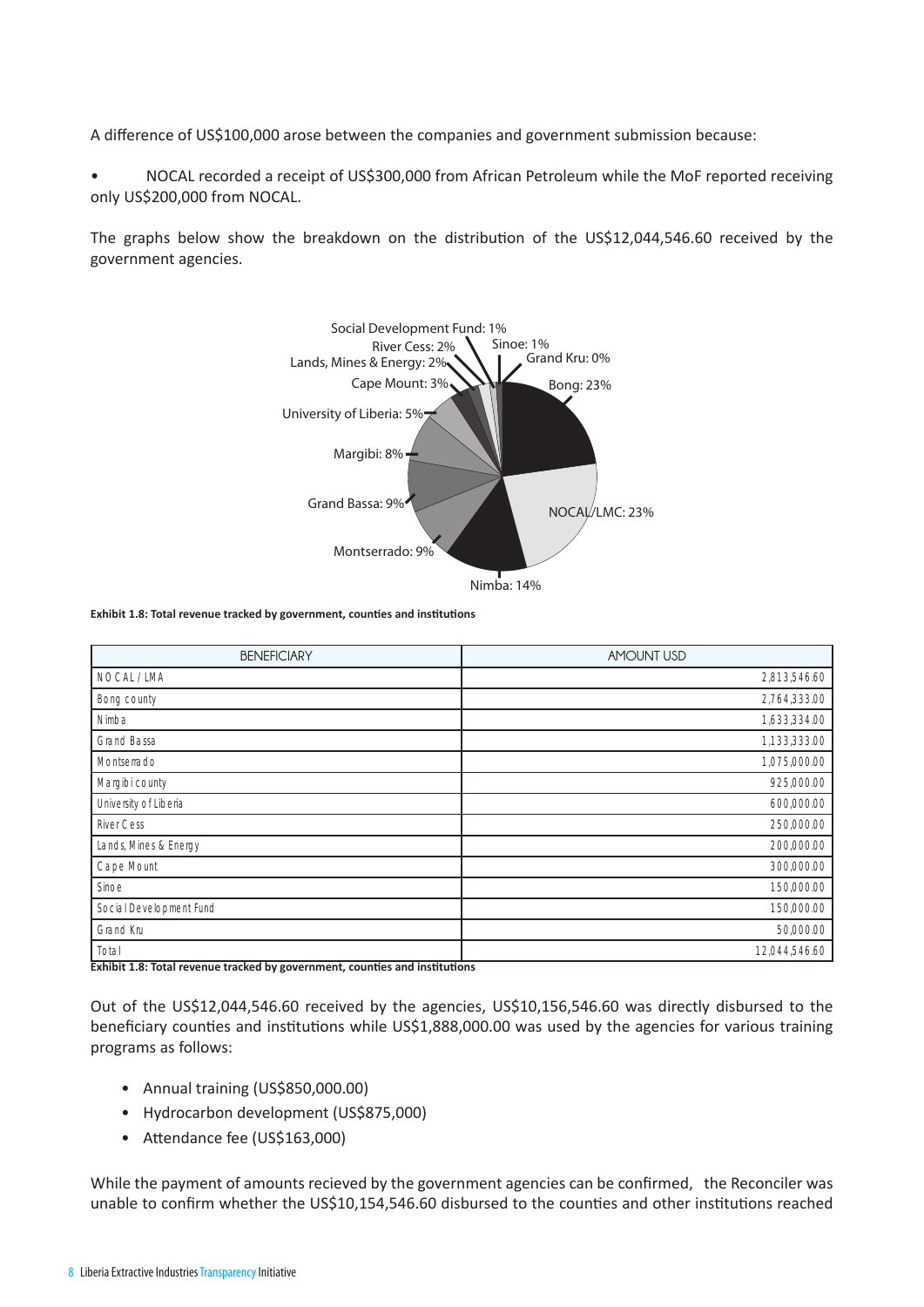the ultimate beneficiaries due to the absence of detailed supporting receipts.

## **1.4.4 AMOUNT DUE DATA**

The Amount Due section of this report independently evaluated the total tax payments due by the relevant companies. The Reconciler's evaluation was then compared to the company's evaluation of its tax owed, as well as the evaluation of the relevant government agency.

Of the four sectors covered by this report (oil, mining, agriculture and forestry) amount due was reconciled only for the forestry sector. The GAC's report indicated Amount Due from 11 Forestry companies as US\$10,554,416.23. SGS, a *government contractor* working in collaboration with the Forestry Development Authority (FDA), calculated the amount due for 14 Forestry companies as US\$12,688,636.82 whiles companies themselves arrived at US\$274,650.00 as amount due.

The Reconciler computations, using the same companies used by the SGS/FDA produced a total of US\$14,541,964.22 for the fixed elements on the amount due. The reconciler revealed differences of US\$1,849,327.40 in amounts due as declared by the SGS/FDA. There is also a total difference of US\$14,267,314.22 between what the companies declared and the reconciler calculations.

The MSG later agreed that the work on Amount Due be limited to the Oil and Forestry Sectors, and that a supplementary report be carried out by the Reconciler to focus on the fixed components of these two sectors. **(See Part 2-3 for computation on amount due).** 

#### **1.4.5 IN-KIND CONTRIBUTION DATA**

No reconciliation was done for In-Kind contributions. This section of the report discloses direct contributions by companies to communities, organizations, and institutions for development. Companies were instructed to estimate the market value of non-cash contributions and disclose them on a separate template for inclusion in the report. The total self-declared value of In-Kind contributions by various extractive industry companies amounted to US\$12,958,352.00. **(See Part 2-4 for in-kind contribution)**.

## **1.5 UNRESOLVED DISCREPANCIES**

The rationale behind the requirements for governments participating in the EITI process to hire independent reconciler to undertake the reconciliation process is to demonstrate transparency and increase credibility. It is also intended to resolve as much as possible, any variations that may exist between payments made and revenue receipts.

Naturally, our target and concerted efforts were geared toward achieving a zero balance reconciliation result. The independent reconciler worked relentlessly to achieve this target but (0.24%) remained un-reconciled which is US\$278,904.90 out of US\$117,802,566.90. As a practice, the LEITI will undertake a secondary evaluation to resolve any discrepancies.

#### **1.6 GAC COMMENTS**

The General Auditing Commission (GAC) audited revenue collection reports by the relevant government ministries and agencies from companies operating in the mining, oil, forestry and agriculture sectors of Liberia for the fiscal period July 1, 2010 to June 30, 2011, as part of the Fourth LEITI Report preparation process.

At the end of the audit exercise, the Auditor General was unable to express an opinion on the reporting templates presented by line ministries and agencies of government in support the reconciliation process. The Auditor General was unable to obtain adequate audit evidence.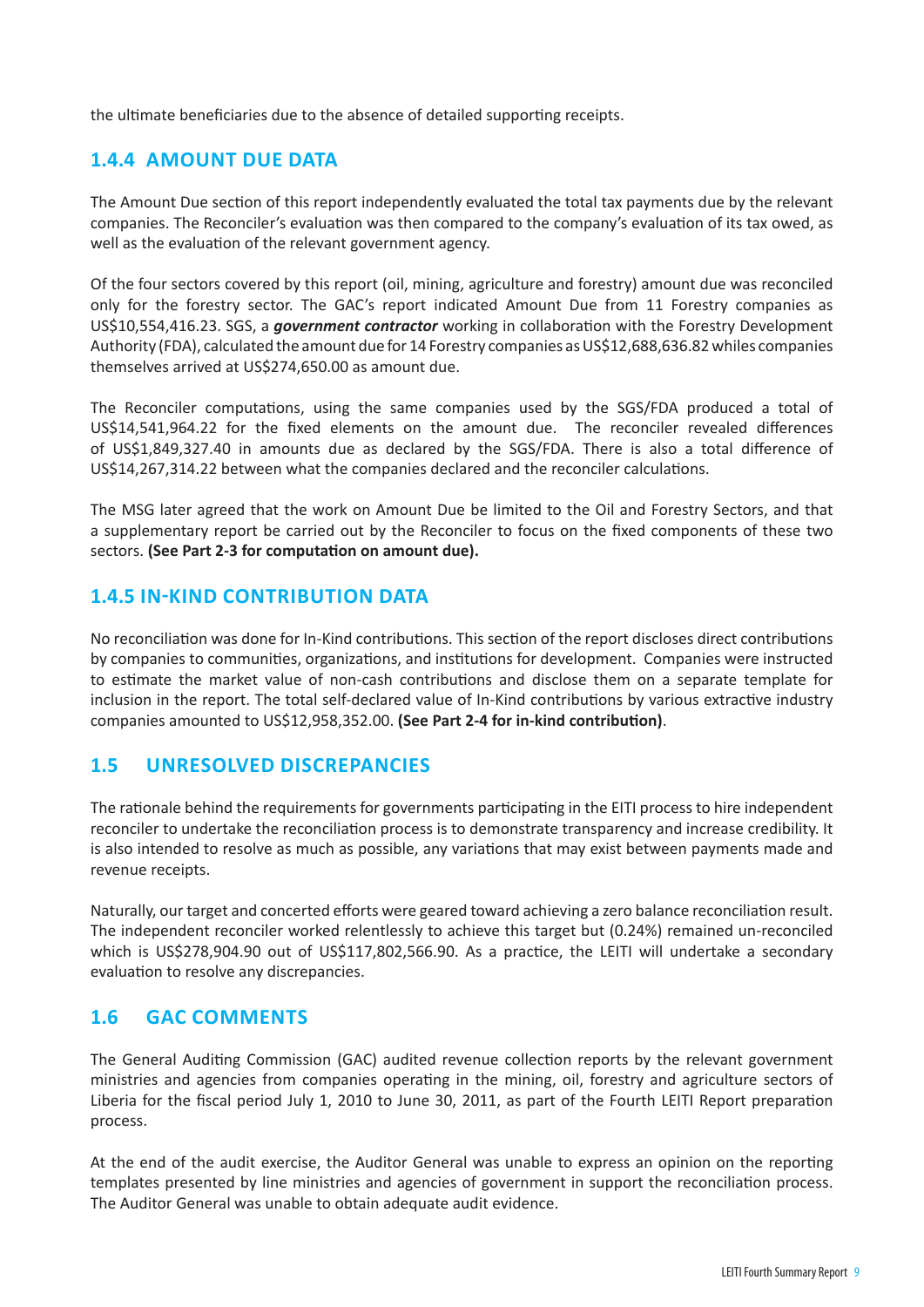Notwithstanding the Auditor General's observation, the MSG approved the Fourth LEITI report at its May 16, 2013 extraordinary sitting and resolved that issues raised by the Auditor General's report would be addressed during the preparation of the Fifth EITI report for Liberia. This decision was primarily based on the fact that matters raised by the Auditor General regarding the "amounts paid" and "amount due" sections were national requirements that did not affect the international EITI reporting guidelines.

## **1.7 IMPLEMENTATION**

Based on recommendations from the Second and Third reconciliation reports, the LEITI Secretariat has been coordinating activities with relevant line ministries and agencies to ensure that all existing companies in the extractive sectors are duly registered with the LEITI.

The new entrants' registration has become an integral part of the business registration process. As part of the process, the LEITI regularly updates its database, conducts workshops and training seminars to acquaint all reporting companies with relevant requirements, designs reporting templates, and contract reconciler for long-term periods.

The LEITI Secretariat is yet to fully enforce the submission of tax templates by all taxpayers accompanied by an audit certificate, or to apply sanctions all against those who do not comply. Additionally, the submission of auditable data from the office of the Auditor General prior to the LEITI reconciliation and verification process for the various government agencies is yet to be fully implemented.

## **PART 2-1: PAYMENT RECONCILIATION SCHEDULES**

Reconciled tax data and government receipts on the four reporting sectors

## **AGRICULTURE**

|                                              |             | <b>LIBERIA AGRIC</b> |          | <b>LIBERIA FOREST</b> | <b>LIBINC OIL PALM</b> |           |
|----------------------------------------------|-------------|----------------------|----------|-----------------------|------------------------|-----------|
| <b>Tax Kind</b>                              | Company     | Agency               | Company  | Agency                |                        | Agency    |
| Corporate Profits Tax / Turnover Tax         | 3,588,262.2 | 3,588,262.2          |          |                       | 2.789.8                | 2,789.8   |
| Excise Tax                                   | 7,669.2     | 7.669.2              |          |                       | 189.9                  | 189.9     |
| <b>GST</b>                                   | 9.908.2     | 9.908.2              |          |                       | 126.6                  | 126.6     |
| <b>ECOWAS Trade Levy</b>                     | 1,369.9     | 1,369.9              | 509.4    | 509.4                 | 18,894.9               | 18,894.9  |
| <b>Customs User Fees</b>                     | 97.649.9    | 97.649.9             | 1.075.3  | 1.075.3               | 30,214.5               | 30,214.5  |
| Admin Fees - Business Reg.                   | 900.0       | 900.0                | 900.0    | 900.0                 | 900.0                  | 900.0     |
| Admin Fees - Operational / Professional      |             |                      | 57.9     | 57.9                  | 57.9                   | 57.9      |
| Admin Fees - Vehicle Reg.                    | 34,175.0    | 34,175.0             | 605.0    | 605.0                 | 2,505.0                | 2,505.0   |
| Admin Fees - Resident Permits                | 2,050.0     | 2,050.0              |          |                       |                        |           |
| <b>GOL Fines</b>                             |             |                      | 7,931.5  | 7,931.5               | 1,621.9                | 1,621.9   |
| Personal Income Witholding                   | 484,224.5   | 484,224.5            | 13,003.9 | 13,003.9              | 24,787.5               | 24,787.5  |
| Non-Resident Witholding                      | 286,710.7   | 286,710.7            |          |                       |                        |           |
| Withholding 3rd Parties - Professional Serv. |             |                      |          |                       | 800.0                  | 800.0     |
| Withholding 3rd Parties - Contract Serv.     | 120.180.1   | 120.180.1            |          |                       |                        |           |
| Surface Rental                               | 3,350.7     | 3.350.7              | 15.401.0 | 15.401.0              | 23.177.0               | 23,177.0  |
| Export Tax                                   | 300.0       | 300.0                |          |                       |                        |           |
| Rubber Sales Tax                             | 122.757.0   | 122.757.0            |          |                       |                        |           |
| Social Welfare Contri.                       |             |                      | 13.773.6 |                       | 23,761.4               |           |
| Other Administrative Fees                    |             |                      | 300.0    | 300.0                 |                        |           |
| Others*                                      | 11,720.0    | 475.0                |          |                       |                        |           |
| <b><i>GRAND TOTAL</i></b>                    | 4,771,227.5 | 4,759,982.5          | 53,557.6 | 39,784.0              | 129,826.4              | 106,065.0 |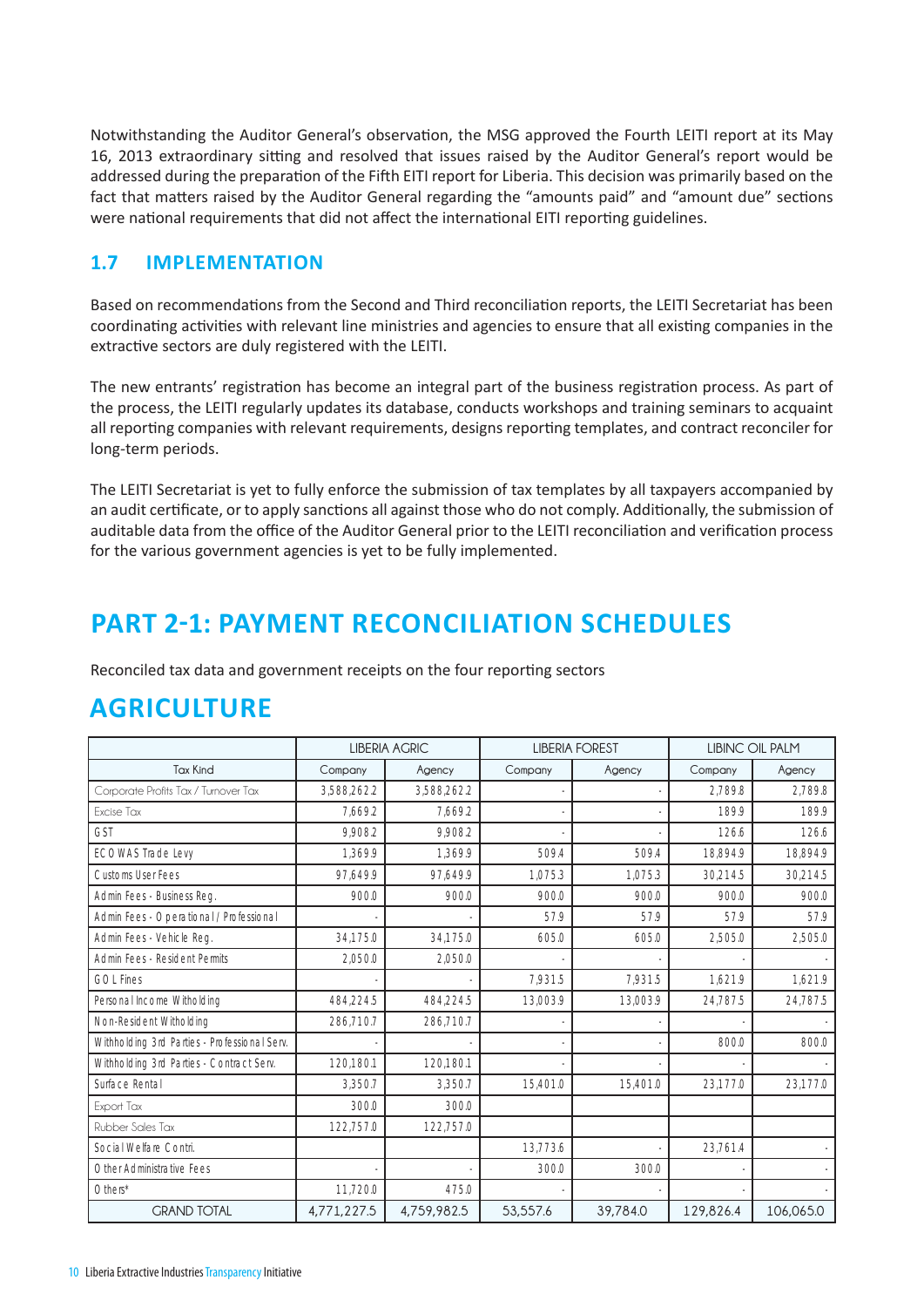|                                                   |             | <b>BUCHANAN RENEWABLES</b> |           | <b>CAVALLA RUBBER</b> | FIRESTONE LIBERIA LIMITED |             | <b>GOLDEN VEROLEUM</b> |          | <b>LIBCO (THE LIBERIA</b><br>COMPANY-COCOPA) |           |
|---------------------------------------------------|-------------|----------------------------|-----------|-----------------------|---------------------------|-------------|------------------------|----------|----------------------------------------------|-----------|
| <b>Tax Kind</b>                                   | Company     | Agency                     | Company   | Agency                | Company                   | Agency      | Company                | Agency   | Company                                      | Agency    |
| Contri. via GOL to Uni-<br>versity Dept (UL etc.) |             |                            |           |                       | 50,000.0                  | 50,000.0    |                        |          |                                              |           |
| Annual Social Contri.<br>(County & Comm.)         |             |                            |           |                       | 35,000.0                  | 35,000.0    |                        |          |                                              |           |
| Corporate Profits Tax /<br>Turnover Tax           | 35,831.6    | 35,831.6                   | 169,132.5 | 169,132.5             | 2,466,569.1               | 2,466,569.1 |                        |          |                                              |           |
| Import Levy                                       | 161,268.7   | 161,268.7                  |           |                       | 15,564.5                  | 15,564.5    | 353.3                  | 353.3    |                                              |           |
| Excise Tax                                        | 8,878.3     | 8,878.3                    | 69,794.1  | 69,794.1              |                           |             |                        |          |                                              |           |
| <b>GST</b>                                        | 156,329.9   | 156,329.9                  | 65,805.1  | 65,805.1              | 435.9                     | 435.9       |                        |          |                                              |           |
| <b>ECOWAS Trade Levy</b>                          | 60,363.7    | 60,363.7                   | 42,163.6  | 42,163.6              | 96,405.7                  | 96,405.7    | 5,619.7                | 5,619.7  |                                              |           |
| <b>Customs User Fees</b>                          | 135,631.9   | 135,631.9                  | 37,615.9  | 37,615.9              | 178,056.1                 | 178,056.1   | 16,505.8               | 16,505.8 |                                              |           |
| Admin Fees - Business<br>Reg.                     | 900.0       | 900.0                      | 900.0     | 900.0                 | 900.0                     | 900.0       | 900.0                  | 900.0    |                                              |           |
| Admin Fees - Article of<br>Incorp.                |             |                            | 20.0      | 20.0                  | 50.0                      | 50.0        | 20.0                   | 20.0     |                                              |           |
| Admin Fees - Opera-<br>tional / Professional      | 57.9        | 57.9                       | 60.0      | 60.0                  | 57.9                      | 57.9        | 57.9                   | 57.9     |                                              |           |
| Admin Fees - Vehicle<br>Reg.                      | 65,389.0    | 65,389.0                   | 4,840.0   | 4,840.0               | 175,487.0                 | 175,487.0   | 5.170.0                | 5,170.0  | 2,470.0                                      | 2,470.0   |
| Admin Fees - Resident<br>Permits                  |             |                            | 500.0     | 500.0                 | 5,600.0                   | 5,600.0     | 3,000.0                | 3,000.0  | 250.0                                        | 250.0     |
| Admin Fees - Fire<br>Certificate                  |             |                            |           |                       | 800.0                     | 800.0       |                        |          |                                              |           |
| Admin Fees - Work<br>Permits                      | 44,000.0    | 44,000.0                   | 8,000.0   | 8,000.0               | 18,000.0                  | 18,000.0    | 6,000.0                | 6,000.0  | 1,000.0                                      | 1,000.0   |
| Dividends to GOL                                  |             |                            |           |                       |                           |             |                        |          |                                              |           |
| <b>GOL Fines</b>                                  | 4,316.5     | 4,316.5                    |           |                       | 869.3                     | 869.3       | 1,845.8                | 1,845.8  | 2,000.0                                      | 2,000.0   |
| Personal Income<br>Witholding                     | 293,344.5   | 293,344.5                  | 293,767.9 | 293,767.9             | 3,302,042.6               | 3,302,042.6 | 7,286.6                | 7,286.6  | 75,415.9                                     | 75,415.9  |
| Non-Resident Withold-<br>ing                      | 17,571.2    | 17,571.2                   |           |                       |                           |             |                        |          |                                              |           |
| Withholding 3rd Parties<br>- Rent / Lease         | 40.000.0    | 40,000.0                   |           |                       |                           |             |                        |          |                                              |           |
| Withholding 3rd Parties<br>- Contract Serv.       | 13,129.0    | 13,129.0                   |           |                       | 190,355.6                 | 190,355.6   |                        |          |                                              |           |
| Withholding 3rd Parties<br>- Tax Other            |             |                            | 31,133.5  | 31,133.5              | 2,320,711.0               | 2,320,711.0 |                        |          |                                              |           |
| Surface Rental                                    |             |                            |           |                       | 237,980.0                 | 237,980.0   |                        |          |                                              |           |
| Rubber Sales Tax                                  |             |                            | 72,125.0  | 72,125.0              |                           |             |                        |          | 28,944.6                                     | 28,944.6  |
| Phyto Sanitory Fee                                | 900.0       | 900.0                      |           |                       |                           |             |                        |          |                                              |           |
| Stumpage Fee                                      | 42,212.0    | 42,212.0                   |           |                       |                           |             |                        |          |                                              |           |
| Timber Export Licence<br>Fees                     | 300.0       | 300.0                      |           |                       |                           |             |                        |          |                                              |           |
| Log Export Fees                                   | 68,062.2    | 68,062.2                   | 25,437.5  | 25,437.5              |                           |             |                        |          |                                              |           |
| Chain of Custody<br>Management Fee (PSI)          | 77,045.5    | 77,045.5                   |           |                       |                           |             |                        |          |                                              |           |
| Stevedoring Tariff                                | 3,177.1     | 3,177.1                    |           |                       |                           |             |                        |          |                                              |           |
| Storage Tariff                                    | 36,603.5    | 36,603.5                   |           |                       |                           |             |                        |          |                                              |           |
| Auxiliary Rates                                   | 7,485.0     | 7,485.0                    |           |                       |                           |             |                        |          |                                              |           |
| Other Administrative<br>Fees                      |             |                            |           |                       | 15.0                      | 15.0        |                        |          |                                              |           |
| Other Admin Fees - ID<br>Cards/LTA                | 275.0       | 275.0                      |           |                       | 335.0                     | 335.0       |                        |          |                                              |           |
| $Others^*$                                        |             |                            | 171.0     | 171.0                 | 24,284.9                  | 24,284.9    | 30.0                   | 30.0     |                                              |           |
| <b>GRAND TOTAL</b>                                | 1,273,072.3 | 1,273,072.3                | 821,466.1 | 821,466.1             | 9,119,519.7               | 9,119,519.7 | 46,789.0               | 46,789.0 | 110,080.5                                    | 110,080.5 |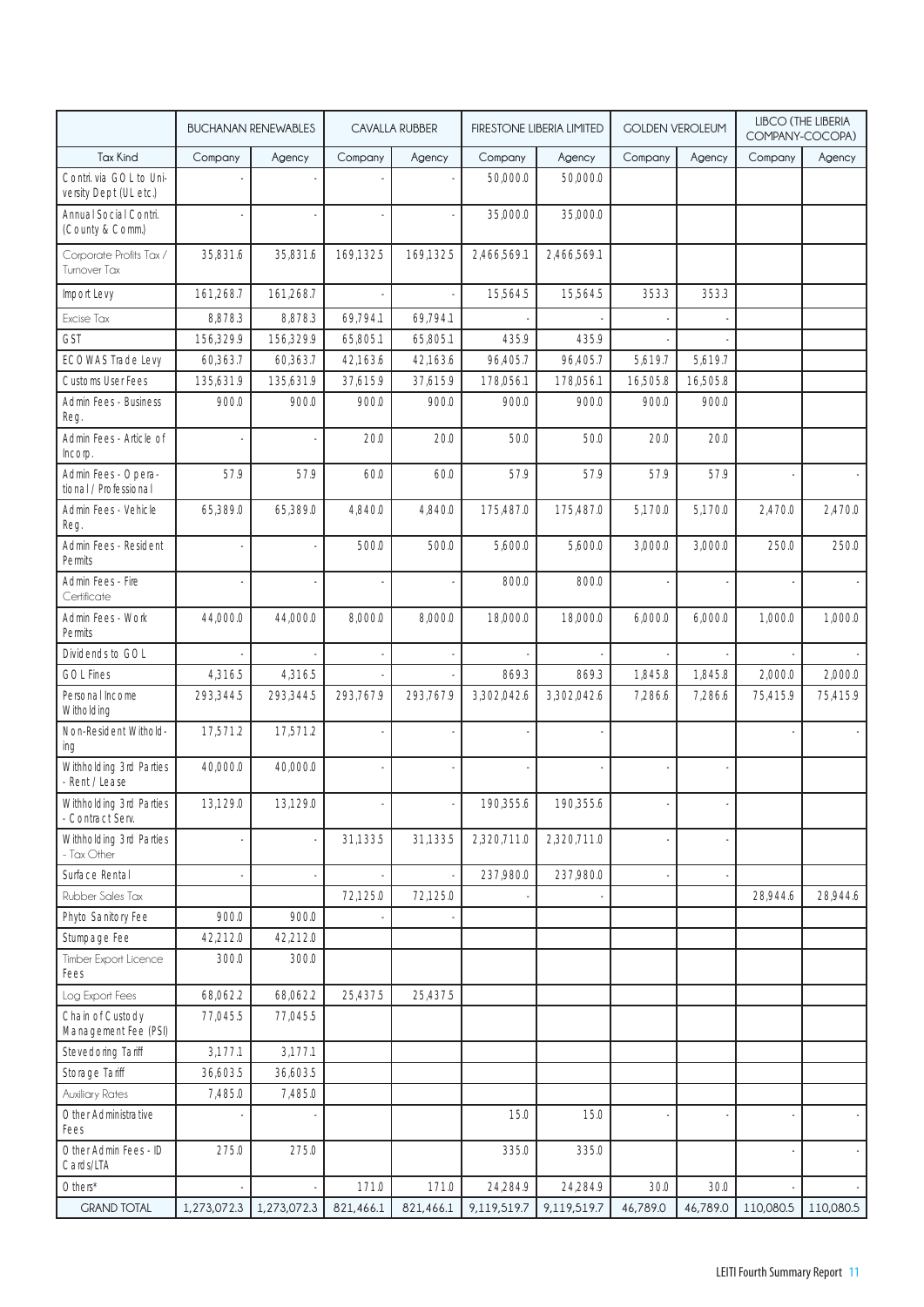|                                         | <b>MORRIS AMERICAN RUBBER</b> |          |             | <b>SALALA RUBBER CORPORATION</b> | SIME DARBY |           |  |
|-----------------------------------------|-------------------------------|----------|-------------|----------------------------------|------------|-----------|--|
| <b>Tax Kind</b>                         | Company                       | Agency   | Company     | Agency                           | Company    | Agency    |  |
| Corporate Profits Tax / Turnover Tax    | 10,233.8                      | 10.233.8 |             |                                  |            |           |  |
| Import Levy                             | 16.869.9                      | 16.869.9 |             |                                  | 800.0      | 800.0     |  |
| Excise Tax                              |                               |          |             |                                  | 1.073.3    | 1.073.3   |  |
| <b>GST</b>                              | 15,690.0                      | 15,690.0 |             |                                  | 1,564.6    | 1,564.6   |  |
| <b>ECOWAS Trade Levy</b>                | 1.309.1                       | 1,309.1  | 1,142.6     | 1,142.6                          | 10,134.1   | 10,134.1  |  |
| <b>Customs User Fees</b>                |                               |          | 53,910.2    | 53,910.2                         | 20,669.4   | 20,669.4  |  |
| Admin Fees - Business Reg.              | 69.0                          | 69.0     | 900.0       | 900.0                            |            |           |  |
| Admin Fees - Operational / Professional | 57.9                          | 57.9     | 57.9        | 57.9                             |            |           |  |
| Admin Fees - Vehicle Reg.               | 5,067.0                       | 5,067.0  | 21,070.0    | 21.070.0                         | 22,485.0   | 22,485.0  |  |
| Admin Fees - Resident Permits           |                               |          | 2,300.0     | 2.300.0                          | 11.625.0   | 11.625.0  |  |
| Admin Fees - Fire Certificate           |                               |          | 210.0       | 210.0                            |            |           |  |
| Admin Fees - Work Permits               |                               |          | 5.000.0     | 5.000.0                          | 18.000.0   | 18,000.0  |  |
| Dividends to GOL                        |                               |          |             |                                  | 800.0      | 800.0     |  |
| Personal Income Witholding              | 13,970.6                      | 13,970.6 | 180,382.0   | 180,382.0                        | 504,811.5  | 504,811.5 |  |
| Withholding 3rd Parties - Rent / Lease  | 27,913.5                      | 27,913.5 | 1,050.0     | 1.050.0                          |            |           |  |
| Withholding 3rd Parties - Tax Other     |                               |          | 800.0       | 800.0                            |            |           |  |
| Surface Rental                          |                               |          | 1.200.0     | 1.200.0                          | 187,500.0  | 187,500.0 |  |
| Export Tax                              | 4,000.0                       | 4,000.0  |             |                                  |            |           |  |
| Rubberwood Products - Local Collections |                               |          | 150.0       | 150.0                            |            |           |  |
| Rubber Sales Tax                        |                               |          | 660.517.0   | 660.517.0                        | 20.460.4   | 20.460.4  |  |
| Phyto Sanitory Fee                      | 2.000.0                       | 2.000.0  |             |                                  |            |           |  |
| Other Administrative Fees               | 1.040.0                       | 1.040.0  | 6.9         | 6.9                              |            |           |  |
| Others*                                 | 1.610.0                       | 1,610.0  | 176,509.9   | 176,509.9                        |            |           |  |
| <b>GRAND TOTAL</b>                      | 99,830.7                      | 99,830.7 | 1,105,206.6 | 1,105,206.6                      | 799,923.2  | 799,923.2 |  |

## **OIL**

|                                              | AFRICAN PETROLEUM (EUROPEAN<br><b>HYDROCARBON)</b> |             | <b>ANADARKO</b> |             | ANADARKO BLOCK 10 |             |
|----------------------------------------------|----------------------------------------------------|-------------|-----------------|-------------|-------------------|-------------|
| Tax kind                                     | Company                                            | Agency      | Company         | Agency      | Company           | Agency      |
| Contri. via GOL to University Dept (UL etc.) |                                                    |             | 225,000.0       | 225,000.0   | 150.000.0         | 150,000.0   |
| Admin Fees - Business Reg.                   | 900.0                                              | 900.0       | 900.0           | 900.0       | 900.0             | 900.0       |
| Admin Fees - Operational / Professional      |                                                    |             | 57.9            | 57.9        | 57.9              | 57.9        |
| Admin Fees - Vehicle Reg.                    |                                                    |             | 100.0           | 100.0       |                   |             |
| Personal Income Witholding                   | 7.994.0                                            | 7.994.0     |                 |             |                   |             |
| Withholding 3rd Parties - Rent / Lease       |                                                    |             | 2.444.5         | 2,444.5     |                   |             |
| Withholding 3rd Parties - Professional Serv. |                                                    |             |                 |             | 13.661.0          | 13.661.0    |
| Withholding 3rd Parties - Contract Serv.     |                                                    |             |                 |             | 900.750.0         | 900,750.0   |
| Surface Rental                               |                                                    |             | 293,250.0       | 293,250.0   | 137.600.0         | 137,600.0   |
| Research Vessels Tonnage Tax                 |                                                    |             |                 |             | 132,775.0         | 132,775.0   |
| <b>Inspection Fees</b>                       | 1.200.0                                            | 1.200.0     |                 |             | 600.0             | 600.0       |
| Permit Fees for Vessel Crew                  |                                                    |             |                 |             | 22,000.0          | 22,000.0    |
| Casualty Investigation Fees                  |                                                    |             |                 |             | 1.500.0           | 1,500.0     |
| <b>EIA:Seismic Survey</b>                    |                                                    |             |                 |             | 2,500.0           | 2,500.0     |
| Aircraft Inspection Fees                     | 9.600.0                                            | 9.600.0     | 5,250.0         | 5,250.0     |                   |             |
| Oil License Fees                             | 370,622.0                                          | 370,622.0   |                 |             |                   |             |
| Social Welfare Contri.                       | 519,215.0                                          | 519,215.0   | 450,000.0       | 450,000.0   | 250,000.0         | 250,000.0   |
| Annual Training                              | 346.143.0                                          | 346.143.0   | 300,000.0       | 300,000.0   | 250,000.0         | 250,000.0   |
| Hydrocarbon Development Fund                 | 432.679.0                                          | 432.679.0   | 375.000.0       | 375,000.0   | 250,000.0         | 250,000.0   |
| Attendance fees                              | 49,813.0                                           | 49,813.0    | 32.000.0        | 32,000.0    | 11,000.0          | 11,000.0    |
| Rural Energy fund                            |                                                    |             |                 |             | 200,000.0         | 200,000.0   |
| NOCAL Others**                               | 259,608.0                                          | 259,608.0   |                 |             |                   |             |
| <b>GRAND TOTAL</b>                           | 1,997,774.0                                        | 1,997,774.0 | 1,684,002.4     | 1,684,002.4 | 2,323,343.9       | 2,323,343.9 |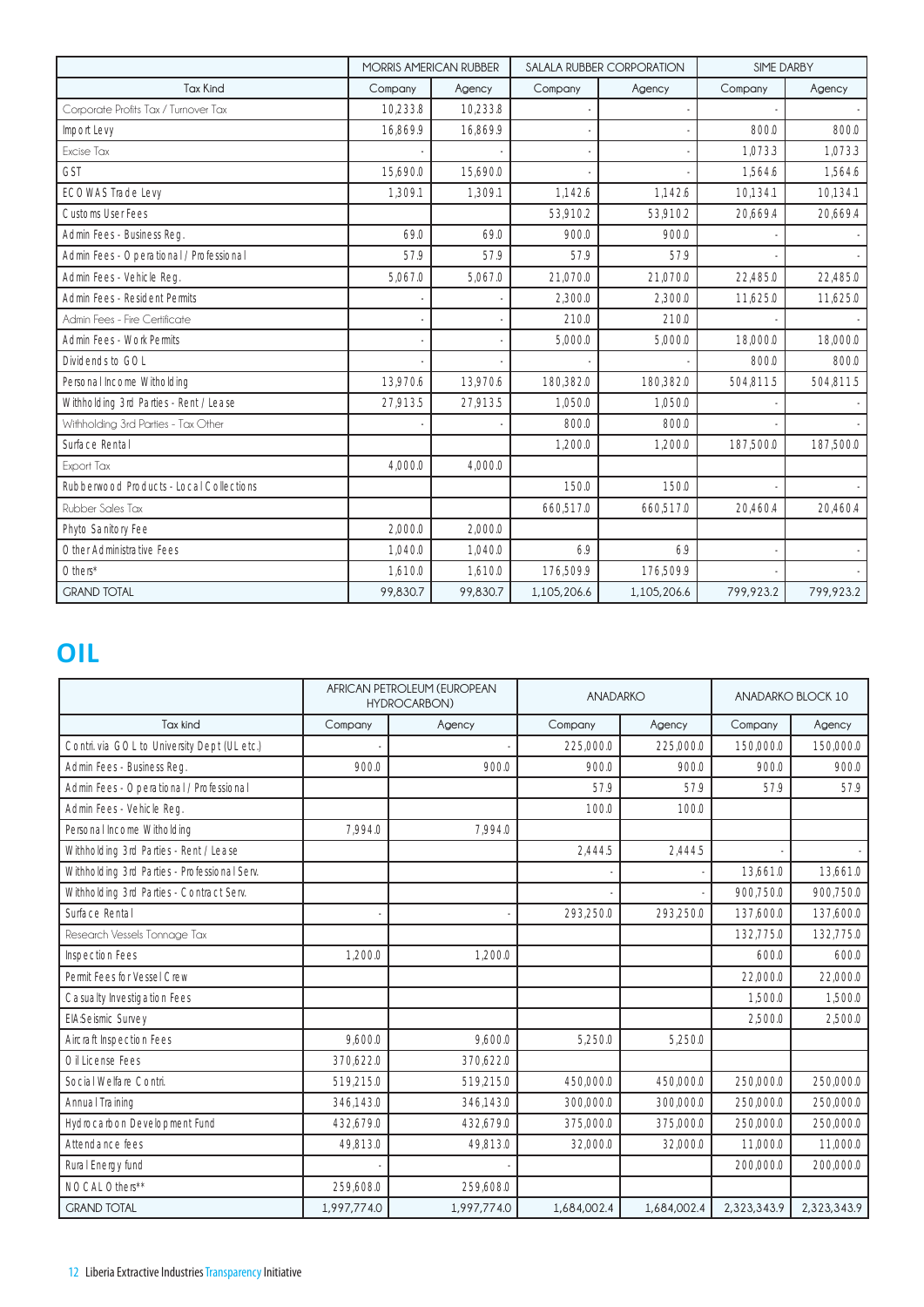|                                              | <b>CHEVRON - LIBERIA</b> |             |             | <b>CHEVRON B</b> | PEPPERCOAST (BROADWAY) |           |
|----------------------------------------------|--------------------------|-------------|-------------|------------------|------------------------|-----------|
| Tax kind                                     | Company                  | Agency      | Company     | Agency           | Company                | Agency    |
| Signature Fees/Signing Bonus                 |                          |             | 3,333,333.0 | 3,333,333.0      |                        |           |
| Contri. via GOL to University Dept (UL etc.) |                          |             |             |                  | 75,000.0               | 75,000.0  |
| Admin Fees - Business Reg.                   | 900.0                    | 900.0       | 900.0       | 900.0            | 900.0                  | 900.0     |
| Admin Fees - Operational / Professional      |                          |             |             |                  | 57.9                   | 57.9      |
| Admin Fees - Vehicle Reg.                    | 405.0                    | 405.0       |             |                  | 230.0                  | 230.0     |
| Admin Fees - Resident Permits                | 3,500.0                  | 3,500.0     |             |                  |                        |           |
| Admin Fees - Fire Certificate                |                          |             |             |                  | 4.1                    | 4.1       |
| Admin Fees - Work Permits                    | 3,000.0                  | 3,000.0     |             |                  |                        |           |
| <b>GOL Fines</b>                             |                          |             |             |                  | 6,105.9                | 6,105.9   |
| Personal Income Witholding                   |                          |             |             |                  | 8,472.8                | 8,472.8   |
| Non-Resident Witholding                      | 1,975,855.2              | 1,975,855.2 | 82,176.1    | 82,176.1         |                        |           |
| Withholding 3rd Parties - Tax Other          |                          |             | 5,000,000.0 | 5,000,000.0      |                        |           |
| Surface Rental                               |                          |             |             |                  | 123,750.0              | 123,750.0 |
| EIA:Offshore Oil                             |                          |             | 10,000.0    | 10,000.0         |                        |           |
| Social Welfare Contri.                       |                          |             |             |                  | 150,000.0              | 150,000.0 |
| Annual Training                              |                          |             |             |                  | 100,000.0              | 100,000.0 |
| Attendance fees                              |                          |             | 21,333.3    | 21,333.3         |                        |           |
| <b>GRAND TOTAL</b>                           | 1,983,660.2              | 1,983,660.2 | 8,447,742.4 | 8,447,742.4      | 464,520.8              | 464,520.8 |

|                                                 |             | CHEVRON C   |             | CHEVRON D   |             | <b>NOCAL</b> |              | <b>ORANTO</b> |  |
|-------------------------------------------------|-------------|-------------|-------------|-------------|-------------|--------------|--------------|---------------|--|
| Tax kind                                        | Company     | Agency      | Company     | Agency      | Company     | Agency       | Company      | Agency        |  |
| Signature Fees/Signing Bonus                    | 3,333,333.0 | 3.333.333.0 | 3,333,333.0 | 3.333.333.0 |             |              |              |               |  |
| Contri. via GOL to University Dept<br>(UL etc.) |             |             |             |             | 850,000.0   | 620,000.0    |              |               |  |
| Corporate Profits Tax / Turnover Tax            |             |             |             |             |             |              | 15,000,000.0 | 15.000.000.0  |  |
| <b>ECOWAS Trade Levy</b>                        |             |             |             |             | 234.9       | 234.9        |              |               |  |
| <b>Customs User Fees</b>                        |             |             |             |             | 704.8       | 704.8        |              |               |  |
| Administrative fees                             |             |             |             |             | 6.9         | 6.9          |              |               |  |
| Admin Fees - Business Reg.                      | 900.0       | 900.0       | 900.0       | 900.0       |             |              | 1.800.0      | 1,800.0       |  |
| Admin Fees - Article of Incorp.                 |             |             |             |             |             |              | 510.0        | 510.0         |  |
| Admin Fees - Operational / Profes-<br>sional    |             |             |             |             |             |              | 115.9        | 115.9         |  |
| Admin Fees - Vehicle Reg.                       |             |             |             |             | 3.630.0     | 3.630.0      |              |               |  |
| Admin Fees - Resident Permits                   |             |             |             |             | 225.0       | 225.0        |              |               |  |
| Personal Income Witholding                      |             |             |             |             | 251,422.5   | 251,422.5    | 2,992.5      | 2.992.5       |  |
| Non-Resident Witholding                         | 82.176.1    | 82.176.1    | 82.176.1    | 82.176.1    |             |              |              |               |  |
| Withholding 3rd Parties - Professional<br>Serv  |             |             |             |             | 2,900.0     | 2,900.0      |              |               |  |
| Withholding 3rd Parties - Tax Other             | 5,000,000.0 | 5,000,000.0 | 5,000,000.0 | 5,000,000.0 |             |              |              |               |  |
| EIA:Offshore Oil                                | 10,000.0    | 10,000.0    | 10,000.0    | 10,000.0    |             |              |              |               |  |
| Attendance fees                                 | 21.333.3    | 21,333.3    | 21.333.3    | 21,333.3    |             |              |              |               |  |
| $Other*$                                        |             |             |             |             | 2.8         | 2.8          |              |               |  |
| <b>GRAND TOTAL</b>                              | 8,447,742.4 | 8.447.742.4 | 8.447.742.4 | 8.447.742.4 | 1,109,126.9 | 879.126.9    | 15,005,418.3 | 15.005.418.3  |  |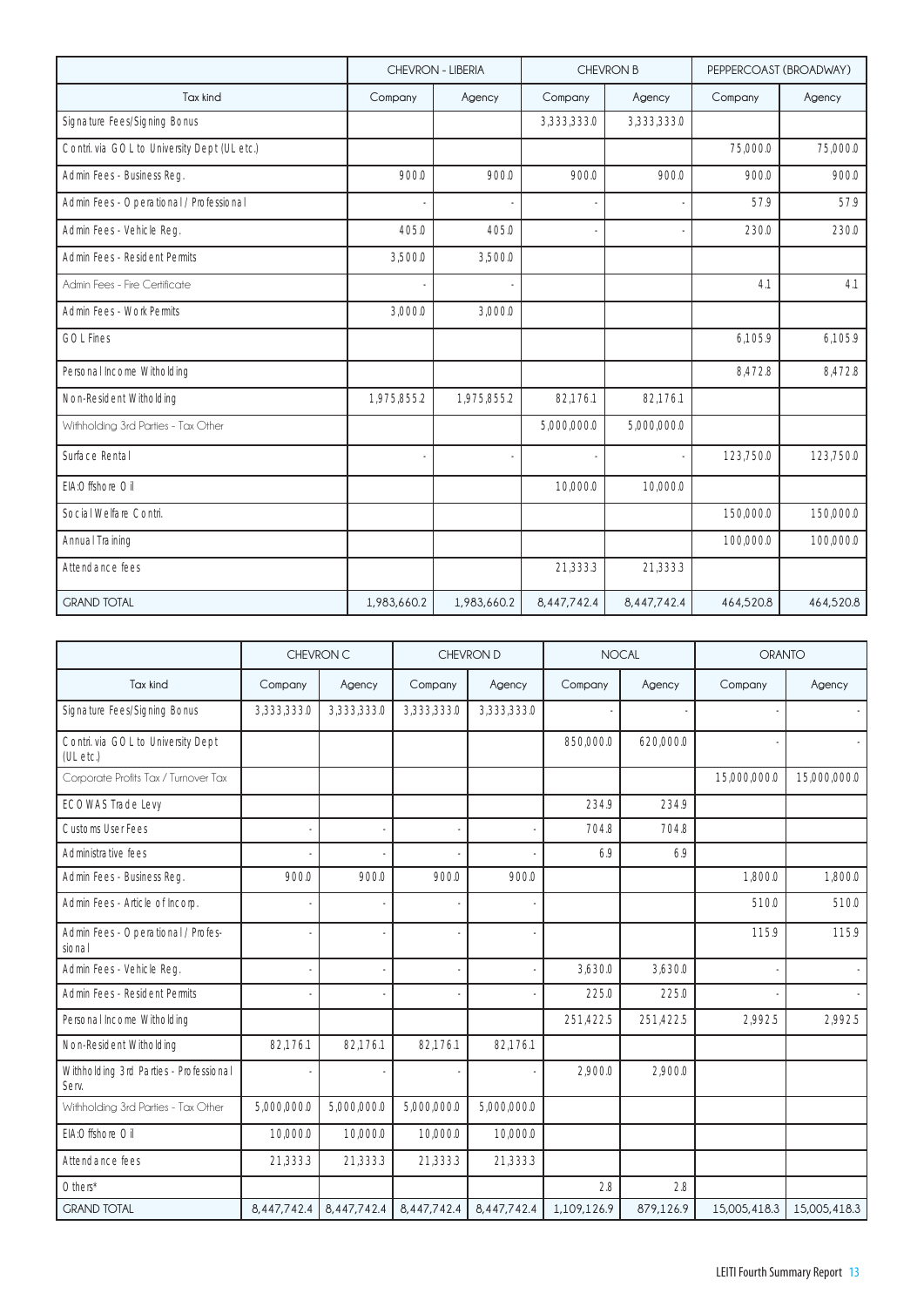## **FORESTRY**

|                                         |             | <b>EURO LIBERIA LOGGING</b><br><b>GEBLO LOGGING</b> |          | <b>INTERNATIONAL CONSULTANT CAPITAL</b> |         |         |
|-----------------------------------------|-------------|-----------------------------------------------------|----------|-----------------------------------------|---------|---------|
| <b>Tax Kind</b>                         | Company     | Agency                                              | Company  | Agency                                  | Company | Agency  |
| Import Levy                             | 80.6        | 80.6                                                | 4,290.5  | 4,290.5                                 |         |         |
| <b>GST</b>                              | 58.5        | 58.5                                                | 5,921.2  | 5,921.2                                 |         |         |
| <b>ECOWAS Trade Levy</b>                | 5.0         | 5.0                                                 | 795.0    | 795.0                                   | 102.1   | 102.1   |
| <b>Customs User Fees</b>                |             |                                                     |          |                                         | 306.3   | 306.3   |
| Admin Fees - Business Reg.              |             |                                                     | 55.2     | 55.2                                    | 900.0   | 900.0   |
| Admin Fees - Article of Incorp.         |             |                                                     | 10.0     | 10.0                                    | 10.0    | 10.0    |
| Admin Fees - Operational / Professional |             |                                                     | 57.9     | 57.9                                    | 57.9    | 57.9    |
| Admin Fees - Vehicle Reg.               | 2,410.0     | 2,410.0                                             | 330.0    | 330.0                                   | 230.0   | 230.0   |
| Admin Fees - Resident Permits           | 2,500.0     | 2,500.0                                             |          |                                         |         |         |
| Admin Fees - Work Permits               | 3.000.0     | 3,000.0                                             |          |                                         |         |         |
| Personal Income Witholding              | 10,128.6    | 10,128.6                                            | 4,301.0  | 4,301.0                                 | 2,689.3 | 2,689.3 |
| Withholding 3rd Parties - Rent / Lease  |             |                                                     |          |                                         |         |         |
| <b>Contract Administration Fee</b>      | 1,000.0     | 1,000.0                                             |          |                                         |         |         |
| Waybill Fee                             |             |                                                     | 4,200.0  | 4,200.0                                 | 600.0   | 600.0   |
| Area Fee                                | 1,300,000.0 | 1,300,000.0                                         |          |                                         |         |         |
| <b>Bid Premium</b>                      | 300,000.0   | 300,000.0                                           |          |                                         |         |         |
| Others*                                 |             |                                                     | 10.0     | 10.0                                    |         |         |
| <b>GRAND TOTAL</b>                      | 1,619,182.7 | 1,619,182.7                                         | 19,970.8 | 19,970.8                                | 4,895.6 | 4,895.6 |

|                                          | <b>B&amp;V TIMBER COMPANY</b> |           | <b>BARGOR &amp; BARGOR ENT. INC</b> |          |  |  |
|------------------------------------------|-------------------------------|-----------|-------------------------------------|----------|--|--|
| <b>Tax Kind</b>                          | Company                       | Agency    | Company                             | Agency   |  |  |
| Import Levy                              |                               |           | 1.783.1                             | 1.783.1  |  |  |
| Excise Tax                               |                               |           | 1.274.6                             | 1.274.6  |  |  |
| <b>GST</b>                               |                               |           | 81.8                                | 81.8     |  |  |
| <b>ECOWAS Trade Levy</b>                 |                               |           |                                     |          |  |  |
| Admin Fees - Business Reg.               | 55.2                          | 55.2      |                                     |          |  |  |
| Admin Fees - Article of Incorp.          |                               |           |                                     |          |  |  |
| Admin Fees - Operational / Professional  | 57.9                          | 57.9      |                                     |          |  |  |
| Admin Fees - Vehicle Reg.                |                               |           |                                     |          |  |  |
| Admin Fees - Resident Permits            | 500.0                         | 500.0     |                                     |          |  |  |
| <b>GOL Fines</b>                         | 3.589.7                       | 3.589.7   | 351.0                               | 351.0    |  |  |
| Personal Income Witholding               | 7,615.3                       | 7.615.3   | 1.649.1                             | 1,649.1  |  |  |
| Withholding 3rd Parties - Rent / Lease   | 720.0                         | 720.0     |                                     |          |  |  |
| Surface Rental                           | 30,050.0                      | 30,050.0  | 9,500.0                             | 9,500.0  |  |  |
| <b>Contract Administration Fee</b>       | 2,000.0                       | 2,000.0   | 1,000.0                             | 1,000.0  |  |  |
| Waybill Fee                              | 600.0                         | 600.0     | 600.0                               | 600.0    |  |  |
| Phyto Sanitory Fee                       |                               |           | 150.0                               | 150.0    |  |  |
| Area Fee                                 | 12,475.0                      | 12,475.0  | 6,250.0                             | 6,250.0  |  |  |
| Stumpage Fee                             | 13,945.6                      | 13,945.6  | 17,048.6                            | 17,048.6 |  |  |
| Forest Product Fee (processed materials) |                               |           | 33,042.2                            | 33,042.2 |  |  |
| Timber Export Licence Fees               | 100.0                         | 100.0     | 200.0                               | 200.0    |  |  |
| Log Export Fees                          | 27,892.2                      | 27,892.2  |                                     |          |  |  |
| Chain of Custody Management Fee (PSI)    | 7,433.7                       | 7,433.7   | 12,886.5                            | 12,886.5 |  |  |
| EIA: Private Use Permit: < 50k hectares  | 2,500.0                       | 2,500.0   |                                     |          |  |  |
| EIA: Private Use Permit: > 50k hectares  | 1,225.0                       | 1,225.0   |                                     |          |  |  |
| <b>GRAND TOTAL</b>                       | 110,759.6                     | 110,759.6 | 85,816.7                            | 85,816.7 |  |  |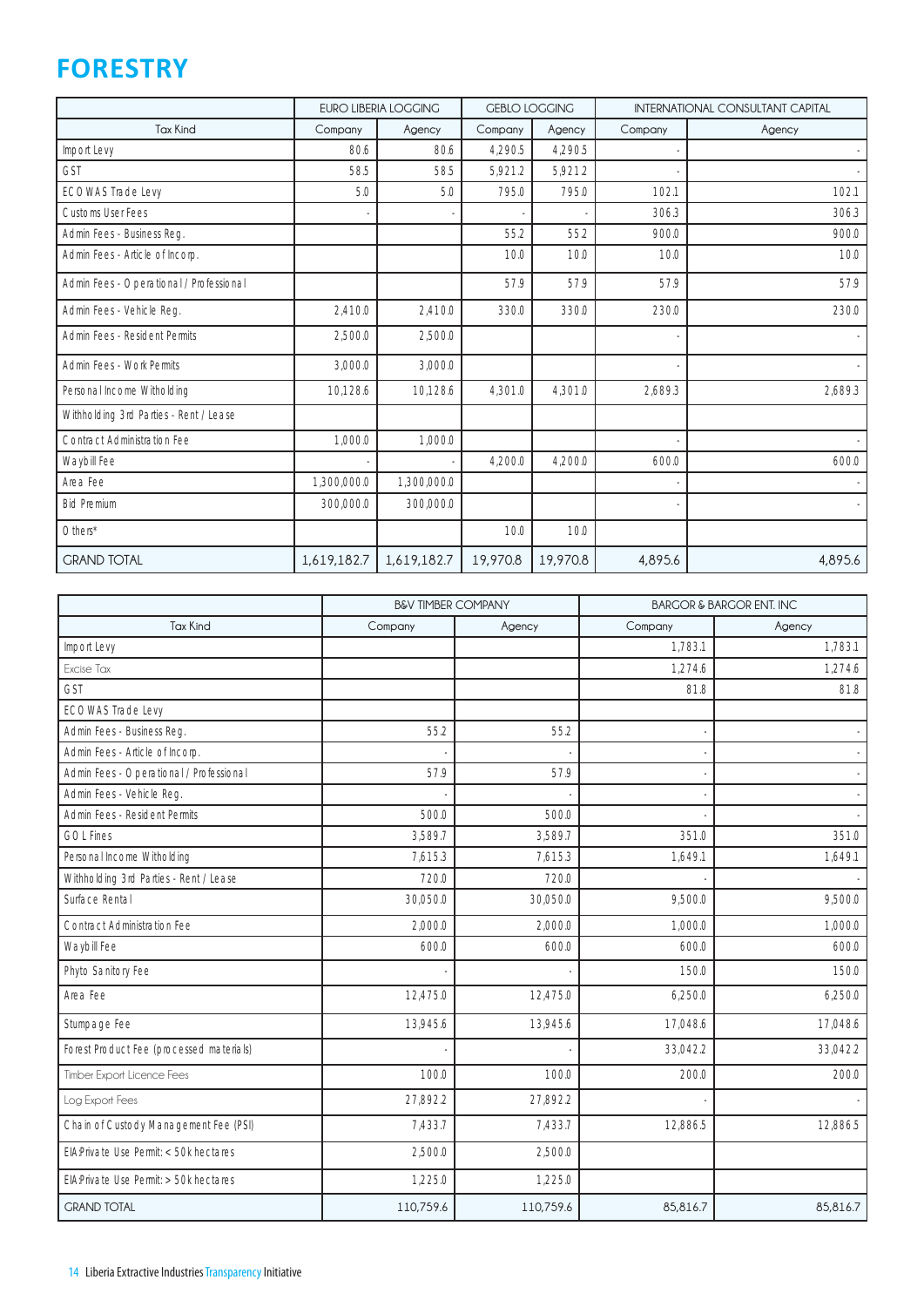|                                              |          | <b>BASSA LOGGING &amp; TIMBER</b> |         | DC WILSON INCORPORATED | <b>ECOTIMBERS</b> |          |  |
|----------------------------------------------|----------|-----------------------------------|---------|------------------------|-------------------|----------|--|
| <b>Tax Kind</b>                              | Company  | Agency                            | Company | Agency                 | Company           | Agency   |  |
| Corporate Profits Tax / Turnover Tax         |          |                                   |         |                        | 6,119.1           | 6,119.1  |  |
| Import Levy                                  |          |                                   |         |                        | 14,785.1          | 14,785.1 |  |
| <b>GST</b>                                   |          |                                   |         |                        | 8,856.0           | 8,856.0  |  |
| ECOWAS Trade Levy                            |          |                                   |         |                        | 553.5             | 553.5    |  |
| Customs User Fees                            |          |                                   |         |                        | 160.5             | 160.5    |  |
| Admin Fees - Business Reg.                   |          |                                   | 165.5   | 165.5                  | 900.0             | 900.0    |  |
| Admin Fees - Operational / Professional      |          |                                   |         |                        | 57.9              | 57.9     |  |
| Admin Fees - Vehicle Reg.                    | 145.0    | 145.0                             |         |                        | 19,198.0          | 19,198.0 |  |
| Admin Fees - Resident Permits                |          |                                   |         |                        | 2,350.0           | 2,350.0  |  |
| Admin Fees - Work Permits                    |          |                                   |         |                        | 5,000.0           | 5,000.0  |  |
| <b>GOL Fines</b>                             | 184.8    | 184.8                             | 41.4    | 41.4                   | 87.9              | 87.9     |  |
| Personal Income Witholding                   | 377.4    | 377.4                             |         |                        | 13,195.0          | 13,195.0 |  |
| Withholding 3rd Parties - Professional Serv. |          |                                   | 231.7   | 231.7                  |                   |          |  |
| Surface Rental                               | 51,250.0 | 51,250.0                          |         |                        |                   |          |  |
| <b>Contract Administration Fee</b>           | 1,000.0  | 1,000.0                           |         |                        |                   |          |  |
| Area Fee                                     | 6,250.0  | 6,250.0                           |         |                        |                   |          |  |
| Grand Total                                  | 59,207.2 | 59,207.2                          | 438.6   | 438.6                  | 71,263.0          | 71,263.0 |  |

|                                                    | E.J&J ENTERPRISE |           | ECOWOOD INCORPO-<br><b>RATED</b> |           | <b>GLOBAL LOGGING COM-</b><br><b>PANY</b> |           | LIBERIA TREE & TRADING<br><b>COMPANY</b> |             |
|----------------------------------------------------|------------------|-----------|----------------------------------|-----------|-------------------------------------------|-----------|------------------------------------------|-------------|
| <b>Tax Kind</b>                                    | Company          | Agency    | Company                          | Agency    |                                           |           |                                          |             |
| Corporate Profits Tax / Turnover Tax               |                  |           | 7,971.3                          | 7,971.3   | 7,500.0                                   | 7,500.0   | 49,378.0                                 | 49,378.0    |
| Import Levy                                        |                  |           | 8,150.4                          | 8,150.4   |                                           |           | 8,258.2                                  | 8,258.2     |
| Excise Tax                                         |                  |           | 5.2                              | 5.2       |                                           |           | 1.018.7                                  | 1.018.7     |
| <b>GST</b>                                         |                  |           | 10,626.0                         | 10,626.0  |                                           |           | 5,377.7                                  | 5,377.7     |
| <b>ECOWAS Trade Levy</b>                           |                  |           | 908.2                            | 908.2     |                                           |           | 640.4                                    | 640.4       |
| Admin Fees - Business Reg.                         | 27.6             | 27.6      | 900.0                            | 900.0     | 900.0                                     | 900.0     | 55.2                                     | 55.2        |
| Admin Fees - Article of Incorp.                    |                  |           | 100.0                            | 100.0     | 100.0                                     | 100.0     |                                          |             |
| Admin Fees - Operational / Professional            | 57.9             | 57.9      | 57.9                             | 57.9      | 57.9                                      | 57.9      | 57.9                                     | 57.9        |
| Admin Fees - Vehicle Reg.                          | 15.0             | 15.0      | 6,920.0                          | 6,920.0   | 790.0                                     | 790.0     |                                          |             |
| Admin Fees - Resident Permits                      |                  |           | 14,300.0                         | 14,300.0  |                                           |           | 6.500.0                                  | 6,500.0     |
| Admin Fees - Work Permits                          |                  |           | 3,100.0                          | 3,100.0   | 1,000.0                                   | 1,000.0   |                                          |             |
| Dividends to GOL                                   |                  |           |                                  |           |                                           |           | 35,971.3                                 | 35,971.3    |
| <b>GOL Fines</b>                                   | 2,569.7          | 2,569.7   | 1,847.2                          | 1,847.2   |                                           |           | 13,093.5                                 | 13,093.5    |
| Personal Income Witholding                         | 10,201.1         | 10,201.1  | 7.498.6                          | 7.498.6   | 6,615.2                                   | 6,615.2   | 6,553.3                                  | 6,553.3     |
| Withholding 3rd Parties - Rent/Lease.              |                  |           |                                  |           | 200.0                                     | 200.0     | 1,500.0                                  | 1,500.0     |
| <b>Contract Administration Fee</b>                 | 1,000.0          | 1,000.0   |                                  |           |                                           |           |                                          |             |
| Waybill Fee                                        |                  |           | 3.000.0                          | 3.000.0   | 6.000.0                                   | 6.000.0   | 16,200.0                                 | 16,200.0    |
| Phyto Sanitory Fee                                 |                  |           | 600.0                            | 600.0     |                                           |           | 1,400.0                                  | 1,400.0     |
| Area Fee                                           | 143.155.0        | 143.155.0 |                                  |           |                                           |           |                                          |             |
| Stumpage Fee                                       | 65,949.2         | 65,949.2  | 98,507.3                         | 98,507.3  | 109,328.2                                 | 109,328.2 | 374,951.8                                | 374,951.8   |
| Forest Product Fee (processed materials)           | 89,690.2         | 89,690.2  | 131,849.1                        | 131,849.1 |                                           |           | 574,696.1                                | 574,696.1   |
| Sawmill Permit Fees                                |                  |           | 2,500.0                          | 2.500.0   |                                           |           |                                          |             |
| <b>Bid Premium</b>                                 | 1,000.0          | 1,000.0   |                                  |           |                                           |           |                                          |             |
| Timber Export Licence Fees                         | 100.0            | 100.0     | 100.0                            | 100.0     | 500.0                                     | 500.0     | 900.0                                    | 900.0       |
| Log Export Fees                                    |                  |           | 800.0                            | 800.0     | 164,617.6                                 | 164,617.6 |                                          |             |
| Non Timber Forest Products - Export<br>Collections | 13,083.8         | 13,083.8  |                                  |           |                                           |           | 150.0                                    | 150.0       |
| Chain of Custody Management Fee<br>(PSI)           | 1,864.9          | 1,864.9   | 71,362.2                         | 71,362.2  | 81,399.6                                  | 81,399.6  | 439,063.5                                | 439,063.5   |
| Other Administrative Fees                          | 1.250.0          | 1.250.0   |                                  |           |                                           |           |                                          |             |
| EIA: Private Use Permit: > 50k hectares            |                  |           |                                  |           | 2,500.0                                   | 2,500.0   |                                          |             |
| Others*                                            | 33,803.1         | 33,803.1  |                                  |           |                                           |           | 650.0                                    | 650.0       |
| <b>Grand Total</b>                                 | 363,767.6        | 363,767.6 | 371,103.4                        | 371,103.4 | 381,508.5                                 | 381,508.5 | 1,536,415.6                              | 1,536,415.6 |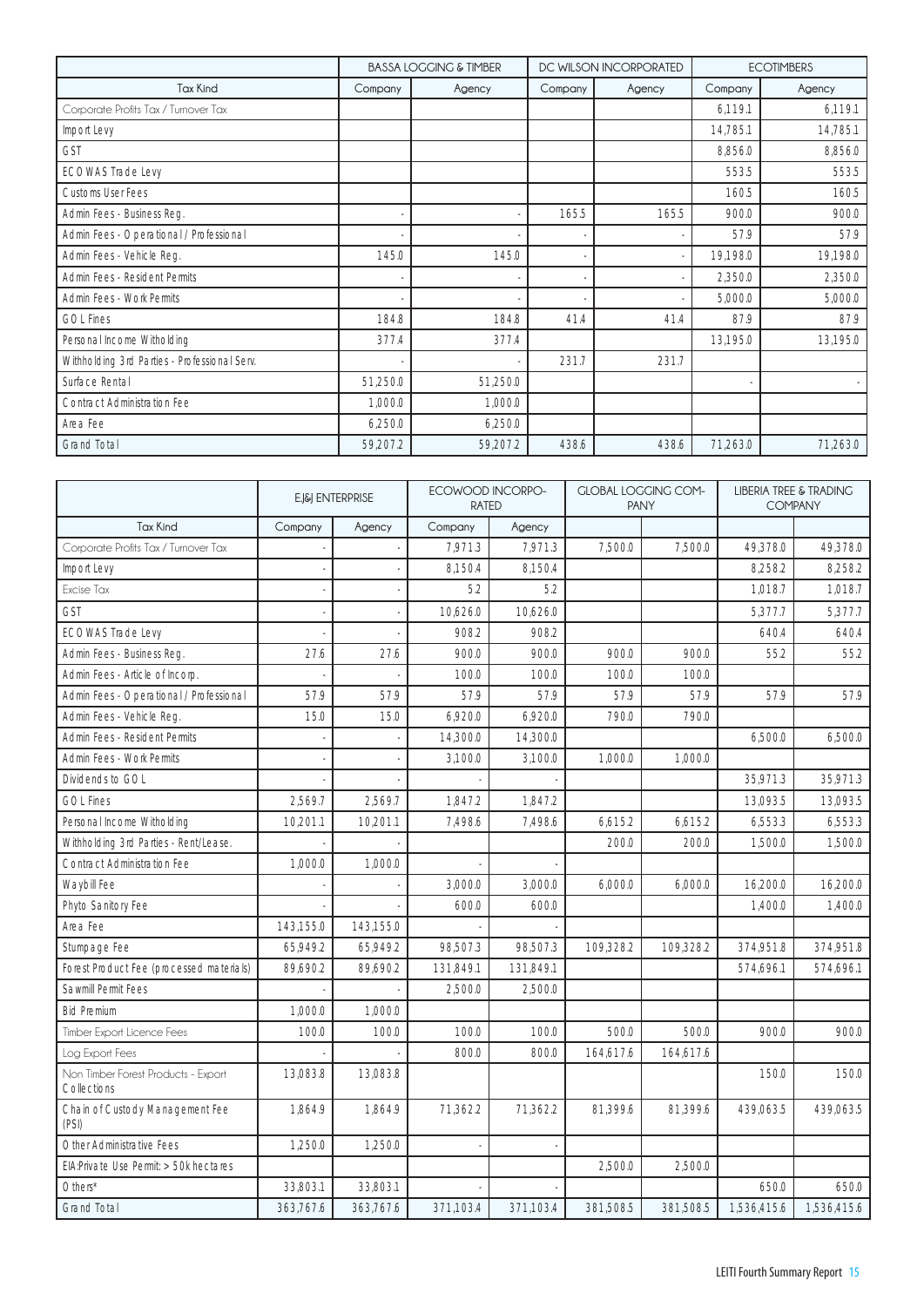|                                          |           | <b>TARPEH TIMBER CORPORATION</b> |          | <b>THUNDERBIRD INTERNATIONAL</b> | UNIVERSAL FORESTRY |         |  |
|------------------------------------------|-----------|----------------------------------|----------|----------------------------------|--------------------|---------|--|
| <b>Tax Kind</b>                          | Company   | Agency                           | Company  | Agency                           | Company            | Agency  |  |
| Corporate Profits Tax / Turnover Tax     | 971.9     | 971.9                            |          |                                  |                    |         |  |
| Import Levy                              |           |                                  |          |                                  | 47.0               | 47.0    |  |
| <b>GST</b>                               |           |                                  |          |                                  | 38.8               | 38.8    |  |
| <b>ECOWAS Trade Levy</b>                 |           |                                  |          |                                  | 175.4              | 175.4   |  |
| <b>Customs User Fees</b>                 |           |                                  |          |                                  | 256.0              | 256.0   |  |
| Administrative fees                      |           |                                  |          |                                  | 32.9               | 32.9    |  |
| Admin Fees - Business Reg.               | 55.2      | 55.2                             |          |                                  |                    |         |  |
| Admin Fees - Article of Incorp.          |           |                                  |          |                                  | 10.0               | 10.0    |  |
| Admin Fees - Operational / Professional  | 57.9      | 57.9                             |          |                                  |                    |         |  |
| Admin Fees - Vehicle Reg.                |           |                                  |          |                                  | 200.0              | 200.0   |  |
| Admin Fees - Resident Permits            |           |                                  |          |                                  | 100.0              | 100.0   |  |
| <b>GOL Fines</b>                         | 10.899.5  | 10.899.5                         |          |                                  | 175.8              | 175.8   |  |
| Personal Income Witholding               | 6,917.7   | 6,917.7                          |          |                                  | 597.5              | 597.5   |  |
| Export Tax                               |           |                                  |          |                                  | 1,253.7            | 1,253.7 |  |
| <b>Contract Administration Fee</b>       | 1,000.0   | 1,000.0                          | 1,000.0  | 1,000.0                          | 1,000.0            | 1,000.0 |  |
| Waybill Fee                              | 1.800.0   | 1.800.0                          |          |                                  | 600.0              | 600.0   |  |
| Area Fee                                 | 6,250.0   | 6,250.0                          | 6,250.0  | 6,250.0                          |                    |         |  |
| Stumpage Fee                             | 31,348.1  | 31,348.1                         |          |                                  | 449.1              | 449.1   |  |
| Forest Product Fee (processed materials) | 57.390.4  | 57.390.4                         |          |                                  | 402.3              | 402.3   |  |
| Chainsaw Lumber Fees (Pit Sawers)        |           |                                  |          |                                  | 1,949.1            | 1,949.1 |  |
| <b>Bid Premium</b>                       | 25.000.0  | 25,000.0                         | 10.000.0 | 10,000.0                         |                    |         |  |
| Timber Export Licence Fees               | 400.0     | 400.0                            |          |                                  |                    |         |  |
| Log Export Fees                          |           |                                  |          |                                  | 200.0              | 200.0   |  |
| Non Timber Forest Products               | 600.0     | 600.0                            |          |                                  |                    |         |  |
| Chain of Custody Management Fee (PSI)    | 1,742.7   | 1,742.7                          |          |                                  |                    |         |  |
| EIA: Private Use Permit: < 50k hectares  |           |                                  |          |                                  | 2,500.0            | 2,500.0 |  |
| Others*                                  | 16,629.9  | 16,629.9                         |          |                                  | 6.9                | 6.9     |  |
| <b>Grand Total</b>                       | 161,063.4 | 161,063.4                        | 17,250.0 | 17,250.0                         | 9.994.3            | 9.994.3 |  |

|                                         |          | <b>MANDRA FORESTRY LIMITED</b> |         | PIT SAWYERS | <b>SUN YEUN CORPORATION</b> |           |  |
|-----------------------------------------|----------|--------------------------------|---------|-------------|-----------------------------|-----------|--|
| <b>Tax Kind</b>                         | Company  | Agency                         | Company | Agency      | Company                     | Agency    |  |
| Corporate Profits Tax / Turnover Tax    |          |                                |         |             | 986.7                       | 986.7     |  |
| Import Levy                             | 3,161.3  | 3,161.3                        |         |             | 7,633.7                     | 7,633.7   |  |
| Excise Tax                              |          |                                |         |             | 417.7                       | 417.7     |  |
| <b>GST</b>                              | 4.669.2  | 4.669.2                        |         |             | 3.030.5                     | 3.030.5   |  |
| <b>ECOWAS Trade Levy</b>                | 316.1    | 316.1                          |         |             | 5,621.1                     | 5,621.1   |  |
| <b>Customs User Fees</b>                |          |                                |         |             | 16,192.8                    | 16,192.8  |  |
| Admin Fees - Business Reg.              | 900.0    | 900.0                          |         |             | 450.0                       | 450.0     |  |
| Admin Fees - Article of Incorp.         | 15.0     | 15.0                           |         |             |                             |           |  |
| Admin Fees - Operational / Professional | 57.9     | 57.9                           |         |             | 57.9                        | 57.9      |  |
| Admin Fees - Vehicle Reg.               |          |                                |         |             | 2.170.0                     | 2.170.0   |  |
| Admin Fees - Resident Permits           |          |                                |         |             | 100.0                       | 100.0     |  |
| <b>GOL Fines</b>                        |          |                                |         |             | 1.418.3                     | 1.418.3   |  |
| Personal Income Witholding              | 4.998.3  | 4.998.3                        |         |             | 1.042.3                     | 1,042.3   |  |
| Withholding 3rd Parties - Rent / Lease  |          |                                |         |             | 2,040.0                     | 2,040.0   |  |
| <b>Contract Administration Fee</b>      |          |                                |         |             | 2,000.0                     | 2,000.0   |  |
| Area Fee                                |          |                                |         |             | 12,500.0                    | 12,500.0  |  |
| Chainsaw Lumber Fees (Pit Sawers)       |          |                                |         | 207,484.1   |                             |           |  |
| <b>Bid Premium</b>                      |          |                                |         |             | 162,500.0                   | 162,500.0 |  |
| EIA: Private Use Permit: < 50k hectares |          |                                |         |             | 5,000.0                     | 5,000.0   |  |
| Others*                                 |          |                                |         |             | 202.5                       | 202.5     |  |
| <b>Grand Total</b>                      | 14,117.9 | 14,117.9                       |         | 207,484.1   | 223,363.3                   | 223,363.3 |  |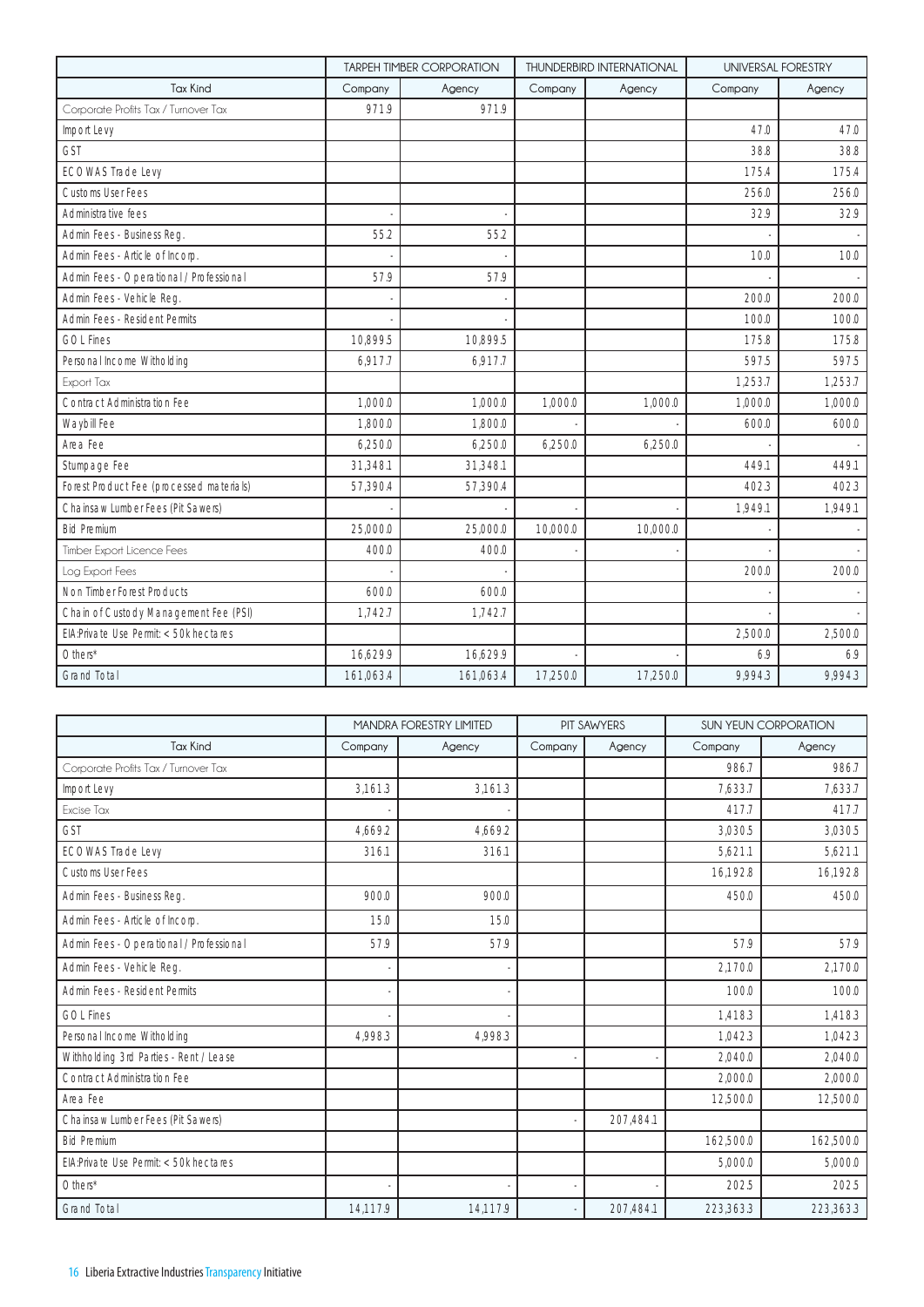|                                         |          | AKEWA GROUP OF COMPANIES |           | ALPHA LOGGING & WOOD PROGRAMME | <b>ATLANTIC RESOURCES</b><br><b>LIMITED</b> |           |
|-----------------------------------------|----------|--------------------------|-----------|--------------------------------|---------------------------------------------|-----------|
| <b>Tax Kind</b>                         | Company  | Agency                   | Company   | Agency                         | Company                                     | Agency    |
| Import Levy                             | 692.9    | 692.9                    |           |                                |                                             |           |
| Excise Tax                              |          |                          |           |                                | 35.578.1                                    | 35.578.1  |
| <b>GST</b>                              | 515.0    | 515.0                    |           |                                | 26.106.6                                    | 26,106.6  |
| <b>ECOWAS Trade Levy</b>                | 4.032.1  | 4,032.1                  |           |                                | 15,539.6                                    | 15,539.6  |
| Customs User Fees                       | 12,320.7 | 12,320.7                 |           |                                | 34,527.8                                    | 34,527.8  |
| Admin Fees - Business Reg.              |          |                          | 900.0     | 900.0                          | 278.6                                       | 278.6     |
| Admin Fees - Article of Incorp.         | 10.0     | 10.0                     |           |                                |                                             |           |
| Admin Fees - Operational / Professional |          |                          | 57.9      | 57.9                           | 173.8                                       | 173.8     |
| Admin Fees - Vehicle Reg.               | 4,320.0  | 4,320.0                  | 5,503.0   | 5,503.0                        | 10,576.0                                    | 10,576.0  |
| Admin Fees - Resident Permits           |          |                          | 100.0     | 100.0                          | 16,250.0                                    | 16,250.0  |
| Admin Fees - Fire Certificate           |          |                          |           |                                | 20.0                                        | 20.0      |
| <b>Admin Fees - Work Permits</b>        |          |                          |           |                                | 34,000.0                                    | 34,000.0  |
| <b>GOL Fines</b>                        |          |                          |           |                                | 2,152.8                                     | 2,152.8   |
| Personal Income Witholding              | 594.3    | 594.3                    | 463.8     | 463.8                          | 3,775.2                                     | 3,775.2   |
| Withholding 3rd Parties - Rent / Lease  | 300.0    | 300.0                    | 600.0     | 600.0                          | 3,000.0                                     | 3,000.0   |
| Surface Rental                          | 26,000.0 | 26,000.0                 | 100,000.0 | 100,000.0                      |                                             |           |
| <b>Contract Administration Fee</b>      | 1.000.0  | 1.000.0                  | 1.000.0   | 1.000.0                        | 1.000.0                                     | 1.000.0   |
| Area Fee                                | 6.250.0  | 6.250.0                  |           |                                |                                             |           |
| EIA: Private Use Permit: < 50k hectares | 2.500.0  | 2.500.0                  |           |                                |                                             |           |
| EIA: Private Use Permit: > 50k hectares |          |                          |           |                                | 7.500.0                                     | 7.500.0   |
| Others*                                 |          |                          |           |                                | 836.1                                       | 836.1     |
| <b>Grand Total</b>                      | 58,534.9 | 58.534.9                 | 108.624.8 | 108.624.8                      | 191,314.5                                   | 191,314.5 |

## **MINING**

|                                            | ROYAL COMPANY |           | <b>SINOE EXPLORATION</b> |          | SOUTHERN CROSS |          |          | <b>SPRI GROUP AFRICA LTD</b> | <b>STAR DIAMOND</b> |          |
|--------------------------------------------|---------------|-----------|--------------------------|----------|----------------|----------|----------|------------------------------|---------------------|----------|
| <b>Tax Kind</b>                            | Company       | Agency    | Company                  | Agency   | Company        | Agency   | Company  | Agency                       | Company             | Agency   |
| Corporate Profits Tax /<br>Turnover Tax    | 3,175.0       | 3,175.0   |                          |          |                |          |          |                              |                     |          |
| Admin Fees - Business Reg.                 | 800.0         | 800.0     | 900.0                    | 900.0    |                |          |          |                              | 955.2               | 955.2    |
| Admin Fees - Article of<br>Incorp.         |               |           |                          |          |                |          |          |                              |                     |          |
| Admin Fees - Operational /<br>Professional |               |           | 57.9                     | 57.9     |                |          |          |                              | 57.9                | 57.9     |
| Admin Fees - Vehicle Reg.                  | 100.0         | 100.0     |                          |          |                |          |          |                              |                     |          |
| Admin Fees - Resident Permits              | 800.0         | 800.0     |                          |          |                |          |          |                              |                     |          |
| Admin Fees - Fire Certificate              | 12.4          | 12.4      |                          |          |                |          |          |                              | 8.3                 | 8.3      |
| Admin Fees - Work Permits                  | 2,000.0       | 2,000.0   |                          |          |                |          |          |                              |                     |          |
| Personal Income Witholding                 | 913.0         | 913.0     |                          |          |                |          |          |                              |                     |          |
| Withholding 3rd Parties -<br>Rent / Lease  | 400.0         | 400.0     |                          |          |                |          |          |                              |                     |          |
| Surface Rental                             |               |           | 67,669.8                 | 67,669.8 | 15,400.0       | 15,400.0 |          |                              |                     |          |
| Minerals License Fees                      |               |           |                          |          |                |          |          |                              |                     |          |
| Minerals License Fees - Class<br>(A, B, C) | 31.500.0      | 31.500.0  |                          |          | 5.000.0        | 5.000.0  |          |                              |                     |          |
| Minerals License Fees -<br><b>Broker</b>   |               |           |                          |          |                |          |          |                              | 1,500.0             | 1,500.0  |
| Minerals License Fees -<br>Dealer          |               |           |                          |          |                |          | 25,000.0 | 25,000.0                     | 25,000.0            | 25.000.0 |
| Minerals License Fees -<br>Exploration     |               |           | 10,000.0                 | 10,000.0 |                |          |          |                              |                     |          |
| Royalty                                    | 254.345.0     | 254,345.0 |                          |          |                |          |          |                              | 2.673.7             | 2.673.7  |
| Others*                                    |               |           |                          |          |                |          |          |                              |                     |          |
| <b>Grand Total</b>                         | 294,045.4     | 294,045.4 | 78,627.7                 | 78,627.7 | 20,400.0       | 20,400.0 | 25,000.0 | 25,000.0                     | 30,195.1            | 30,195.1 |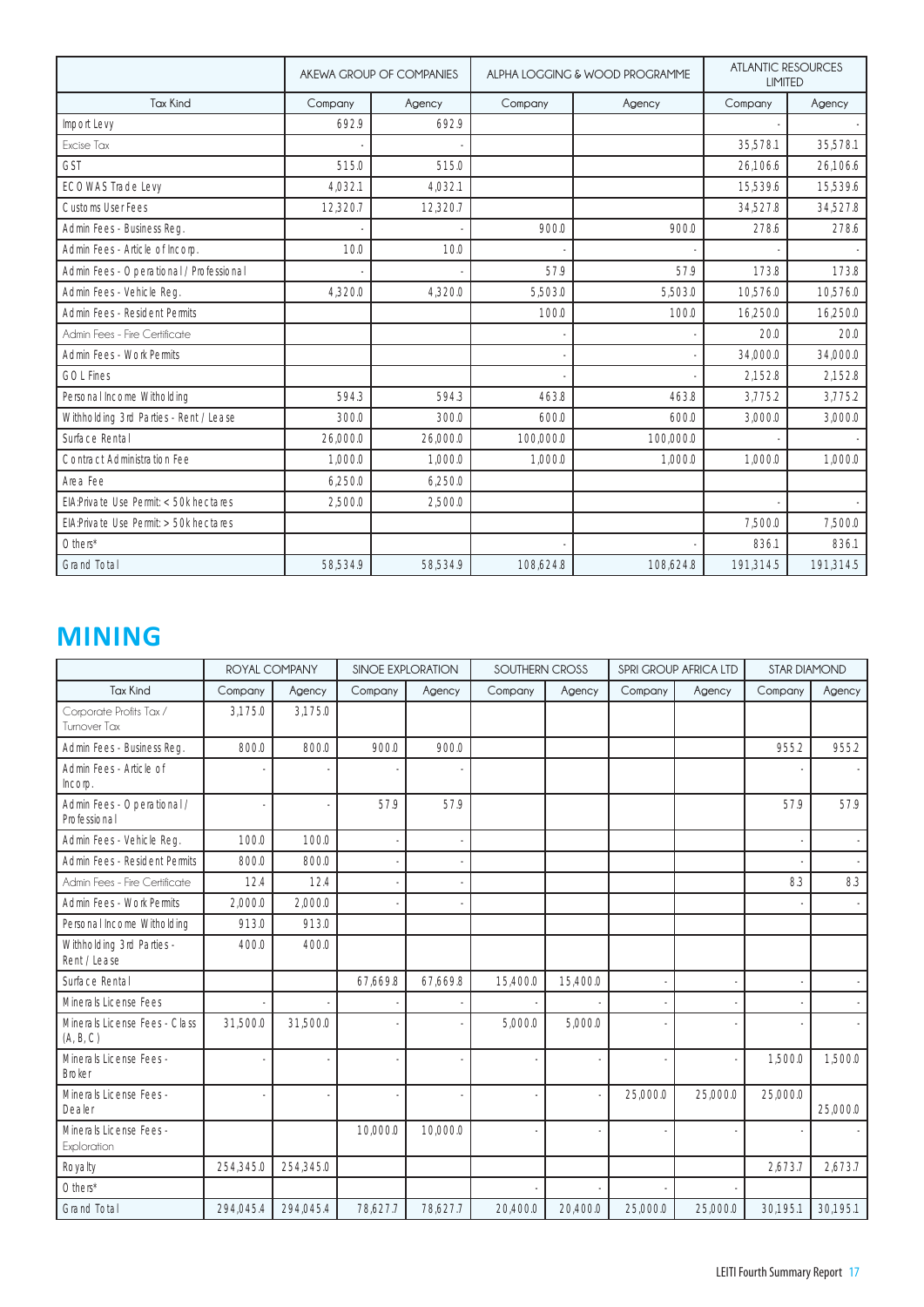|                                                   | A. D. M. T LIBERIA |          | <b>LTD</b> | AFRIC DIAM COMPANY | <b>MINING</b> | AFRICAN GOLD | AFRO MINERALS |          |           | <b>AMLIB UNITED</b> |
|---------------------------------------------------|--------------------|----------|------------|--------------------|---------------|--------------|---------------|----------|-----------|---------------------|
| <b>Tax Kind</b>                                   | Company            | Agency   | Company    | Agency             | Company       | Agency       | Company       | Agency   | Company   | Agency              |
| Contri. via GOL to University<br>Dept (UL etc.)   |                    |          |            |                    |               |              |               |          | 4,875.0   | 4,875.0             |
| Corporate Profits Tax /<br>Turnover Tax           | 3,073.8            | 3,073.8  | 250.0      | 250.0              |               |              |               |          |           |                     |
| Import Levy                                       |                    |          | 4,674.7    | 4,674.7            |               |              |               |          | 9,925.9   | 9,925.9             |
| Excise Tax                                        |                    |          |            |                    |               |              |               |          |           |                     |
| <b>GST</b>                                        |                    |          | 5,375.9    | 5,375.9            |               |              |               |          | 174.9     | 174.9               |
| <b>ECOWAS Trade Levy</b>                          |                    |          | 395.4      | 395.4              |               |              |               |          | 11,055.6  | 11,055.6            |
| <b>Customs User Fees</b>                          |                    |          |            |                    |               |              |               |          | 3,986.3   | 3,986.3             |
| Admin Fees - Business Reg.                        |                    |          | 55.2       | 55.2               |               |              | 900.0         | 900.0    | 900.0     | 900.0               |
| Admin Fees - Article of Incorp.                   |                    |          |            |                    |               |              |               |          |           |                     |
| Admin Fees - Operational /<br>Professional        | 16.6               | 16.6     | 57.9       | 57.9               |               |              | 57.9          | 57.9     | 57.9      | 57.9                |
| Admin Fees - Vehicle Reg.                         | 100.0              | 100.0    |            |                    |               |              |               |          | 4,748.0   | 4,748.0             |
| Admin Fees - Resident Permits                     |                    |          |            |                    |               |              |               |          | 8,300.0   | 8,300.0             |
| Admin Fees - Fire Certificate                     |                    |          | 12.4       | 12.4               |               |              |               |          |           |                     |
| Admin Fees - Work Permits                         |                    |          | 1,000.0    | 1,000.0            |               |              |               |          | 18,000.0  | 18,000.0            |
| Dividends to GOL                                  |                    |          |            |                    |               |              |               |          |           |                     |
| <b>GOL Fines</b>                                  |                    |          | 534.7      | 534.7              |               |              |               |          | 4,013.6   | 4,013.6             |
| Personal Income Witholding                        | 1,761.1            | 1,761.1  | 218.4      | 218.2              |               |              |               |          | 99,423.6  | 99,423.6            |
| Withholding 3rd Parties - Pro-<br>fessional Serv. | 55.2               | 55.2     |            |                    |               |              |               |          |           |                     |
| Withholding 3rd Parties - Tax<br>Other            | 7,486.6            | 7,486.6  | 1,839.0    | 1,839.0            |               |              |               |          |           |                     |
| Surface Rental                                    |                    |          |            |                    | 100,000.0     | 100,000.0    | 12,454.0      | 12,454.0 |           |                     |
| Minerals License Fees                             |                    |          |            |                    |               |              |               |          |           |                     |
| Minerals License Fees - Class<br>(A, B, C)        | 21,500.0           | 21,500.0 | 5,000.0    | 5,000.0            | 10,000.0      | 10,000.0     |               |          |           |                     |
| Minerals License Fees - Broker                    |                    |          | 1,500.0    | 1,500.0            |               |              |               |          |           |                     |
| Minerals License Fees - Dealer                    | 20,000.0           | 20,000.0 | 20,000.0   | 20,000.0           |               |              |               |          |           |                     |
| Minerals License Fees - Ex-<br>ploration          |                    |          |            |                    |               |              | 11,276.5      | 11,276.5 |           |                     |
| Minerals License Fees - Mining<br>Concession      |                    |          |            |                    |               |              |               |          | 10,000.0  | 10,000.0            |
| Royalty                                           | 35,743.0           | 35,743.0 | 210,533.0  | 210,533.2          |               |              |               |          |           |                     |
| Export Tax                                        |                    |          |            |                    |               |              |               |          | 235.1     | 235.1               |
| Aircraft Inspection Fees                          |                    |          |            |                    |               |              |               |          | 1,400.0   | 1,400.0             |
| Other Administrative Fees                         | 500.0              | 500.0    |            |                    |               |              |               |          |           |                     |
| Others*                                           |                    |          |            |                    |               |              |               |          | 4,000.0   | 4,000.0             |
| <b>Grand Total</b>                                | 90,236.2           | 90,236.2 | 251,446.7  | 251,446.7          | 110,000.0     | 110,000.0    | 24,688.4      | 24,688.4 | 181,095.9 | 181,095.9           |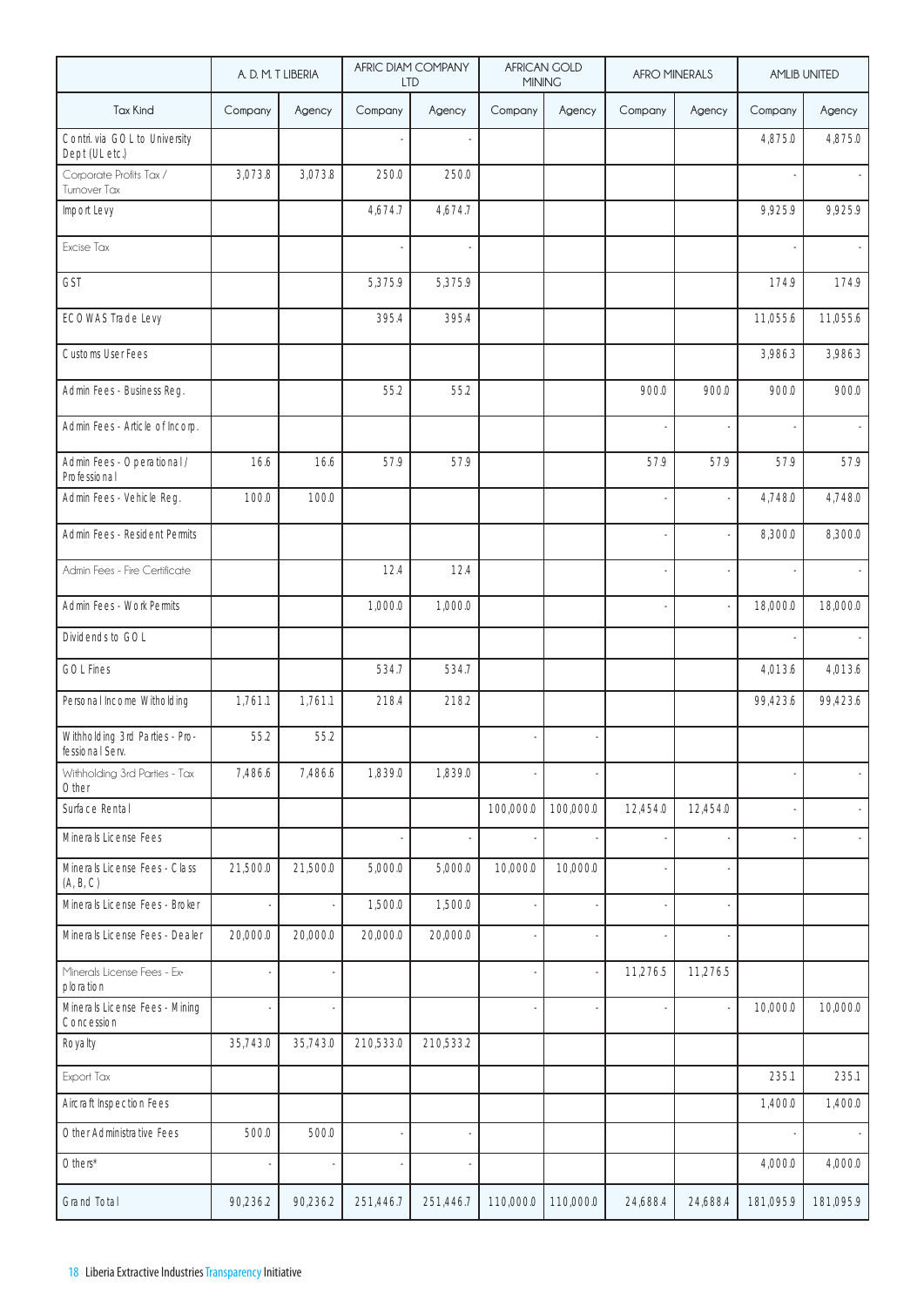|                                                   | <b>ARCELOR MITTAL</b> |             | <b>ARCHEAN GOLD</b> |         |          | <b>BELLE RESOURCES/</b><br><b>BEA MOUNTAIN COR-</b><br><b>ASCENSION RESOURCES</b><br><b>PORATION</b><br>SALMEC RESOURCES |           |           |          |          |
|---------------------------------------------------|-----------------------|-------------|---------------------|---------|----------|--------------------------------------------------------------------------------------------------------------------------|-----------|-----------|----------|----------|
| <b>Tax Kind</b>                                   | Company               | Agency      | Company             | Agency  | Company  | Agency                                                                                                                   | Company   | Agency    | Company  | Agency   |
| Signature Fees/Signing<br><b>Bonus</b>            | 28,922.2              | 28,922.2    |                     |         |          |                                                                                                                          |           |           |          |          |
| Contri. via GOL to Uni-<br>versity Dept (UL etc.) | 100,000.0             | 100,000.0   |                     |         |          |                                                                                                                          |           |           |          |          |
| Corporate Profits Tax /<br>Turnover Tax           | 2,901,721.2           | 2,901,721.2 |                     |         |          |                                                                                                                          | 243,533.0 | 243,533.0 |          |          |
| Import Levy                                       | 203,780.2             | 203,780.2   |                     |         |          |                                                                                                                          | 10,068.1  | 10,068.1  | 3,677.5  | 3,677.5  |
| Excise Tax                                        |                       |             |                     |         |          |                                                                                                                          |           |           |          |          |
| <b>GST</b>                                        | 724.5                 | 724.5       |                     |         |          |                                                                                                                          | 2,770.9   | 2,770.9   | 3,706.9  | 3,706.9  |
| <b>ECOWAS Trade Levy</b>                          | 458,546.7             | 458,546.7   |                     |         |          |                                                                                                                          | 3,920.9   | 3,920.9   | 245.2    | 245.2    |
| <b>Customs User Fees</b>                          | 200,445.5             | 200,445.5   |                     |         |          |                                                                                                                          | 8,762.8   | 8,762.8   |          |          |
| Administrative fees                               |                       |             |                     |         |          |                                                                                                                          |           |           |          |          |
| Admin Fees - Business<br>Reg.                     | 900.0                 | 900.0       |                     |         |          |                                                                                                                          | 900.0     | 900.0     | 955.2    | 955.2    |
| Admin Fees - Opera-<br>tional / Professional      | 57.9                  | 57.9        |                     |         |          |                                                                                                                          | 57.9      | 57.9      | 57.9     | 57.9     |
| Admin Fees - Vehicle<br>Reg.                      | 69,891.0              | 69,891.0    |                     |         | 470.0    | 470.0                                                                                                                    | 1,556.0   | 1,556.0   | 485.0    | 485.0    |
| Admin Fees - Resident<br><b>Permits</b>           | 159,750.0             | 159,750.0   |                     |         | 250.0    | 250.0                                                                                                                    | 1,900.0   | 1,900.0   |          |          |
| Admin Fees - Work<br>Permits                      | 19,000.0              | 19,000.0    |                     |         |          |                                                                                                                          |           |           |          |          |
| Dividends to GOL                                  |                       |             |                     |         |          |                                                                                                                          |           |           |          |          |
| <b>GOL Fines</b>                                  | 33,082.4              | 33,082.4    |                     |         |          |                                                                                                                          | 2,275.5   | 2,275.5   | 37.1     | 37.1     |
| Personal Income<br>Witholding                     | 1,277,567.0           | 1,277,567.0 |                     |         | 26,624.1 | 26,624.1                                                                                                                 | 129,952.8 | 129,952.8 |          |          |
| Non-Resident Withold-<br>ing                      | 195,106.1             | 195,106.1   |                     |         |          |                                                                                                                          |           |           |          |          |
| <b>Board Fees Witholding</b>                      | 1,500.0               | 1,500.0     |                     |         |          |                                                                                                                          |           |           |          |          |
| Withholding 3rd Parties -<br>Rent / Lease         | 7,500.0               | 7,500.0     |                     |         |          |                                                                                                                          | 1,750.0   | 1,750.0   | 200.0    | 200.0    |
| Withholding 3rd Parties -<br>Professional Serv.   | 32,920.6              | 32,920.6    |                     |         |          |                                                                                                                          |           |           |          |          |
| Surface Rental                                    | 300,000.0             | 300,000.0   |                     | 4,458.0 | 22,895.8 | 22,895.8                                                                                                                 |           |           | 26,595.0 | 26,595.0 |
| Minerals License Fees                             |                       |             |                     |         |          |                                                                                                                          |           |           |          |          |
| Minerals License Fees -<br>Class (A, B, C)        |                       |             |                     | 5,000.0 | 10,000.0 | 10,000.0                                                                                                                 |           |           |          |          |
| Minerals License Fees -<br>Exploration            |                       |             |                     |         |          |                                                                                                                          |           |           | 5,000.0  | 5,000.0  |
| Minerals License Fees -<br>Mining Concession      |                       |             |                     |         |          |                                                                                                                          |           |           | 2,500.0  | 2,500.0  |
| Export Tax                                        |                       | 100.0       |                     |         |          |                                                                                                                          | 115.6     | 115.6     |          |          |
| EIA:Iron Ore: Industrial                          | 1,000.0               | 1,000.0     |                     |         | 2,500.0  | 2,500.0                                                                                                                  |           |           |          |          |
| Other Administrative<br>Fees                      | 500,000.0             | 500,000.0   |                     |         |          |                                                                                                                          |           |           |          |          |
| <b>Grand Total</b>                                | 6,492,415.3           | 6,492,515.3 |                     | 9,458.0 | 62,739.9 | 62,739.9                                                                                                                 | 407,563.6 | 407,563.6 | 43,459.7 | 43,459.7 |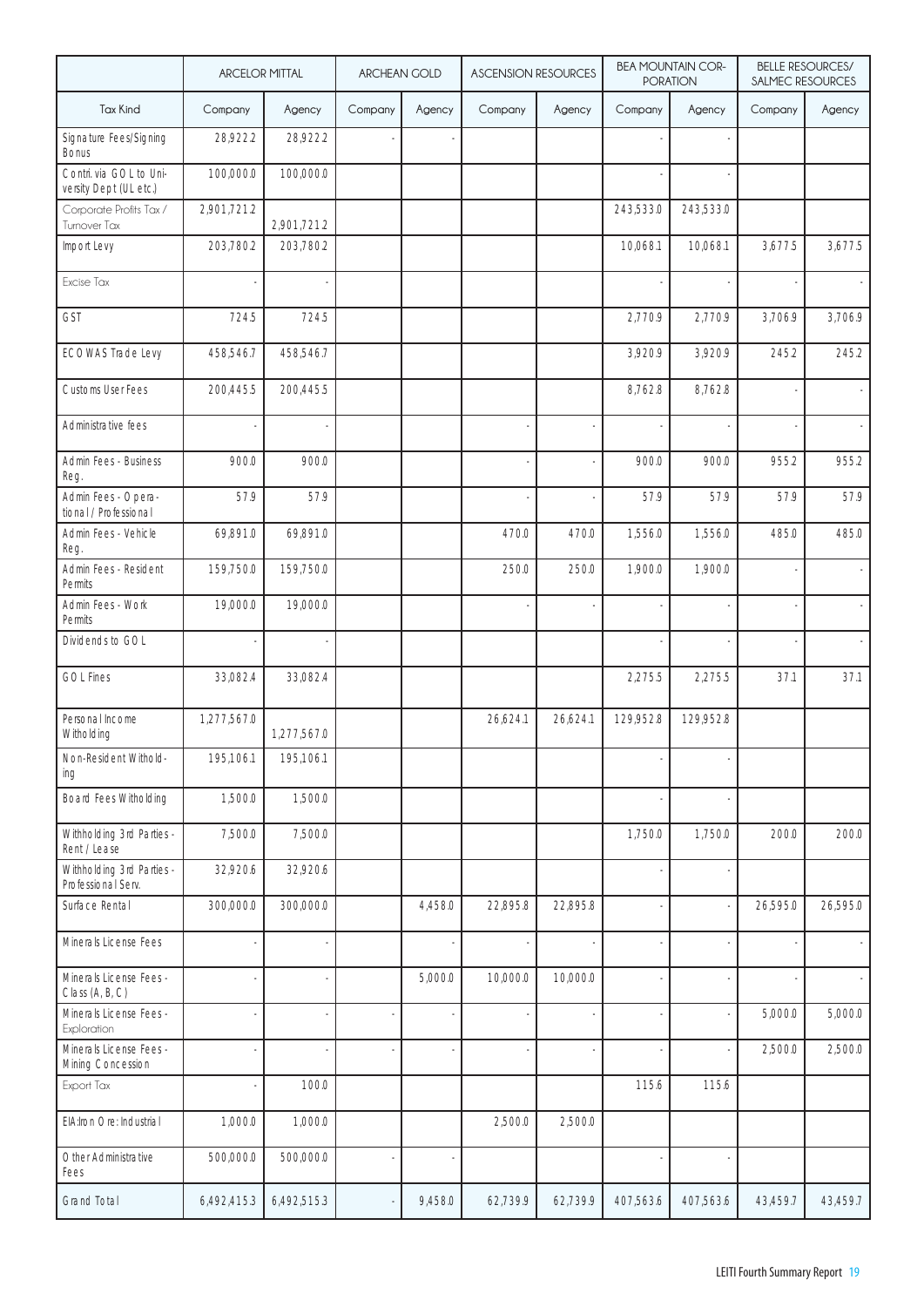|                                                 |              | <b>BHP BILLITON</b> | <b>BIG ROCK MINING</b><br><b>COMPANY LTD</b> |         | <b>BROWN STONE INC</b> |          |           | <b>BUKON JEDEH</b> | CHARIS MINERAL INC |          |
|-------------------------------------------------|--------------|---------------------|----------------------------------------------|---------|------------------------|----------|-----------|--------------------|--------------------|----------|
| <b>Tax Kind</b>                                 | Company      | Agency              | Company                                      | Agency  | Company                | Agency   | Company   | Agency             | Company            | Agency   |
| Signature Fees/Signing Bonus                    | 7,500,000.0  | 7,500,000.0         |                                              |         |                        |          |           |                    |                    |          |
| Contri. via GOL to University<br>Dept (UL etc.) | 50,000.0     | 50,000.0            |                                              |         |                        |          |           |                    |                    |          |
| Annual Social Contri. (County<br>& Comm.)       | 400,000.0    | 400,000.0           |                                              |         |                        |          |           |                    |                    |          |
| Import Levy                                     | 217,873.3    | 217,873.3           |                                              |         |                        |          | 2,670.7   | 2,670.0            |                    |          |
| Excise Tax                                      | 15,104.9     | 15,104.9            |                                              |         |                        |          |           |                    |                    |          |
| <b>GST</b>                                      | 174,006.8    | 174,006.8           |                                              |         |                        |          |           |                    |                    |          |
| <b>ECOWAS Trade Levy</b>                        | 34,920.9     | 34,926.9            |                                              | 942.9   |                        |          | 4,155.0   | 4,155.0            |                    |          |
| Customs User Fees                               | 242,805.3    | 242,805.3           |                                              | 1,414.4 |                        |          | 12,464.9  | 12,464.9           |                    |          |
| Administrative fees                             |              |                     |                                              |         |                        |          |           |                    |                    |          |
| Admin Fees - Business Reg.                      | 900.0        | 900.0               |                                              | 900.0   |                        |          | 900.0     | 900.0              | 900.0              | 900.0    |
| Admin Fees - Article of Incorp.                 |              |                     |                                              |         |                        |          |           |                    |                    |          |
| Admin Fees - Operational /<br>Professional      | 57.9         | 57.9                |                                              | 57.9    |                        |          | 57.9      | 57.9               |                    |          |
| Admin Fees - Vehicle Reg.                       | 23,665.0     | 23,665.0            |                                              |         |                        |          | 330.0     | 330.0              | 230.0              | 230.0    |
| Admin Fees - Resident Permits                   | 18,600.0     | 18,600.0            |                                              |         |                        |          |           |                    | 10.0               | 10.0     |
| Admin Fees - Fire Certificate                   |              |                     |                                              |         |                        |          |           |                    |                    |          |
| Admin Fees - Work Permits                       | 14,000.0     | 14,000.0            |                                              |         |                        |          |           |                    |                    |          |
| <b>GOL Fines</b>                                | 870,881.2    | 870,881.2           |                                              | 349.0   |                        |          |           |                    |                    |          |
| Personal Income Witholding                      | 1,232,790.7  | 1,232,790.7         |                                              |         |                        |          | 16,254.2  | 16,254.2           |                    |          |
| Non-Resident Witholding                         | 247,775.7    | 247,775.7           |                                              |         |                        |          |           |                    |                    |          |
| <b>Board Fees Witholding</b>                    |              |                     |                                              |         |                        |          |           |                    |                    |          |
| Withholding 3rd Parties - Rent<br>/ Lease       | 37,955.0     | 37,955.0            |                                              | 131.0   |                        |          |           |                    |                    |          |
| Withholding 3rd Parties - Tax<br>Other          | 714,072.7    | 714,072.7           |                                              |         |                        |          |           |                    |                    |          |
| Surface Rental                                  | 91,260.5     | 91,260.5            |                                              |         |                        |          | 76,738.4  | 76,738.4           |                    |          |
| Minerals License Fees - Dealer                  |              |                     |                                              |         | 25,000.0               | 25,000.0 |           |                    | 26,500.0           | 26.500.0 |
| Minerals License Fees - Ex-<br>ploration        | 10,383.6     | 10,383.6            |                                              |         |                        |          | 15,000.0  | 15,000.0           |                    |          |
| Royalty                                         |              |                     |                                              |         |                        |          |           |                    | 300.0              | 300.0    |
| Mineral Dev.t & Research Fund                   | 50,000.0     | 50,000.0            |                                              |         |                        |          |           |                    |                    |          |
| Export Tax                                      | 300.0        | 300.0               |                                              |         |                        |          |           |                    |                    |          |
| Reflag Fees                                     |              |                     |                                              |         |                        |          |           |                    |                    |          |
| EIA:Iron Ore: Industrial                        | 2,000.0      | 2,000.0             |                                              |         |                        |          | 5,000.0   | 5,000.0            |                    |          |
| Other Administrative Fees                       | 100.0        | 100.0               |                                              |         |                        | ÷,       |           |                    |                    |          |
| Other Admin Fees - ID Cards/<br>lta             | 3,350.0      | 3,350.0             |                                              |         |                        |          |           |                    |                    |          |
| Grand Total                                     | 11,952,803.3 | 11,952,809.4        |                                              | 3,795.2 | 25,000.0               | 25,000.0 | 133,571.1 | 133,570.4          | 27,940.0           | 27,940.0 |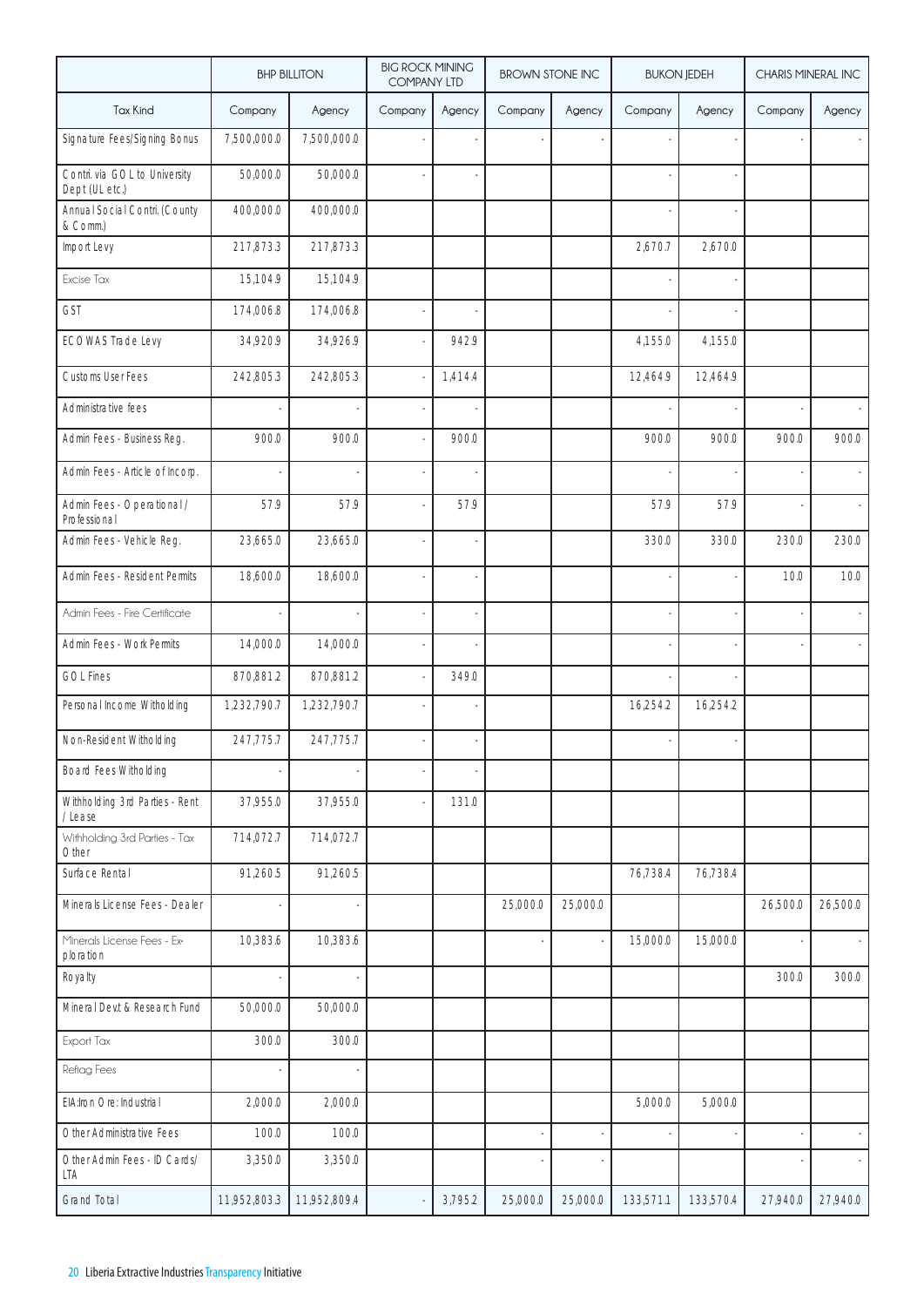|                                                   | (BONG MINES) | CHINA UNION INVESTMENT | CONSOLIDATED<br><b>BROKERS' LICENSE</b> |          |         | CONSOLIDATED<br><b>CLASS B LICENSE</b> | CONSOLIDATED<br>CLASS C LICENSE |          | <b>CONSOLIDATED GOLD</b><br><b>DEALERS' LICENSE</b> |           |
|---------------------------------------------------|--------------|------------------------|-----------------------------------------|----------|---------|----------------------------------------|---------------------------------|----------|-----------------------------------------------------|-----------|
| <b>Tax Kind</b>                                   | Company      | Agency                 | Company                                 | Agency   | Company | Agency                                 | Company                         | Agency   | Company                                             | Agency    |
| Signature Fees/Signing<br>Bonus                   |              |                        |                                         |          |         |                                        |                                 |          |                                                     |           |
| Contri. via GOL to Uni-<br>versity Dept (UL etc.) | 50,000.0     | 50,000.0               |                                         |          |         |                                        |                                 |          |                                                     |           |
| Annual Social Contri.<br>(County & Comm.)         | 3,500,000.0  | 3,500,000.0            |                                         |          |         |                                        |                                 |          |                                                     |           |
| Corporate Profits Tax /<br>Turnover Tax           |              |                        |                                         |          |         |                                        |                                 |          |                                                     |           |
| Import Levy                                       | 10,292.1     | 10,292.1               |                                         |          |         |                                        |                                 |          |                                                     |           |
| Excise Tax                                        | 681.6        | 681.6                  |                                         |          |         |                                        |                                 |          |                                                     |           |
| GST                                               | 8,153.8      | 8,153.8                |                                         |          |         |                                        |                                 |          |                                                     |           |
| <b>ECOWAS Trade Levy</b>                          | 10,897.7     | 10,897.7               |                                         |          |         |                                        |                                 |          |                                                     |           |
| Pre-Shipment / Dest.<br>Inspection (GOL's share)  |              |                        |                                         |          |         |                                        |                                 |          |                                                     |           |
| Customs User Fees                                 | 40,719.5     | 40,719.5               |                                         |          |         |                                        |                                 |          |                                                     |           |
| Administrative fees                               |              |                        |                                         |          |         |                                        |                                 |          |                                                     |           |
| Admin Fees - Business<br>Reg.                     | 900.0        | 900.0                  |                                         |          |         |                                        |                                 |          |                                                     |           |
| Admin Fees - Article of<br>Incorp.                |              |                        |                                         |          |         |                                        |                                 |          |                                                     |           |
| Admin Fees - Opera-<br>tional / Professional      | 57.9         | 57.9                   |                                         |          |         |                                        |                                 |          |                                                     |           |
| Admin Fees - Vehicle Reg.                         | 1,625.0      | 1,625.0                |                                         |          |         |                                        |                                 |          |                                                     |           |
| Admin Fees - Resident<br>Permits                  | 1,500.0      | 1,500.0                |                                         |          |         |                                        |                                 |          |                                                     |           |
| Admin Fees - Fire Cer-<br>tificate                |              |                        |                                         |          |         |                                        |                                 |          |                                                     |           |
| Admin Fees - Work Permits                         |              |                        |                                         |          |         |                                        |                                 |          |                                                     |           |
| Dividends to GOL                                  |              |                        |                                         |          |         |                                        |                                 |          |                                                     |           |
| <b>GOL Fines</b>                                  | 30,819.6     | 30,819.6               |                                         |          |         |                                        |                                 |          |                                                     |           |
| Personal Income Withold-<br>ing                   | 2,407.1      | 2,407.1                |                                         |          |         |                                        |                                 |          |                                                     |           |
| Surface Rental                                    | 100,000.0    | 100,000.0              |                                         |          |         |                                        |                                 |          |                                                     |           |
| Minerals License Fees                             |              |                        |                                         |          |         |                                        |                                 |          |                                                     |           |
| Minerals License Fees -<br>Class (A, B, C)        |              |                        |                                         |          |         | 125,000.0                              |                                 | 75,600.0 |                                                     |           |
| Minerals License Fees -<br><b>Broker</b>          |              |                        |                                         | 78,000.0 |         |                                        |                                 |          |                                                     |           |
| Minerals License Fees -<br>Dealer                 |              |                        |                                         |          |         |                                        |                                 |          |                                                     | 120,000.0 |
| Royalty                                           | 10,000,000.0 | 10,000,000.0           |                                         |          |         |                                        |                                 |          |                                                     |           |
| Reflag Fees                                       |              |                        |                                         |          |         |                                        |                                 |          |                                                     |           |
| EIA:Iron Ore: Industrial                          | 5,000.0      | 5,000.0                |                                         |          |         |                                        |                                 |          |                                                     |           |
| Others*                                           |              |                        |                                         |          |         |                                        | ÷,                              |          |                                                     | ÷.        |
| <b>Grand Total</b>                                | 13,763,054.3 | 13,763,054.3           |                                         | 78,000.0 |         | 125,000.0                              | $\overline{\phantom{a}}$        | 75,600.0 |                                                     | 120,000.0 |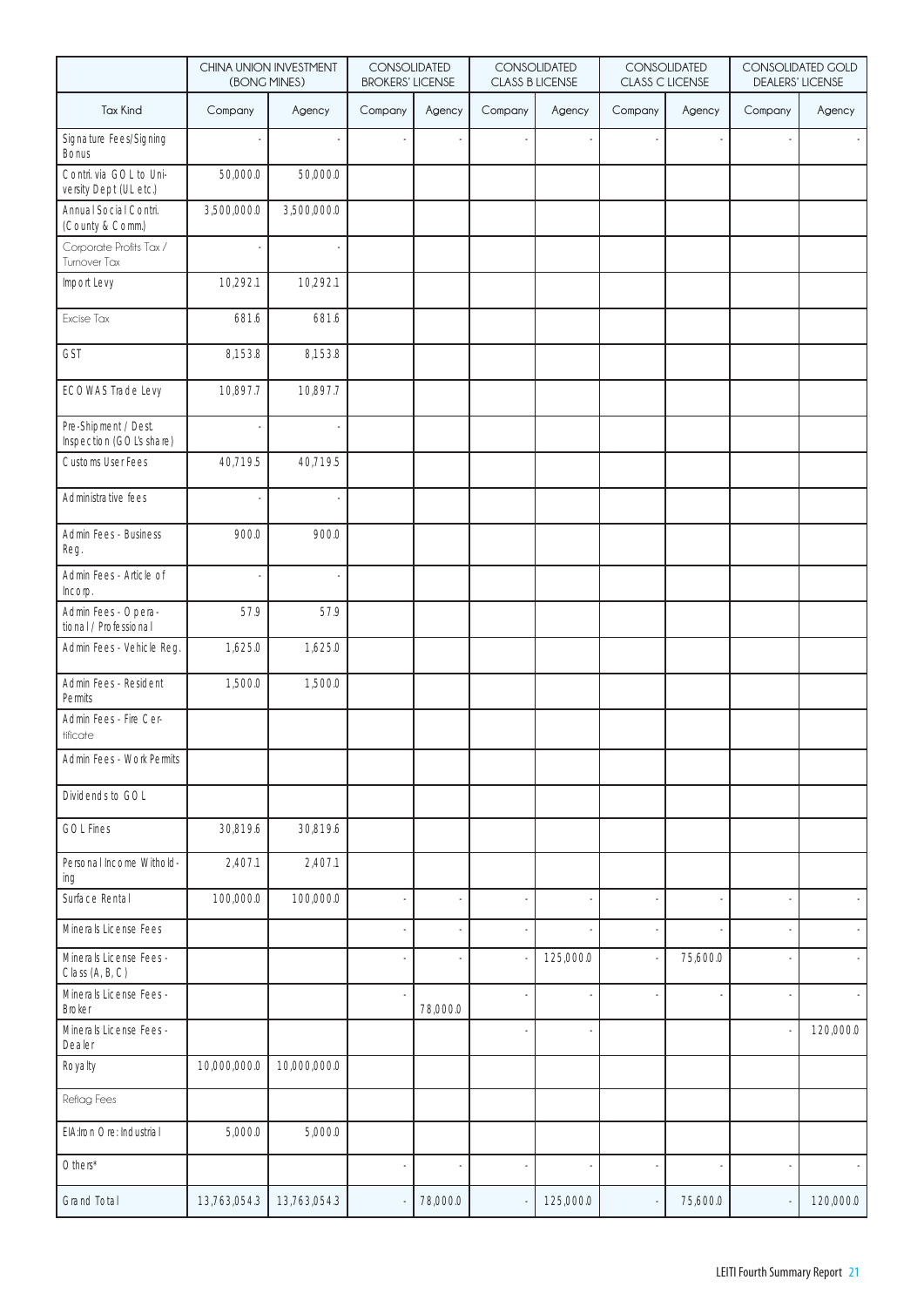|                                            | HAMANA INTERNA-<br><b>TIONAL</b> |          |           | HUMMINGBIRD RE-<br><b>SOURCES</b> | <b>INTERNATIONAL BUSI-</b><br><b>NESS EXCHANGE</b> |          | <b>INVESTMENT DEVEL-</b><br><b>OPMENT</b> |          | <b>IRON RESOURCES</b> |          |
|--------------------------------------------|----------------------------------|----------|-----------|-----------------------------------|----------------------------------------------------|----------|-------------------------------------------|----------|-----------------------|----------|
| <b>Tax Kind</b>                            | Company                          | Agency   | Company   | Agency                            | Com-<br>pany                                       | Agency   | Com-<br>pany                              | Agency   | Company               | Agency   |
| Corporate Profits Tax /<br>Turnover Tax    |                                  |          | 58,695.6  | 58,695.6                          |                                                    |          |                                           |          |                       |          |
| Import Levy                                |                                  |          | 66,518.9  | 66,518.9                          |                                                    |          |                                           |          |                       |          |
| Excise Tax                                 |                                  |          | 354.9     | 354.9                             |                                                    |          |                                           |          |                       |          |
| GST                                        |                                  |          | 23,394.5  | 23,394.5                          |                                                    |          |                                           |          |                       |          |
| <b>ECOWAS Trade Levy</b>                   |                                  |          | 5,951.4   | 5,951.4                           |                                                    |          |                                           |          |                       |          |
| <b>Customs User Fees</b>                   |                                  |          | 12,881.5  | 12,881.5                          |                                                    |          |                                           |          |                       |          |
| Administrative fees                        |                                  |          |           |                                   |                                                    |          |                                           |          |                       |          |
| Admin Fees - Business Reg.                 | 55.2                             | 55.2     | 900.0     | 900.0                             |                                                    |          |                                           |          | 30,000.0              | 30,000.0 |
| Admin Fees - Article of<br>Incorp.         | 20.0                             | 20.0     | 10.0      | 10.0                              |                                                    |          |                                           |          |                       |          |
| Admin Fees - Operational /<br>Professional | 57.9                             | 57.9     | 57.9      | 57.9                              |                                                    |          |                                           |          | 5,000.0               | 5,000.0  |
| Admin Fees - Vehicle Reg.                  |                                  |          | 6,591.0   | 6,591.0                           |                                                    |          |                                           |          |                       |          |
| Admin Fees - Resident<br><b>Permits</b>    |                                  |          | 7.475.0   | 7.475.0                           |                                                    |          |                                           |          |                       |          |
| Admin Fees - Fire Certificate              |                                  |          | 300.0     | 300.0                             |                                                    |          |                                           |          |                       |          |
| Admin Fees - Work Permits                  |                                  |          | 16,000.0  | 16,000.0                          |                                                    |          |                                           |          |                       |          |
| Dividends to GOL                           |                                  |          |           |                                   |                                                    |          |                                           |          |                       |          |
| <b>GOL Fines</b>                           |                                  |          | 12,668.8  | 12,668.8                          |                                                    |          |                                           |          |                       |          |
| Personal Income Witholding                 |                                  |          | 87,712.8  | 87,712.8                          |                                                    |          |                                           |          |                       |          |
| Withholding 3rd Parties -<br>Rent / Lease  |                                  |          | 4,000.0   | 4,000.0                           |                                                    |          |                                           |          |                       |          |
| Surface Rental                             |                                  |          | 181,388.5 | 181,388.5                         | 41,975.0                                           | 41,975.0 | 45.117.4                                  | 45.117.4 |                       |          |
| Minerals License Fees                      |                                  |          |           |                                   |                                                    |          |                                           |          |                       |          |
| Minerals License Fees - Class<br>(A, B, C) |                                  |          |           |                                   | 10,000.0                                           | 10,000.0 | 5,000.0                                   | 5,000.0  |                       |          |
| Minerals License Fees -<br>Dealer          | 5,000.0                          | 5,000.0  |           |                                   |                                                    |          |                                           |          |                       |          |
| Minerals License Fees -<br>Exploration     |                                  |          | 35,000.0  | 35,000.0                          |                                                    |          |                                           |          |                       |          |
| Royalty                                    | 15,924.8                         | 15,924.8 |           |                                   |                                                    |          |                                           |          |                       |          |
| ElA:Iron Ore: Industrial                   |                                  |          |           |                                   |                                                    |          |                                           |          | 2,500.0               | 2,500.0  |
| EIA:Gold: Class A                          |                                  |          | 30,000.0  | 30,000.0                          |                                                    |          |                                           |          |                       |          |
| <b>Grand Total</b>                         | 21,057.9                         | 21,057.9 | 549,900.8 | 549,900.8                         | 51,975.0                                           | 51,975.0 | 50,117.4                                  | 50,117.4 | 37,500.0              | 37,500.0 |

|                                            | <b>FINE MINERALS</b><br><b>INTERNATIONAL</b> |          | $G-4$ WAO |         | <b>GLOBAL MINERAL</b><br><b>INVESTMENT</b> |          |           | <b>GOLDEN MASS</b><br><b>GRYPHON MINERALS</b> |          |          |
|--------------------------------------------|----------------------------------------------|----------|-----------|---------|--------------------------------------------|----------|-----------|-----------------------------------------------|----------|----------|
| Tax Kind                                   | Company                                      | Agency   | Company   | Agency  | Company                                    | Agency   | Company   | Agency                                        | Company  | Agency   |
| Admin Fees - Business Reg.                 |                                              |          |           |         | 900.0                                      | 900.0    | 1,100.0   | 1,100.0                                       | 79,306.0 | 79,306.0 |
| Admin Fees - Operational /<br>Professional |                                              |          |           |         | 57.9                                       | 57.9     | 115.9     | 115.9                                         | 10.000.0 | 10,000.0 |
| Admin Fees - Vehicle Reg.                  |                                              |          |           |         | 460.0                                      | 460.0    |           |                                               |          |          |
| Admin Fees - Resident<br>Permits           |                                              |          |           |         |                                            |          | 850.0     | 850.0                                         |          |          |
| Admin Fees - Fire Certificate              |                                              |          |           |         |                                            | ٠        | 8.3       | 8.3                                           |          | ٠        |
| Admin Fees - Work Permits                  |                                              |          |           |         |                                            | ÷.       | 2.000.0   | 2,000.0                                       |          | ٠        |
| Surface Rental                             | 15,584.3                                     | 15,584.3 |           | 1,800.0 | 19,905.5                                   | 19,905.5 |           |                                               |          |          |
| Minerals License Fees                      |                                              |          |           |         |                                            |          |           |                                               |          |          |
| Minerals License Fees - Class<br>(A, B, C) | 5.000.0                                      | 5.000.0  | ä,        | 5,000.0 | 5,000.0                                    | 5,000.0  | 5,000.0   | 5,000.0                                       |          |          |
| Minerals License Fees -<br>Dealer          | ä,                                           |          |           |         | 20,000.0                                   | 20,000.0 | ×.        |                                               |          |          |
| Royalty                                    |                                              |          |           | ٠       |                                            |          | 128,488.5 | 128.488.5                                     |          |          |
| $Other*$                                   |                                              |          |           |         |                                            |          |           |                                               |          |          |
| Grand Total                                | 20,584.3                                     | 20,584.3 |           | 6,800.0 | 46,323.4                                   | 46,323.4 | 137,562.6 | 137,562.6                                     | 89,306.0 | 89,306.0 |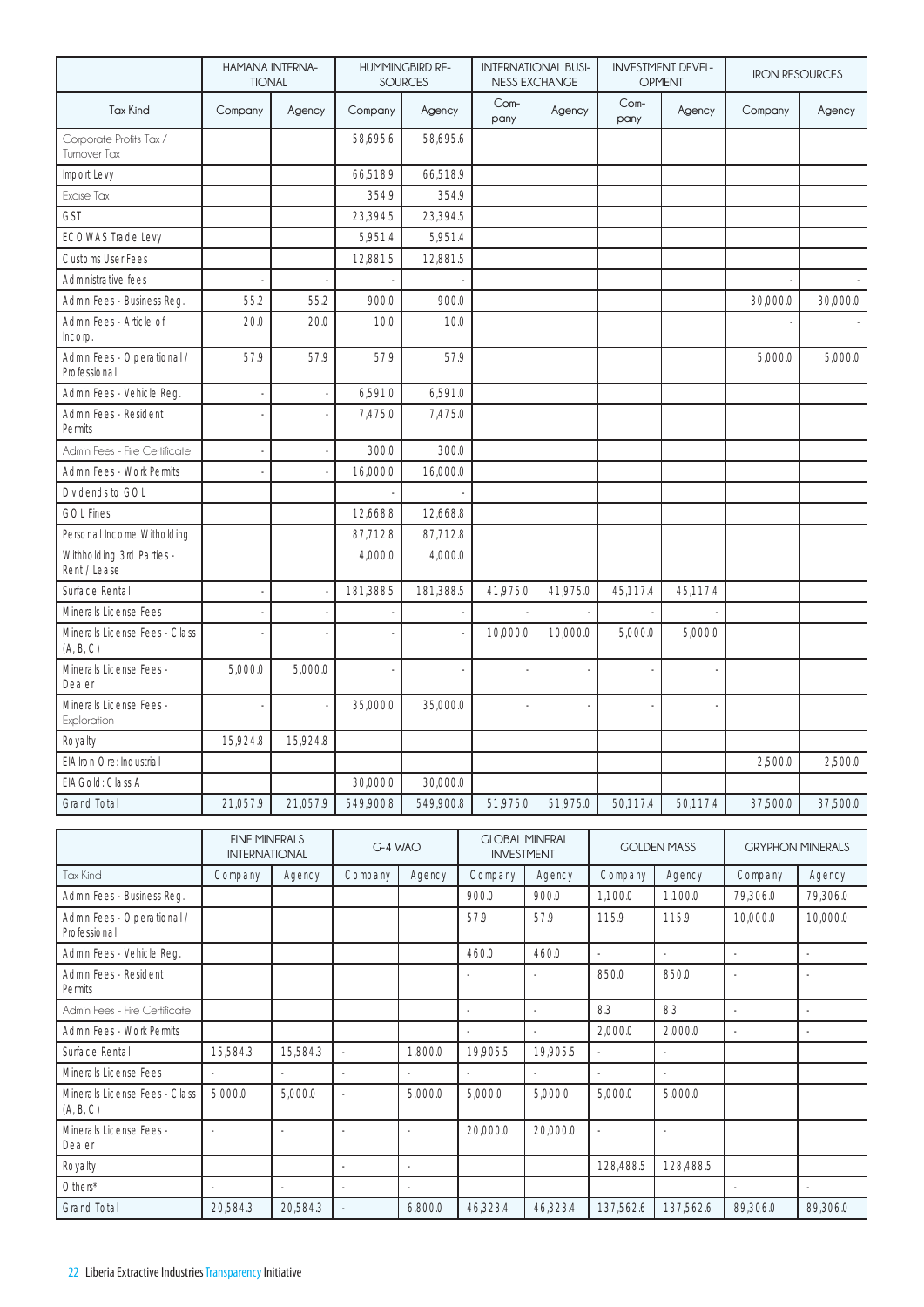|                                                | <b>KBL LIBERIA MINING</b><br><b>COMPANY LTD</b> |          |           | <b>KONBLO BUMI INC</b> | <b>LIBERIA TAILINGS INC</b> |          | M& G INFINITY |         | MASSA INVESTMENT |          |
|------------------------------------------------|-------------------------------------------------|----------|-----------|------------------------|-----------------------------|----------|---------------|---------|------------------|----------|
| <b>Tax Kind</b>                                | Company                                         | Agency   | Company   | Agency                 | Company                     | Agency   | Company       | Agency  | Company          | Agency   |
| Corporate Profits Tax /<br>Turnover Tax        | 1,583.0                                         | 1,583.0  |           |                        |                             |          |               |         |                  |          |
| Import Levy                                    | 2,092.4                                         | 2,092.4  | 32,684.9  | 32,684.9               |                             |          |               |         |                  |          |
| <b>GST</b>                                     | 2,532.9                                         | 2,532.9  | 14,833.2  | 14,833.2               |                             |          |               |         |                  |          |
| <b>ECOWAS Trade Levy</b>                       | 3,022.0                                         | 3,022.0  | 10,054.1  | 10,054.1               |                             |          |               |         |                  |          |
| <b>Customs User Fees</b>                       | 4,968.6                                         | 4,968.6  | 23,057.4  | 23,057.4               |                             |          |               |         |                  |          |
| Admin Fees - Business Reg.                     | 55.2                                            | 55.2     |           |                        |                             |          |               |         | 266.0            | 55.2     |
| Admin Fees - Article of<br>Incorp.             | 10.0                                            | 10.0     |           |                        |                             |          |               |         |                  |          |
| Admin Fees - Operational /<br>Professional     | 57.9                                            | 57.9     |           |                        |                             |          |               |         | 57.9             | 57.9     |
| Admin Fees - Vehicle Reg.                      | 1,020.0                                         | 1,020.0  | 6,209.0   | 6,209.0                |                             |          | 230.0         |         |                  |          |
| Admin Fees - Resident Permits                  | 2,150.0                                         | 2,150.0  | 925.0     | 925.0                  |                             |          |               |         |                  |          |
| Admin Fees - Work Permits                      | 4,000.0                                         | 4,000.0  |           |                        |                             |          |               |         |                  |          |
| <b>GOL Fines</b>                               | 3,935.0                                         | 3,935.0  | 20,106.6  | 20,106.6               |                             |          |               |         | 6.9              | 6.9      |
| Personal Income Witholding                     | 7,510.5                                         | 7,510.5  | 152,118.7 | 152,118.7              |                             |          |               |         |                  |          |
| Withholding 3rd Parties -<br>Rent / Lease      |                                                 |          | 9,780.1   | 9,780.1                |                             |          |               |         |                  |          |
| Withholding 3rd Parties - Tax<br>Other         |                                                 |          | 455.0     | 455.0                  |                             |          |               |         |                  |          |
| Surface Rental                                 |                                                 |          | 202,538.6 | 202,538.6              |                             |          |               |         |                  |          |
| Minerals License Fees                          |                                                 |          |           |                        |                             |          |               |         |                  |          |
| Minerals License Fees - Class<br>(A, B, C)     | 20,000.0                                        | 20,000.0 | 30,000.0  | 30,000.0               |                             |          |               |         |                  |          |
| Minerals License Fees -<br><b>Broker</b>       |                                                 |          |           |                        |                             | ł,       | 3,000.0       |         |                  |          |
| Minerals License Fees -<br>Dealer              |                                                 |          |           |                        |                             |          | 5,000.0       |         | 30,250.0         | 30,250.0 |
| Minerals License Fees -<br>Exploration         |                                                 |          | 40,000.0  | 40,000.0               |                             |          |               |         |                  |          |
| Minerals License Fees - Min-<br>ing Concession |                                                 |          |           |                        |                             | 10.000.0 |               |         |                  |          |
| Royalty                                        |                                                 |          | 14,529.2  | 14,529.2               |                             |          | 3,515.2       |         | 1,072.0          | 1,072.0  |
| EIA:Iron Ore: Industrial                       |                                                 |          |           |                        |                             | 2,500.0  |               | 2,500.0 |                  |          |
| <b>Grand Total</b>                             | 52,937.3                                        | 52,937.3 | 557,291.6 | 557,291.6              |                             | 12,500.0 | 11,745.2      | 2,500.0 | 31,652.9         | 31,442.0 |

|                                            |          | FINE MINERALS INTER-<br><b>NATIONAL</b> | G-4 WAO |         | <b>GLOBAL MINERAL</b><br><b>INVESTMENT</b> |          | <b>GOLDEN MASS</b> |           | <b>GRYPHON MINERALS</b> |          |
|--------------------------------------------|----------|-----------------------------------------|---------|---------|--------------------------------------------|----------|--------------------|-----------|-------------------------|----------|
| <b>Tax Kind</b>                            | Company  | Agency                                  | Company | Agency  | Company                                    | Agency   | Company<br>Agency  |           | Company                 | Agency   |
| Admin Fees - Business Reg.                 |          |                                         |         |         | 900.0                                      | 900.0    | 1.100.0            | 1,100.0   | 79,306.0                | 79,306.0 |
| Admin Fees - Operational /<br>Professional |          |                                         |         |         | 57.9                                       | 57.9     | 115.9              | 115.9     | 10,000.0                | 10,000.0 |
| Admin Fees - Vehicle Reg.                  |          |                                         |         |         | 460.0                                      | 460.0    |                    |           |                         |          |
| Admin Fees - Resident Permits              |          |                                         |         |         |                                            |          | 850.0              | 850.0     |                         |          |
| Admin Fees - Fire Certificate              |          |                                         |         |         |                                            |          | 8.3                | 8.3       |                         |          |
| Admin Fees - Work Permits                  |          |                                         |         |         |                                            |          | 2,000.0            | 2,000.0   |                         |          |
| Surface Rental                             | 15,584.3 | 15,584.3                                |         | 1,800.0 | 19,905.5                                   | 19.905.5 |                    |           |                         |          |
| Minerals License Fees - Class<br>(A, B, C) | 5,000.0  | 5,000.0                                 |         | 5,000.0 | 5,000.0                                    | 5,000.0  | 5,000.0            | 5,000.0   |                         |          |
| Minerals License Fees -<br>Dealer          |          |                                         |         |         | 20,000.0                                   | 20,000.0 |                    |           |                         |          |
| Royalty                                    |          |                                         |         |         |                                            |          | 128.488.5          | 128.488.5 |                         |          |
| <b>Grand Total</b>                         | 20,584.3 | 20,584.3                                |         | 6,800.0 | 46,323.4                                   | 46,323.4 | 137,562.6          | 137,562.6 | 89,306.0                | 89,306.0 |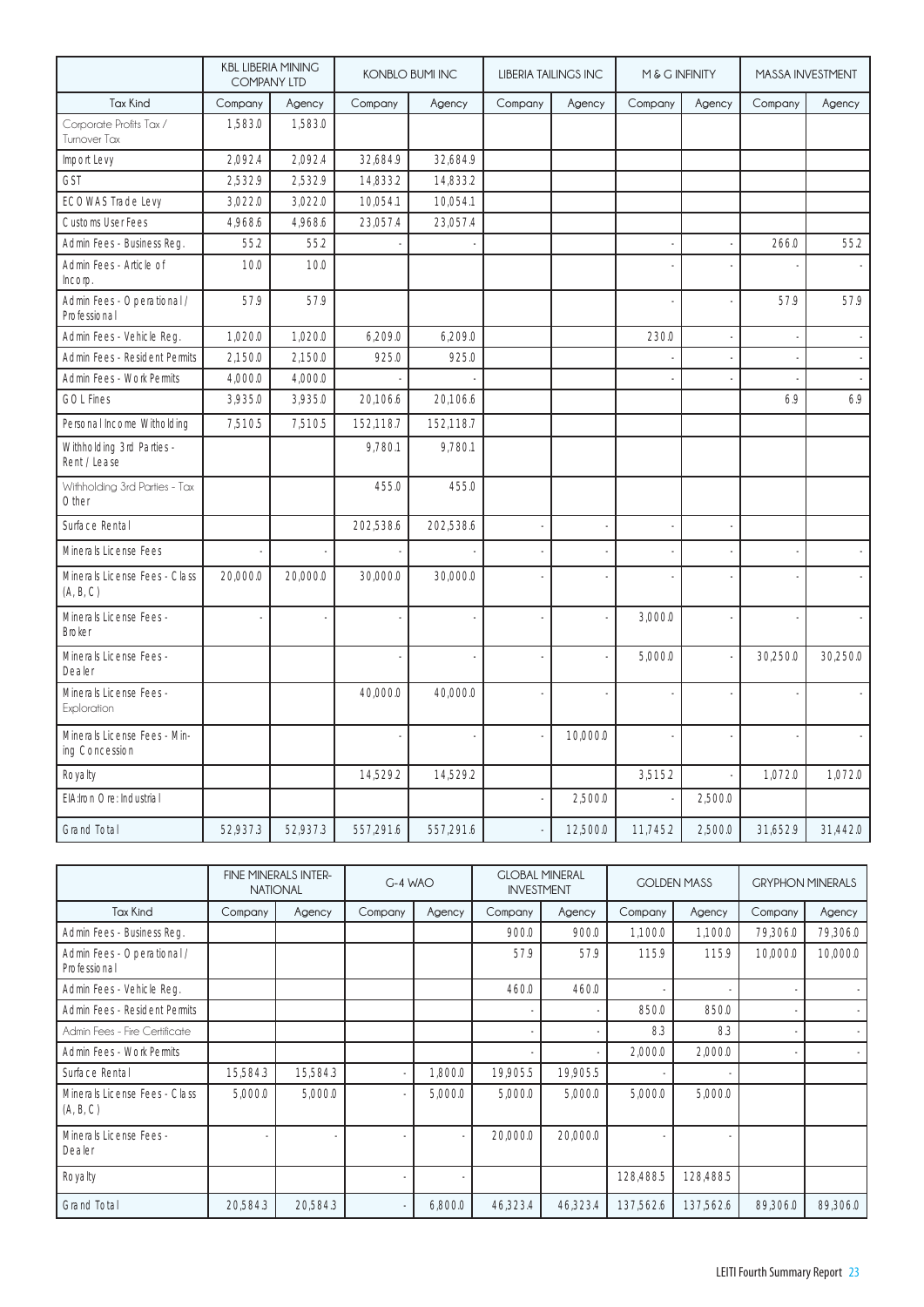|                                              |          | <b>KBL LIBERIA MINING</b><br><b>COMPANY LTD</b> |           | <b>KONBLO BUMI INC</b> | <b>LIBERIA TAILINGS INC</b> |          |          | M& G INFINITY |          | MASSA INVESTMENT |
|----------------------------------------------|----------|-------------------------------------------------|-----------|------------------------|-----------------------------|----------|----------|---------------|----------|------------------|
| <b>Tax Kind</b>                              | Company  | Agency                                          | Company   | Agency                 | Company                     | Agency   | Company  | Agency        | Company  | Agency           |
| Corporate Profits Tax /<br>Turnover Tax      | 1,583.0  | 1,583.0                                         |           |                        |                             |          |          |               |          |                  |
| Import Levy                                  | 2,092.4  | 2,092.4                                         | 32,684.9  | 32,684.9               |                             |          |          |               |          |                  |
| <b>GST</b>                                   | 2,532.9  | 2,532.9                                         | 14,833.2  | 14,833.2               |                             |          |          |               |          |                  |
| <b>ECOWAS Trade Levy</b>                     | 3,022.0  | 3,022.0                                         | 10,054.1  | 10,054.1               |                             |          |          |               |          |                  |
| <b>Customs User Fees</b>                     | 4,968.6  | 4,968.6                                         | 23,057.4  | 23,057.4               |                             |          |          |               |          |                  |
| Admin Fees - Business Reg.                   | 55.2     | 55.2                                            |           |                        |                             |          |          |               | 266.0    | 55.2             |
| Admin Fees - Article of<br>Incorp.           | 10.0     | 10.0                                            |           |                        |                             |          |          |               |          |                  |
| Admin Fees - Operational<br>/ Professional   | 57.9     | 57.9                                            |           |                        |                             |          |          |               | 57.9     | 57.9             |
| Admin Fees - Vehicle Reg.                    | 1,020.0  | 1,020.0                                         | 6,209.0   | 6,209.0                |                             |          | 230.0    |               |          |                  |
| Admin Fees - Resident<br>Permits             | 2,150.0  | 2,150.0                                         | 925.0     | 925.0                  |                             |          |          |               |          |                  |
| Admin Fees - Work Permits                    | 4,000.0  | 4,000.0                                         |           |                        |                             |          |          |               |          |                  |
| <b>GOL Fines</b>                             | 3,935.0  | 3,935.0                                         | 20,106.6  | 20,106.6               |                             |          |          |               | 6.9      | 6.9              |
| Personal Income Withold-<br>ing              | 7,510.5  | 7,510.5                                         | 152,118.7 | 152,118.7              |                             |          |          |               |          |                  |
| Withholding 3rd Parties -<br>Rent / Lease    |          |                                                 | 9,780.1   | 9,780.1                |                             |          |          |               |          |                  |
| Withholding 3rd Parties -<br>Tax Other       |          |                                                 | 455.0     | 455.0                  |                             |          |          |               |          |                  |
| Surface Rental                               |          |                                                 | 202,538.6 | 202,538.6              |                             |          |          |               |          |                  |
| Minerals License Fees                        |          |                                                 |           |                        |                             |          |          |               |          |                  |
| Minerals License Fees -<br>Class (A, B, C)   | 20,000.0 | 20,000.0                                        | 30,000.0  | 30,000.0               |                             |          |          |               |          |                  |
| Minerals License Fees -<br><b>Broker</b>     |          |                                                 |           |                        |                             |          | 3,000.0  |               |          |                  |
| Minerals License Fees -<br>Dealer            |          |                                                 |           |                        |                             |          | 5,000.0  |               | 30,250.0 | 30.250.0         |
| Minerals License Fees -<br>Exploration       |          |                                                 | 40,000.0  | 40,000.0               |                             |          |          |               |          |                  |
| Minerals License Fees -<br>Mining Concession |          |                                                 |           |                        |                             | 10,000.0 |          |               |          |                  |
| Royalty                                      |          |                                                 | 14,529.2  | 14,529.2               |                             |          | 3,515.2  |               | 1,072.0  | 1,072.0          |
| EIA:Iron Ore: Industrial                     |          |                                                 |           |                        |                             | 2,500.0  |          | 2,500.0       |          |                  |
| <b>Grand Total</b>                           | 52.937.3 | 52,937.3                                        | 557,291.6 | 557,291.6              |                             | 12,500.0 | 11,745.2 | 2,500.0       | 31,652.9 | 31,442.0         |

|                                              | CONSOLIDATED<br>PROSPECTING LICENSE |         | <b>CONSOR</b> |        | <b>CONTACT INTERNA-</b><br><b>TIONAL</b> |         | <b>DAMAKA MINING</b> |        | <b>ESTMOR GOLD MINING</b> |         |
|----------------------------------------------|-------------------------------------|---------|---------------|--------|------------------------------------------|---------|----------------------|--------|---------------------------|---------|
| <b>Tax Kind</b>                              | Company                             | Agency  | Company       | Agency | Company                                  | Agency  | Company              | Agency | Company                   | Agency  |
| Admin Fees - Business Reg.                   |                                     |         | 900.0         | 900.0  |                                          |         |                      | 57.9   |                           | 900.0   |
| Admin Fees - Article of Incorp.              |                                     |         | 10.0          | 10.0   |                                          |         |                      |        |                           |         |
| Admin Fees - Operational /<br>Professional   |                                     |         | 57.9          | 57.9   |                                          |         |                      |        |                           | 57.9    |
| Personal Income Witholding                   |                                     |         |               |        |                                          |         |                      |        |                           | 90.0    |
| Surface Rental                               |                                     |         |               |        |                                          |         |                      |        |                           | 3,600.0 |
| Minerals License Fees - Class<br>(A, B, C)   |                                     | 4,625.0 |               |        |                                          |         |                      |        |                           |         |
| Minerals License Fees - Broker               |                                     |         |               |        |                                          |         |                      |        |                           |         |
| Minerals License Fees - Dealer               |                                     |         | 5,000.0       |        |                                          |         |                      |        |                           |         |
| Minerals License Fees - Mining<br>Concession |                                     |         |               |        |                                          |         |                      |        |                           | 5,000.0 |
| Storage Tariff                               |                                     |         |               |        |                                          | 687.5   |                      |        |                           |         |
| Auxiliary Rates                              |                                     |         |               |        |                                          | 3,065.0 |                      |        |                           |         |
| <b>Grand Total</b>                           |                                     | 4,625.0 | 5,967.9       | 967.9  |                                          | 3,752.5 |                      | 57.9   |                           | 9,647.9 |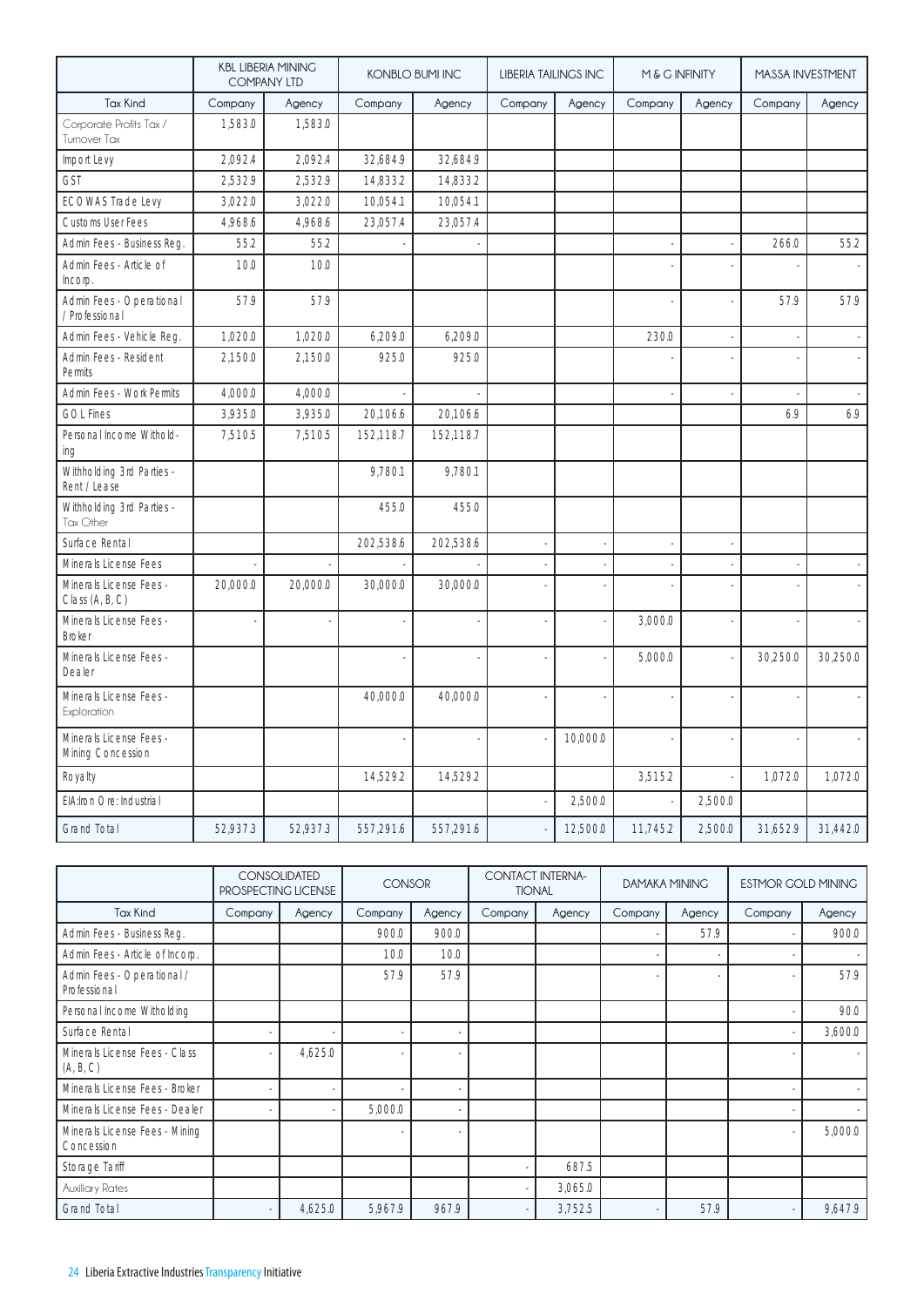|                                              | <b>SUPERIOR MINERAL</b><br><b>RESOURCES</b> |          | <b>TASK INVESTMENT</b> |          | <b>THACKETT MINING</b> |          | THE DIAMOND STAR PLUS |          |         | <b>TRADE RIGHT</b> |
|----------------------------------------------|---------------------------------------------|----------|------------------------|----------|------------------------|----------|-----------------------|----------|---------|--------------------|
| <b>Tax Kind</b>                              | Company                                     | Agency   | Company                | Agency   | Company                | Agency   | Company               | Agency   | Company | Agency             |
| Admin Fees - Business<br>Reg.                |                                             |          | 900.0                  | 900.0    | 450.0                  | 450.0    | 900.0                 | 900.0    |         |                    |
| Admin Fees - Article<br>of Incorp.           |                                             |          | 20.0                   | 20.0     |                        |          |                       |          |         |                    |
| Admin Fees - Opera-<br>tional / Professional |                                             |          | 57.9                   | 57.9     | 57.9                   | 57.9     | 57.9                  | 57.9     |         |                    |
| Admin Fees - Vehicle<br>Reg.                 |                                             |          |                        | $\sim$   | 100.0                  | 100.0    |                       |          |         |                    |
| Admin Fees - Resi-<br>dent Permits           |                                             |          | 1,500.0                | 1,500.0  | 250.0                  | 250.0    |                       |          |         |                    |
| Admin Fees - Work<br>Permits                 |                                             |          |                        |          | 1,000.0                | 1,000.0  |                       |          |         |                    |
| Personal Income<br>Witholding                |                                             |          |                        |          | 4,300.1                | 4,300.1  |                       |          |         |                    |
| Surface Rental                               | 27,425.0                                    | 27,425.0 |                        |          | 34,776.0               | 34,776.0 |                       |          |         |                    |
| Minerals License Fees                        |                                             |          |                        |          |                        |          |                       |          |         |                    |
| Minerals License Fees<br>- Class $(A, B, C)$ | 5.000.0                                     | 5.000.0  |                        |          | 10,000.0               | 10.000.0 |                       |          |         |                    |
| Minerals License Fees<br>- Broker            |                                             |          |                        |          |                        |          | 1,500.0               | 1,500.0  |         |                    |
| Minerals License Fees<br>- Dealer            |                                             |          | 25,000.0               | 25,000.0 |                        |          | 25,000.0              | 25,000.0 | 5,000.0 | 5,000.0            |
| Royalty                                      |                                             |          |                        |          |                        |          | 6.057.7               | 6.057.7  |         |                    |
| EIA:Gold: Class A                            |                                             |          |                        |          | 5,000.0                | 5,000.0  |                       |          |         |                    |
| EIA:Diamond: Class A                         |                                             |          |                        |          | 20,500.0               | 20,500.0 |                       |          |         |                    |
| <b>Grand Total</b>                           | 32,425.0                                    | 32,425.0 | 27,477.9               | 27,477.9 | 76.434.0               | 76,434.0 | 33,515.6              | 33,515.6 | 5,000.0 | 5,000.0            |

|                                                   | <b>TRECO MINING</b> |          | <b>VBG-VALE BSGR</b><br><b>LIBERIA LTD</b> |          | <b>VOILA INTERNA-</b><br><b>TIONAL</b> |          | <b>WEST AFRICA GOLD</b><br><b>AND DIAMOND</b> |          | <b>WEST AFRICAN RESOURCES</b> |          |
|---------------------------------------------------|---------------------|----------|--------------------------------------------|----------|----------------------------------------|----------|-----------------------------------------------|----------|-------------------------------|----------|
| <b>Tax Kind</b>                                   | Company             | Agency   | Company                                    | Agency   | Company                                | Agency   | Company                                       | Agency   | Company                       | Agency   |
| Signature Fees/Signing<br><b>Bonus</b>            | 723.1               | 723.1    |                                            |          |                                        |          |                                               |          |                               |          |
| Contri. via GOL to Univer-<br>sity Dept (UL etc.) | 100.0               | 100.0    |                                            |          |                                        |          |                                               |          |                               |          |
| Annual Social Contri.<br>(County & Comm.)         | 1,228.8             | 1,228.8  |                                            |          |                                        |          |                                               |          |                               |          |
| Corporate Profits Tax /<br>Turnover Tax           | 76.2                | 76.2     |                                            |          |                                        |          |                                               |          |                               |          |
| <b>Admin Fees - Business</b><br>Reg.              |                     |          | 76,150.0                                   | 76.150.0 |                                        |          |                                               |          |                               |          |
| Admin Fees - Opera-<br>tional / Professional      | 1,615.0             | 1,615.0  | 15,000.0                                   | 15,000.0 |                                        |          |                                               |          |                               |          |
| Admin Fees - Fire Cer-<br>tificate                | 6.9                 | 6.9      |                                            |          |                                        |          |                                               |          |                               |          |
| Admin Fees - Work Permits                         |                     |          |                                            |          |                                        |          | 1.250.0                                       | 1,250.0  |                               |          |
| Dividends to GOL                                  | 1,523.1             | 1,523.1  |                                            |          |                                        |          |                                               |          |                               |          |
| <b>GOL Fines</b>                                  | 3.787.2             | 3.787.2  |                                            |          |                                        |          |                                               |          |                               |          |
| Personal Income Withold-<br>ing                   |                     |          |                                            |          |                                        |          | 655.0                                         | 655.0    |                               |          |
| Surface Rental                                    | 17,400.0            | 17,400.0 |                                            |          | 64,904.5                               | 64,904.5 |                                               |          | 45,201.0                      | 45,201.0 |
| Minerals License Fees                             |                     |          |                                            |          |                                        |          |                                               |          |                               |          |
| Minerals License Fees -<br>Class (A, B, C)        | 31,500.0            | 31,500.0 |                                            |          | 10,000.0                               | 10,000.0 |                                               |          | 10,000.0                      | 10,000.0 |
| Minerals License Fees -<br>Dealer                 |                     |          |                                            |          |                                        |          | 25,000.0                                      | 25,000.0 |                               |          |
| Minerals License Fees -<br>Exploration            | 5,000.0             | 5,000.0  |                                            |          |                                        |          |                                               |          |                               |          |
| Royalty                                           | 3,457.5             | 3,457.5  |                                            |          |                                        |          | 63,274.0                                      | 63,274.0 |                               |          |
| <b>Grand Total</b>                                | 66,417.8            | 66,417.8 | 91,150.0                                   | 91,150.0 | 74,904.5                               | 74,904.5 | 90,179.0                                      | 90,179.0 | 55,201.0                      | 55,201.0 |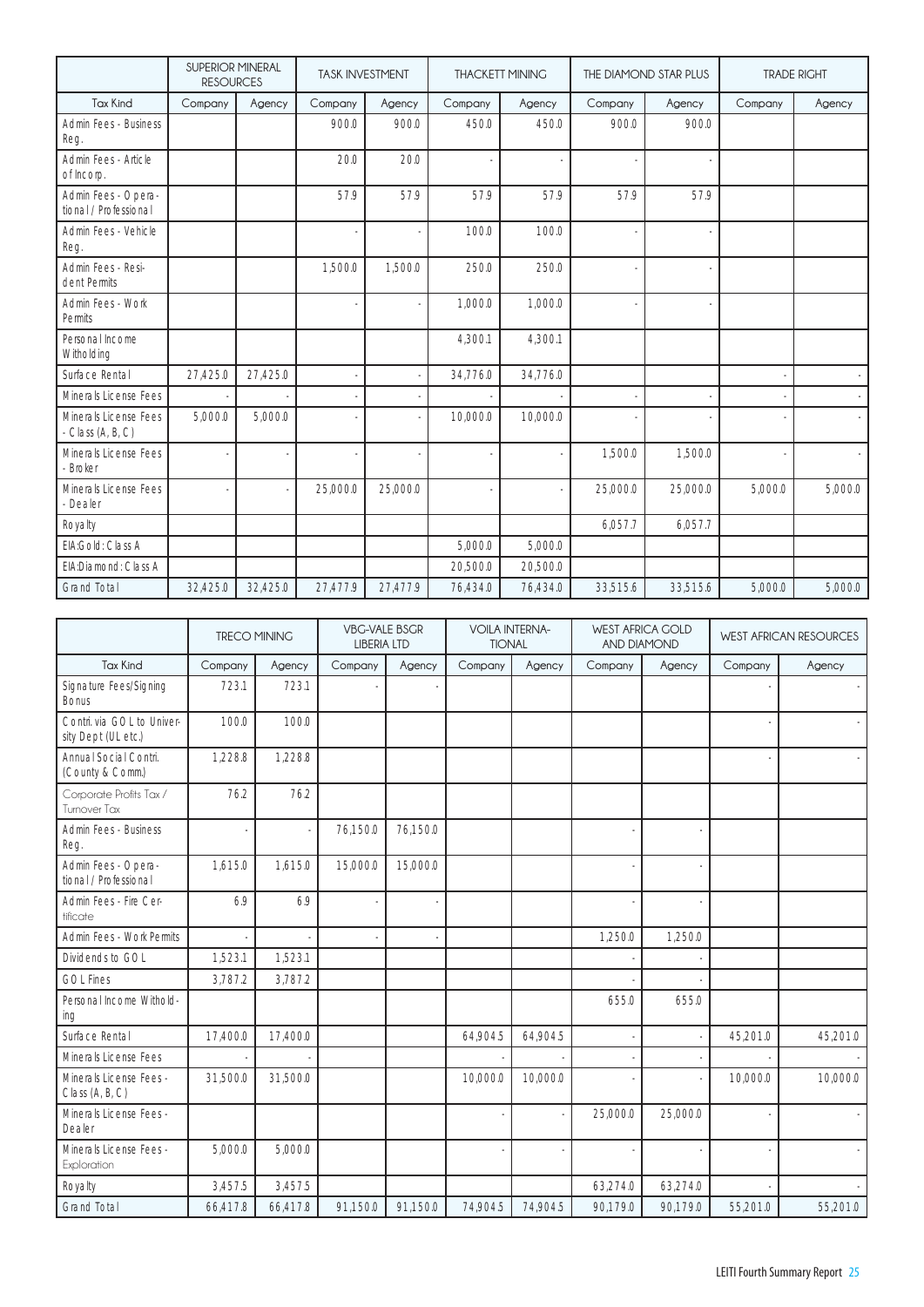|                                            | <b>WEST PEAK IRON</b><br><b>WESTERN CLUSTER LIMITED</b> |           |         | WINESTOCK DEVELOPMENT | YOUSSEF DIAMOND |          |           |           |
|--------------------------------------------|---------------------------------------------------------|-----------|---------|-----------------------|-----------------|----------|-----------|-----------|
| <b>Tax Kind</b>                            | Company                                                 | Agency    | Company | Agency                | Company         | Agency   | Company   | Agency    |
| Import Levy                                |                                                         |           |         |                       |                 |          | 22.143.7  | 22,143.7  |
| Excise Tax                                 |                                                         |           |         |                       |                 |          | 101.9     | 101.9     |
| <b>GST</b>                                 |                                                         |           |         |                       |                 |          | 4.775.0   | 4.775.0   |
| <b>ECOWAS Trade Levy</b>                   |                                                         |           |         |                       |                 |          | 11,720.2  | 11,720.2  |
| <b>Customs User Fees</b>                   |                                                         |           |         |                       |                 |          | 22,981.5  | 22,981.5  |
| Admin Fees - Business Reg.                 | 900.0                                                   | 900.0     | 900.0   |                       |                 |          | 900.0     | 900.0     |
| Admin Fees - Article of<br>Incorp.         | 20.0                                                    | 20.0      |         |                       |                 |          |           |           |
| Admin Fees - Operational /<br>Professional |                                                         |           | 57.9    |                       |                 |          | 57.9      | 57.9      |
| Admin Fees - Vehicle Reg.                  |                                                         |           |         |                       |                 |          | 620.0     | 620.0     |
| Admin Fees - Resident<br>Permits           |                                                         |           |         |                       |                 |          | 1,300.0   | 1,300.0   |
| Admin Fees - Work Permits                  |                                                         |           |         |                       |                 |          | 1.000.0   | 1.000.0   |
| <b>GOL Fines</b>                           |                                                         |           |         |                       |                 |          | 225.0     | 225.0     |
| Personal Income Witholding                 |                                                         |           |         |                       |                 |          | 11.397.5  | 11,397.5  |
| Surface Rental                             | 112,663.4                                               | 112,663.9 |         |                       | 30,740.3        | 30,740.3 | 98,452.5  | 98,452.5  |
| Minerals License Fees                      |                                                         |           |         |                       |                 |          | 30,000.0  | 30,000.0  |
| Minerals License Fees -<br>Class (A, B, C) |                                                         |           |         |                       | 15,000.0        | 15,000.0 | 10.000.0  | 10,000.0  |
| Minerals License Fees -<br>Exploration     | 10,000.0                                                | 10,000.0  |         |                       |                 |          | 5.000.0   | 5,000.0   |
| Other Administrative Fees                  |                                                         |           |         |                       |                 |          | 5.000.0   | 5,000.0   |
| $Other*$                                   |                                                         |           |         |                       |                 |          |           |           |
| <b>Grand Total</b>                         | 123,583.4                                               | 123,583.9 | 957.9   |                       | 45,740.3        | 45,740.3 | 225,675.2 | 225,675.2 |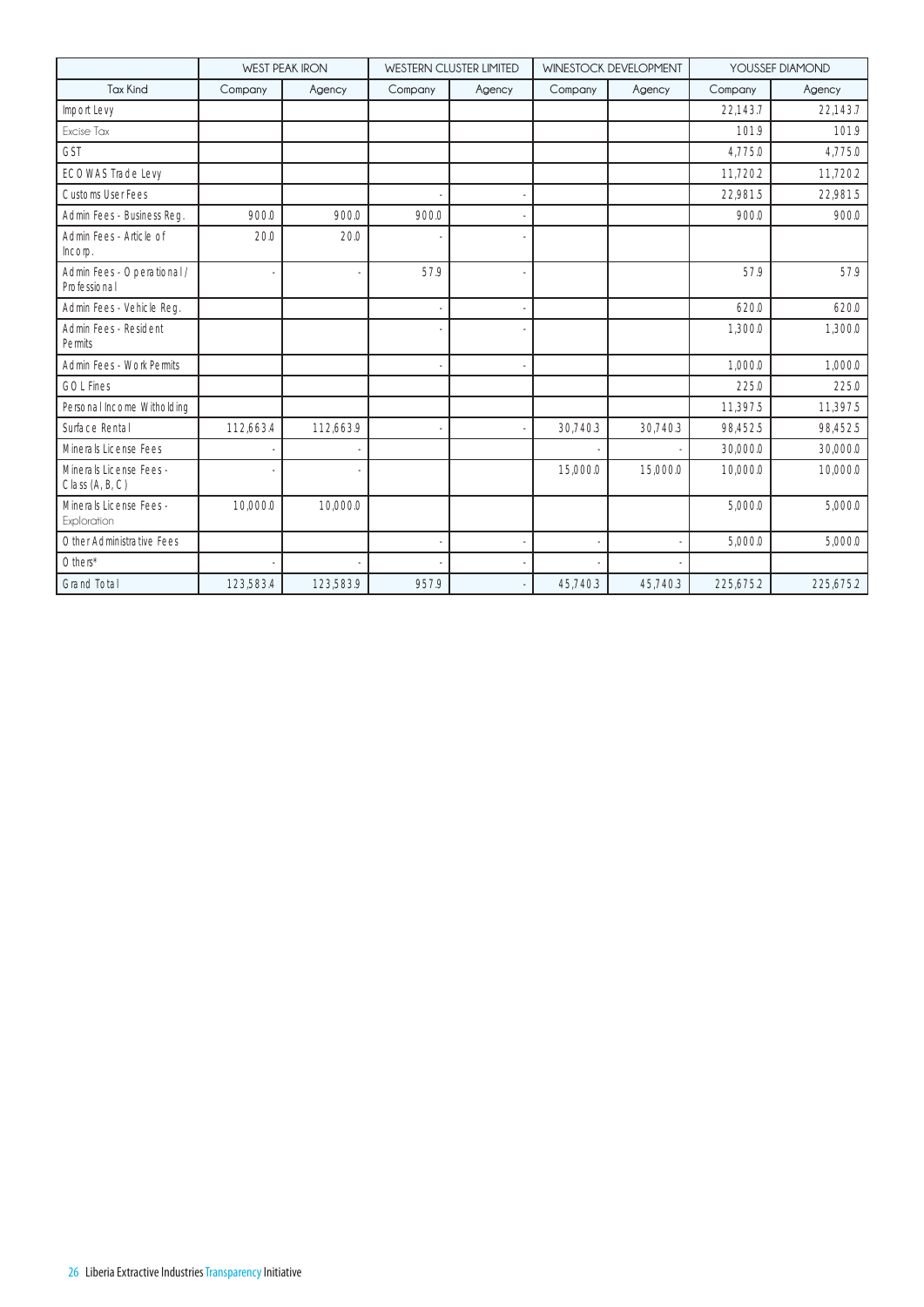## **PART 2-2: REVENUE TRACKING SCHEDULE**

| <b>COMPANY</b>                                                                                                | AMOUNT PAID BY<br><b>COMPANY</b> | <b>AGENCY</b>              | <b>AMOUNT RECEIVED</b><br><b>BY AGENCY</b> | <b>BENEFICIARY</b>                                                                                                                                    | AMOUNT DISBURSED TO<br><b>BENEFICIARY</b> |
|---------------------------------------------------------------------------------------------------------------|----------------------------------|----------------------------|--------------------------------------------|-------------------------------------------------------------------------------------------------------------------------------------------------------|-------------------------------------------|
| China Union                                                                                                   |                                  | Ministry of                | 3,500,000.00                               | Bong                                                                                                                                                  | 1,750,000.00                              |
|                                                                                                               |                                  | Finance /DFC               |                                            | Margibi                                                                                                                                               | 875,000.00                                |
|                                                                                                               |                                  |                            |                                            | Montserrado                                                                                                                                           | 875,000.00                                |
|                                                                                                               |                                  |                            |                                            | Total                                                                                                                                                 | 3,500,000.00                              |
| <b>BMC Scraps</b>                                                                                             | 331,000.00                       | Ministry of<br>Finance/SDF | 331,000.00                                 | Bong                                                                                                                                                  | 331,000.00                                |
| China Union                                                                                                   | 150,000.00                       | MoF/SDF/UL                 | 150,000.00                                 | Bong                                                                                                                                                  | 50,000.00                                 |
|                                                                                                               |                                  |                            |                                            | Margibi                                                                                                                                               | 50,000.00                                 |
|                                                                                                               |                                  |                            |                                            | Montserrado                                                                                                                                           | 50,000.00                                 |
|                                                                                                               |                                  |                            |                                            | Total                                                                                                                                                 | 150,000.00                                |
| <b>Arcelor Mittal</b>                                                                                         | 3,000,000.00                     | Ministry of Finance        | 3,000,000.00                               | Bong                                                                                                                                                  | 500,000.00                                |
|                                                                                                               |                                  |                            |                                            | <b>Grand Bassa</b>                                                                                                                                    | 1,000,000.00                              |
|                                                                                                               |                                  |                            |                                            | Nimba                                                                                                                                                 | 1,500,000.00                              |
|                                                                                                               |                                  |                            |                                            | Total                                                                                                                                                 | 3,000,000.00                              |
| <b>BHP Billiton*</b>                                                                                          | 400,000.00                       | Ministry of Finance        | 400,000.00                                 | Bong                                                                                                                                                  | 133,333.00                                |
|                                                                                                               |                                  |                            |                                            | Grand Bassa                                                                                                                                           | 133,333.00                                |
|                                                                                                               |                                  |                            |                                            | Nimba                                                                                                                                                 | 133,334.00                                |
|                                                                                                               |                                  |                            |                                            | Total                                                                                                                                                 | 400,000.00                                |
| African Petroleum                                                                                             | 300,000.00                       | Ministry of finance        | 200,000.00                                 | Sinoe                                                                                                                                                 | 150,000.00                                |
|                                                                                                               |                                  |                            |                                            | Grand Kru                                                                                                                                             | 50,000.00                                 |
|                                                                                                               |                                  |                            |                                            | Total                                                                                                                                                 | 200,000.00                                |
|                                                                                                               |                                  |                            |                                            |                                                                                                                                                       |                                           |
| Note: The difference of US\$100,000.00 resulted from MoF records indicating receipt of US\$200,000 from NOCAL |                                  |                            |                                            |                                                                                                                                                       |                                           |
| African Petroleum                                                                                             | 934,071.60                       | <b>NOCAL</b>               | 934,071.60                                 | University of Liberia                                                                                                                                 | 150,000.00                                |
|                                                                                                               |                                  |                            |                                            | Surface Rental                                                                                                                                        | 214,071.60                                |
|                                                                                                               |                                  |                            |                                            | Total                                                                                                                                                 | 364,071.60                                |
|                                                                                                               |                                  |                            |                                            | Note: The difference of US\$570,000.00 was used as follows: Annual Training (200,000), Hydrocarbon Development (250,000) and Attendance Fee (120,000) |                                           |
| Anadarko                                                                                                      | 700,000.00                       | Ministry of Finance        | 700,000.00                                 | <b>River Cess</b>                                                                                                                                     | 250,000.00                                |
|                                                                                                               |                                  |                            |                                            | Montserrado                                                                                                                                           | 150,000.00                                |
|                                                                                                               |                                  |                            |                                            | Cape Mount                                                                                                                                            | 300,000.00                                |
|                                                                                                               |                                  |                            |                                            | Total                                                                                                                                                 | 700,000.00                                |
| Anadarko                                                                                                      | 2,223,850.00                     | <b>NOCAL</b>               | 2,223,850.00                               | University of Liberia                                                                                                                                 | 375,000.00                                |
|                                                                                                               |                                  |                            |                                            | Lands, Mines & Energy                                                                                                                                 | 200,000.00                                |
|                                                                                                               |                                  |                            |                                            | Surface Rental                                                                                                                                        | 430,850.00                                |
|                                                                                                               |                                  |                            |                                            | Total                                                                                                                                                 | 1,005,850.00                              |
|                                                                                                               |                                  |                            |                                            | Note: The difference of US\$1,218,000.00 was used for Annual Training (550,000), Hydrocarbon Development (625,000) and Attendance fee (43,000)        |                                           |
| Anadarko                                                                                                      | 156,875.00                       | LMA                        | 156,875.00                                 | Mobile Drilling Unit                                                                                                                                  | 100,000.00                                |
|                                                                                                               |                                  |                            |                                            | Permit for Vessel Crew                                                                                                                                | 12,750.00                                 |
|                                                                                                               |                                  |                            |                                            | Casualty Investigation Fees                                                                                                                           | 33,775.00                                 |
|                                                                                                               |                                  |                            |                                            | Reflagging                                                                                                                                            | 10,350.00                                 |
|                                                                                                               |                                  |                            |                                            | Total                                                                                                                                                 | 156,875.00                                |
| Peppercoast (Broadway)                                                                                        | 448,750.00                       | <b>NOCAL</b>               | 448,750.00                                 | University of Liberia                                                                                                                                 | 75,000.00                                 |
|                                                                                                               |                                  |                            |                                            | Social Development Fund                                                                                                                               | 150,000.00                                |
|                                                                                                               |                                  |                            |                                            | Surface Rental                                                                                                                                        | 123,750.00                                |
|                                                                                                               |                                  |                            |                                            | Total                                                                                                                                                 | 348,750.00                                |
| Note: The difference of US\$100,000.00 was used for Annual Training x                                         |                                  |                            |                                            |                                                                                                                                                       |                                           |
| Grand Total                                                                                                   | 12,144,546.60                    |                            | 12,044,546.60                              |                                                                                                                                                       | 10,156,546.60                             |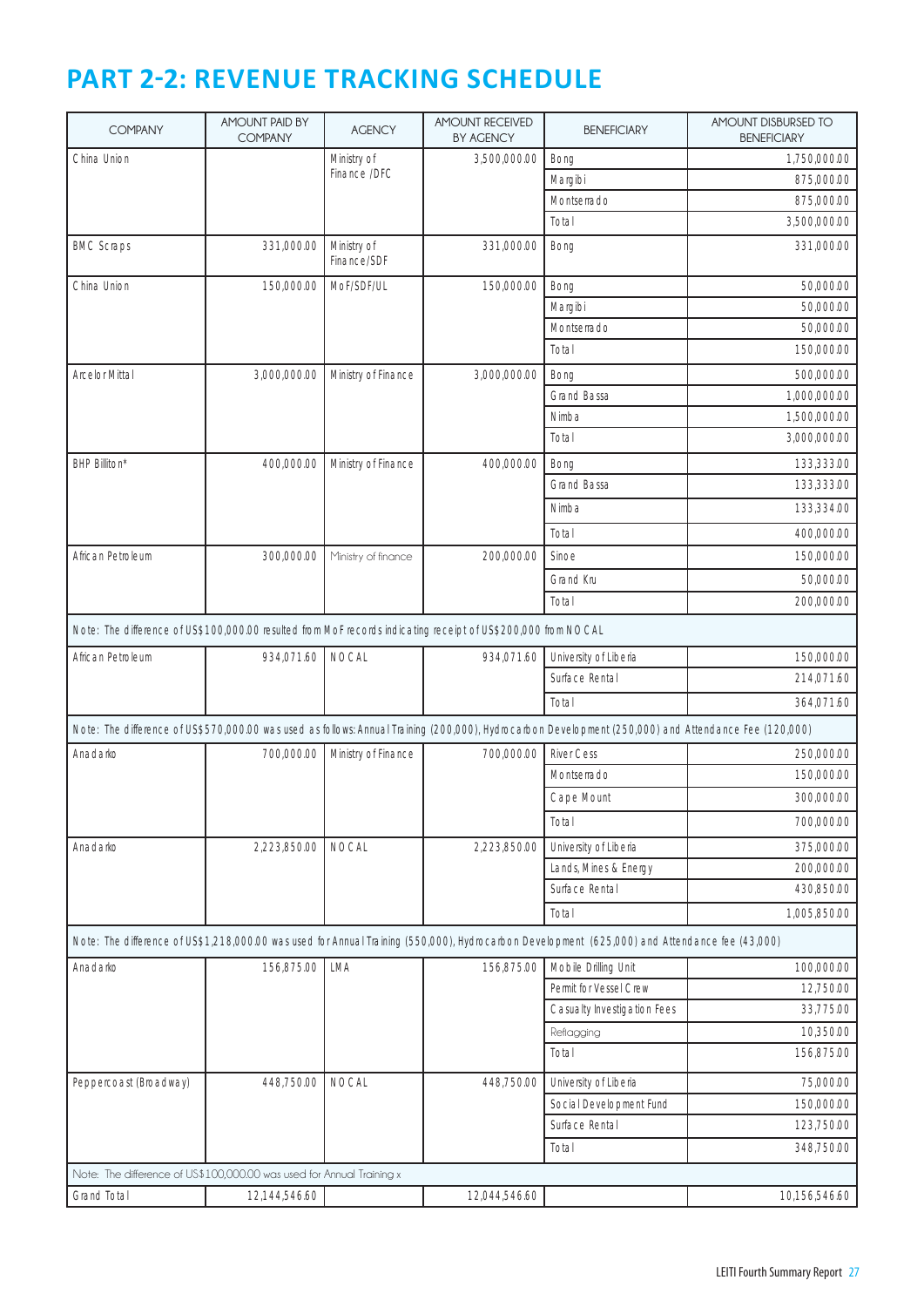## **PART 2-3: AMOUNT DUE SCHEDULE**

|                |                                       |            | <b>COMPANY</b> | <b>AGENCY (FDA)</b> | <b>RECONCILER</b><br><b>COMPUTATION</b> | <b>COMPANY VS</b><br><b>AGENCY</b> | <b>AGENCY VS</b><br><b>RECONCILER</b> | <b>COMPANY VS</b><br><b>RECONCILER</b> |
|----------------|---------------------------------------|------------|----------------|---------------------|-----------------------------------------|------------------------------------|---------------------------------------|----------------------------------------|
| NO.            | NAME OF COMPANY                       | <b>TIN</b> | A              | <sub>B</sub>        | $\mathsf{C}$                            | $D = A - B$                        | $E = B - C$                           | $F = A - C$                            |
|                |                                       |            | <b>USD</b>     | <b>USD</b>          | <b>USD</b>                              | <b>USD</b>                         | <b>USD</b>                            | <b>USD</b>                             |
|                | Akewa Group of Com-<br>panies         | 418307005  | 33,250.00      | 33,250.00           | 33,250.00                               |                                    |                                       |                                        |
| $\overline{2}$ | Alpha Logging & Wood<br>Company       | 406805000  | 1.000.00       | 1,497,462.00        | 1,497,462.00                            | $-1.496.462.00$                    |                                       | $-1,496,462.00$                        |
| 3              | <b>Atlantic Resources Limited</b>     | 413236002  |                | 1,361,521.60        | 1,361,521.60                            | $-1,361,521.60$                    |                                       | $-1,361,521.60$                        |
| $\overline{4}$ | <b>B&amp;V Timber Company</b>         | 407339002  |                | 181.850.00          | 251.800.00                              | $-181.850.00$                      | $-69,950.00$                          | $-251,800.00$                          |
| 5              | Bargor & Bargor Enter-<br>prise Inc   | 404141007  |                | 16,800.00           | 1,497,462.00                            | $-16,800.00$                       | $-1,480,662.00$                       | $-1,497,462.00$                        |
| 6              | Bassa Logging & Timber                | 407125002  | 52.250.00      | 117.000.00          | 58.250.00                               | $-64.750.00$                       | 58.750.00                             | $-6.000.00$                            |
| $\overline{7}$ | EJ&J Enterprise                       | 406835006  |                | 433.900.72          | 433,900.72                              | -433,900.72                        |                                       | -433,900.72                            |
| 8              | Euro Liberia Logging                  | 405275007  |                | 3,235,292.50        | 3,235,292.50                            | $-3,235,292.50$                    |                                       | $-3,235,292.50$                        |
| 9              | Geblo Logging Inc                     | 406824004  |                | 1,742,924.50        | 1,742,924.50                            | $-1,742,924.50$                    |                                       | $-1,742,924.50$                        |
| 10             | International Consultant<br>Capital   | 406823008  |                | 3.483.450.50        | 3,484,175.50                            | $-3.483.450.50$                    | $-725$                                | $-3.484.175.50$                        |
| 11             | Liberia Tree and Trading<br>Company   | 407027019  | 650            | 149.435.00          | 719,425.40                              | $-148.785.00$                      | -569.990.40                           | $-718.775.40$                          |
| 12             | Sun Yeun Corporation                  | 409920004  | 162.500.00     | 354.000.00          | 177.000.00                              | $-191.500.00$                      | 177.000.00                            | $-14,500.00$                           |
| 13             | Tarpeh Timber Corpora-<br>tion        | 407034007  | 25,000.00      | 64,500.00           | 32,250.00                               | $-39,500.00$                       | 32,250.00                             | $-7,250.00$                            |
| 14             | Thunder Bird International<br>Liberia | 400419019  |                | 17,250.00           | 17,250.00                               | $-17,250.00$                       |                                       | $-17,250.00$                           |
| <b>TOTAL</b>   |                                       |            | 274.650.00     | 12.688.636.82       | 14,541,964.22                           | (12, 413, 986.80)                  | (1,849,327.40)                        | (14,267,314.22)                        |

## **PART 2-4: IN-KIND CONTRIBUTION SCHEDULES**

| OIL                              |                       |                 |                          |              |
|----------------------------------|-----------------------|-----------------|--------------------------|--------------|
| Africa Petroleum Limited         |                       |                 |                          |              |
|                                  | <b>RECEIPIENT</b>     | <b>QUANTITY</b> | <b>DESCRIPTION</b>       | MARKET VALUE |
| $O$ thers*                       |                       |                 |                          |              |
| University of Liberia Furniture  | University of Liberia |                 | Desk/Table/Chairs/Carpet | 3,100        |
| Sub total                        |                       |                 |                          | 3,100        |
|                                  |                       |                 |                          |              |
| National Oil Company of Libeira  |                       |                 |                          |              |
| Youth Support Services           | Ministry of Justice   |                 |                          | 250,000      |
| Resettlement                     |                       |                 |                          |              |
| Low Cost Housing                 | Housing Authority     |                 |                          | 431,500      |
|                                  | Lands Mines & Energy  |                 |                          | 17,000       |
| Sub total                        |                       |                 |                          | 698,500      |
| <b>TOTAL OIL</b>                 |                       |                 |                          | \$701,600    |
|                                  |                       |                 |                          |              |
| <b>FORESTRY</b>                  |                       |                 |                          |              |
| Burglar & Vincent Timber Company |                       |                 |                          |              |
| Road Construction                |                       |                 |                          | 70,000       |
| Market Building Construction     |                       |                 |                          | 1,000        |
| <b>Education Scholarships</b>    |                       |                 |                          | 2,000        |
| Water and Sanitation             |                       |                 |                          | 1,000        |
| Youth Support Services           |                       |                 |                          | 4,000        |
| <b>TOTAL</b>                     |                       |                 |                          | 78,000       |
| <b>GRAND TOTAL</b>               |                       |                 |                          | 12,551,622   |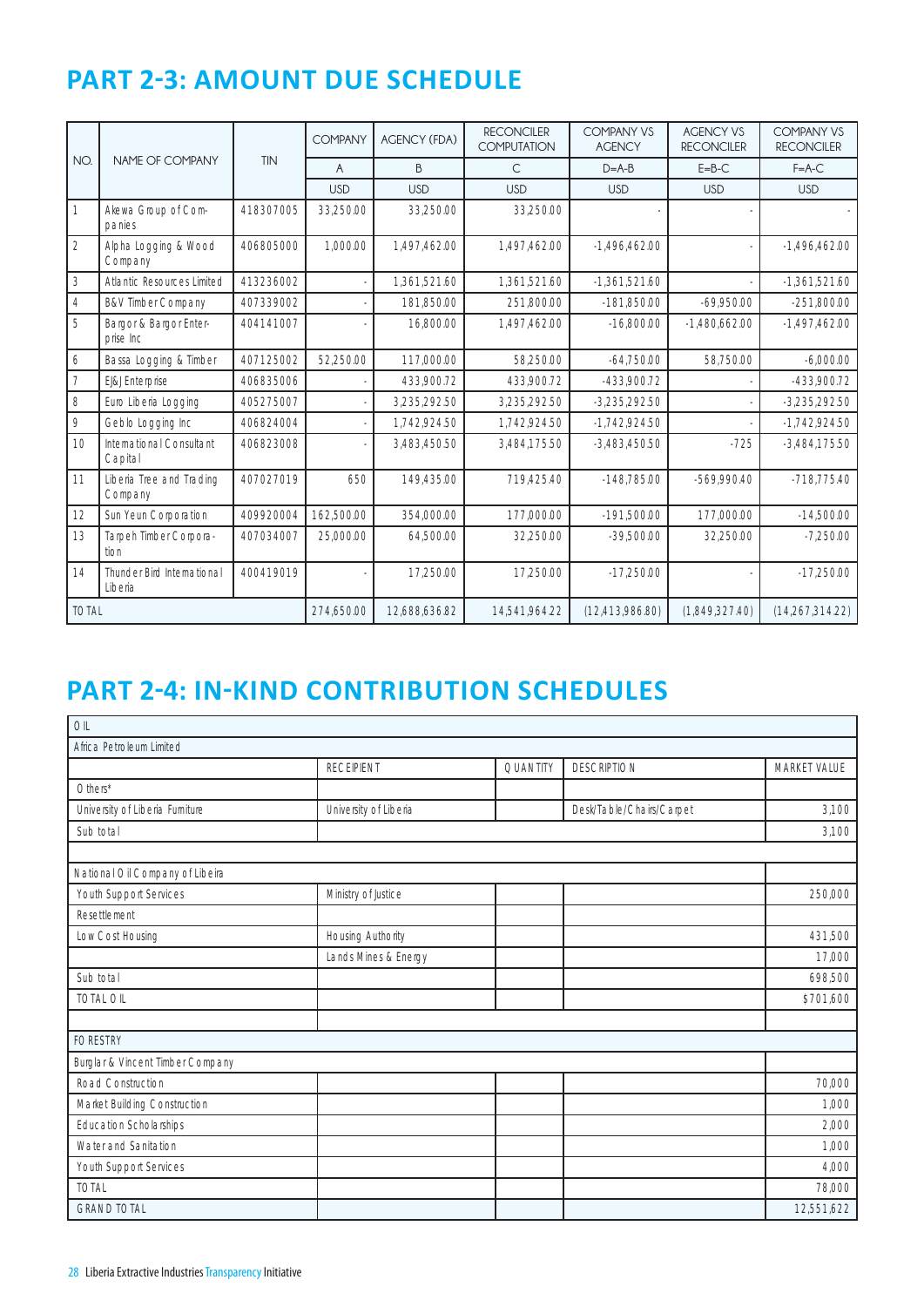| <b>MINING</b>                             |                                    |                                |                                                                                              |              |
|-------------------------------------------|------------------------------------|--------------------------------|----------------------------------------------------------------------------------------------|--------------|
|                                           |                                    | CHINA UNION BONG MINES         |                                                                                              |              |
| <b>TYPE OF CONTRIBUTION</b>               | <b>RECEIPIENT</b>                  | <b>QUANTITY</b>                | <b>DESCRIPTION</b>                                                                           | MARKET VALUE |
| Road Rehabilitation                       |                                    |                                |                                                                                              |              |
| Road renovation from Bong Mines to Hendy  |                                    | 11.4km                         | Road renovation from Bong Mines to Hendy                                                     | 63,840       |
| Road renovation from Bong Mines to Kakata |                                    | 30km                           | Road renovation from Bong Mines to Kakata,<br>which has invested\$ 5,583,000 until June 2011 | 5,583,000    |
| Sub total                                 |                                    |                                |                                                                                              | 5,646,840    |
|                                           |                                    |                                |                                                                                              |              |
|                                           | YOUSEEF DIAMOND MINNING COMPANY    |                                |                                                                                              |              |
| Road Construction                         | CAMP ISAEL 5050                    | 3                              | Contruction                                                                                  | 100          |
| Road Rehabilitation                       | Camp alpha                         | 1                              | Rehahabilitation                                                                             | 75,000       |
| <b>School Construction</b>                | Camp Isael                         | 1                              | Contruction                                                                                  | 50,000       |
| <b>School Supplies</b>                    | Camp Alpha School                  | 1                              | Supplier                                                                                     | 3,000        |
| Water and Sanitation                      | Camp Isael soso como               | $\overline{2}$                 |                                                                                              | 7,500        |
| Sub total                                 |                                    |                                |                                                                                              | 135,600      |
|                                           |                                    |                                |                                                                                              |              |
|                                           |                                    | <b>BHP BILLITON</b>            |                                                                                              |              |
| Water and Sanitation                      | <b>Geo Fantro Communities</b>      | 9                              | Hand pump repairs construction                                                               | 16,705       |
| Youth Support Services                    | Lonestar National Team &           |                                | Financial contribution (70k Lonestar; 9,318                                                  | 79,318       |
|                                           | Nimba Sports association           |                                | Nimba)                                                                                       |              |
| Others*                                   | Communities in Totpo Kitoma        |                                | Notebooks                                                                                    | 345          |
|                                           | Modern Activity                    |                                | Production of Investment guide to Liberia                                                    | 7,908        |
|                                           | Capacity Building                  |                                | LEITI, NEC, EPA                                                                              | 26,327       |
|                                           | Liberia Marathon Trust             |                                | Title sponsorship for Liberia Marathon                                                       | 40,000       |
| Sub total                                 |                                    |                                |                                                                                              | 170,603      |
|                                           |                                    |                                |                                                                                              |              |
|                                           |                                    | HUMMING BIRD RESOURCES LIMITED |                                                                                              |              |
| <b>School Supplies</b>                    | Touzon Town                        |                                | <b>Book Delivery</b>                                                                         | 500          |
| Water and Sanitation                      | Various                            | 10                             | Uni Sponsorship                                                                              | 1,914        |
| Youth Support Services                    | Money Camp                         | $\overline{2}$                 | Well & Latrine Build                                                                         | 3,500        |
| Resettlement                              | Sinoe County Football Team         |                                | Tournament Sponsorship                                                                       | 5,000        |
| Transportation of Goods                   | Touzon Town                        | 1 Truck Load                   | Zinc                                                                                         | 500          |
| Equipment Use                             | Greenville                         | 2 days                         | <b>Bulldozer</b>                                                                             | 1,900        |
| Sub total                                 |                                    |                                |                                                                                              | 13,314       |
|                                           |                                    |                                |                                                                                              |              |
|                                           |                                    | HARD ROCK CRUSHER INC          |                                                                                              |              |
| Road Construction                         | Duazon                             | 286cm                          |                                                                                              | 15,730       |
| <b>School Construction</b>                | Duazon Community                   |                                |                                                                                              | 68,000       |
| <b>Education Scholarships</b>             | <b>Employees Community</b>         |                                |                                                                                              | 2,250        |
| Water and Sanitation                      | 10 grand pumps                     |                                |                                                                                              | 11,000       |
| Youth Support Services                    | Football team - Duazon<br>spandsar |                                |                                                                                              | 1,100        |
| $O$ thers*                                | Royalties - for land lords         |                                |                                                                                              | 3,157        |
|                                           | And Duazon community               |                                |                                                                                              | 3,185        |
| Sub total                                 |                                    |                                |                                                                                              | 104,422      |
|                                           |                                    |                                |                                                                                              |              |
|                                           |                                    | <b>KBL LIBERIA MINING</b>      |                                                                                              |              |
| Road Rehabilitation                       | Jene-Wonde/Bangorma                | 10Mile Road                    | Rehabilitation                                                                               | 25,000       |
| School Rehabilitation                     | Bangoma                            |                                | Cash, Books                                                                                  | 5,000        |
| Clinic/Hospital Costruction               | Bangoma                            | 1 Unit                         | Building                                                                                     | 20,000       |
| Youth support services                    | Bangoma                            |                                | Jersey/Football                                                                              |              |
| $O$ thers*                                | Bangoma                            |                                | Development Fund                                                                             | 3,000        |
| Sub total                                 |                                    |                                |                                                                                              | 53,000       |
| <b>TOTAL MINING</b>                       |                                    |                                |                                                                                              | \$5,988,179  |
|                                           |                                    |                                |                                                                                              |              |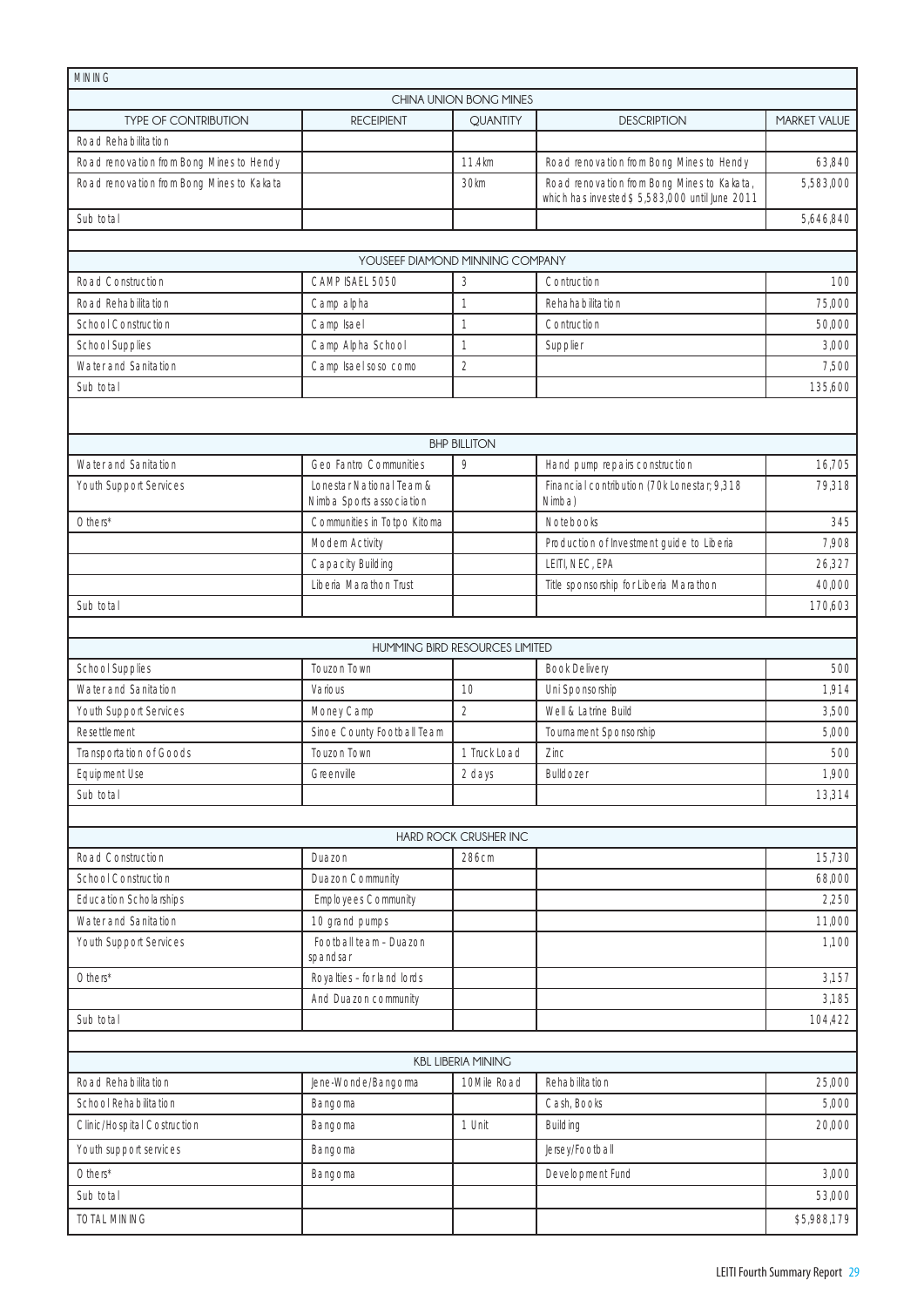| <b>AGRICULTURE</b>                                       |                                                                                        |                 |                           |              |
|----------------------------------------------------------|----------------------------------------------------------------------------------------|-----------------|---------------------------|--------------|
| Firestone                                                |                                                                                        |                 |                           |              |
|                                                          | <b>RECEIPIENT</b>                                                                      | <b>QUANTITY</b> | <b>DESCRIPTION</b>        | MARKET VALUE |
|                                                          |                                                                                        |                 |                           | USD.         |
| Road Rehabilitation                                      | Plantation                                                                             | 200 miles       | <b>Estates Roads</b>      | 590,610      |
| School Rehabilitation                                    | Employees' children/Dependants                                                         | Δ               | various locations         | 1,792,459    |
| Clinic / Hospital Supplies                               | Company Health Centers                                                                 | Various         | Firestone Area            | 1,768,392    |
| Market Building Rehabilitation                           | <b>Community Dwellers</b>                                                              |                 | Du-Side Market            | 2.495        |
| <b>Education Scholarships</b>                            | Liberian Students                                                                      | 83              | Full (100%)               | 150,336      |
| Water and Sanitation                                     |                                                                                        | 11              |                           | 1,306,799    |
| Children Surgery International (CSI)                     | All assesed children with specified<br>health conditions from Liberia & West<br>Africa | Various         |                           | 60,685       |
| Adult Literacy Program                                   | <b>Community Dwellers</b>                                                              | Various         |                           | 35,000       |
| School of the Blind                                      |                                                                                        |                 |                           | 1,200        |
| Contribution to religeous, court and other<br>operations | Various Personnel                                                                      | Various         | Contribution to community | 23,585       |
| Community & FSLB Radio stations                          | Radio Paeace & 89.5                                                                    |                 |                           | 52,282       |
| <b>TOTAL</b>                                             |                                                                                        |                 |                           | 5,783,843    |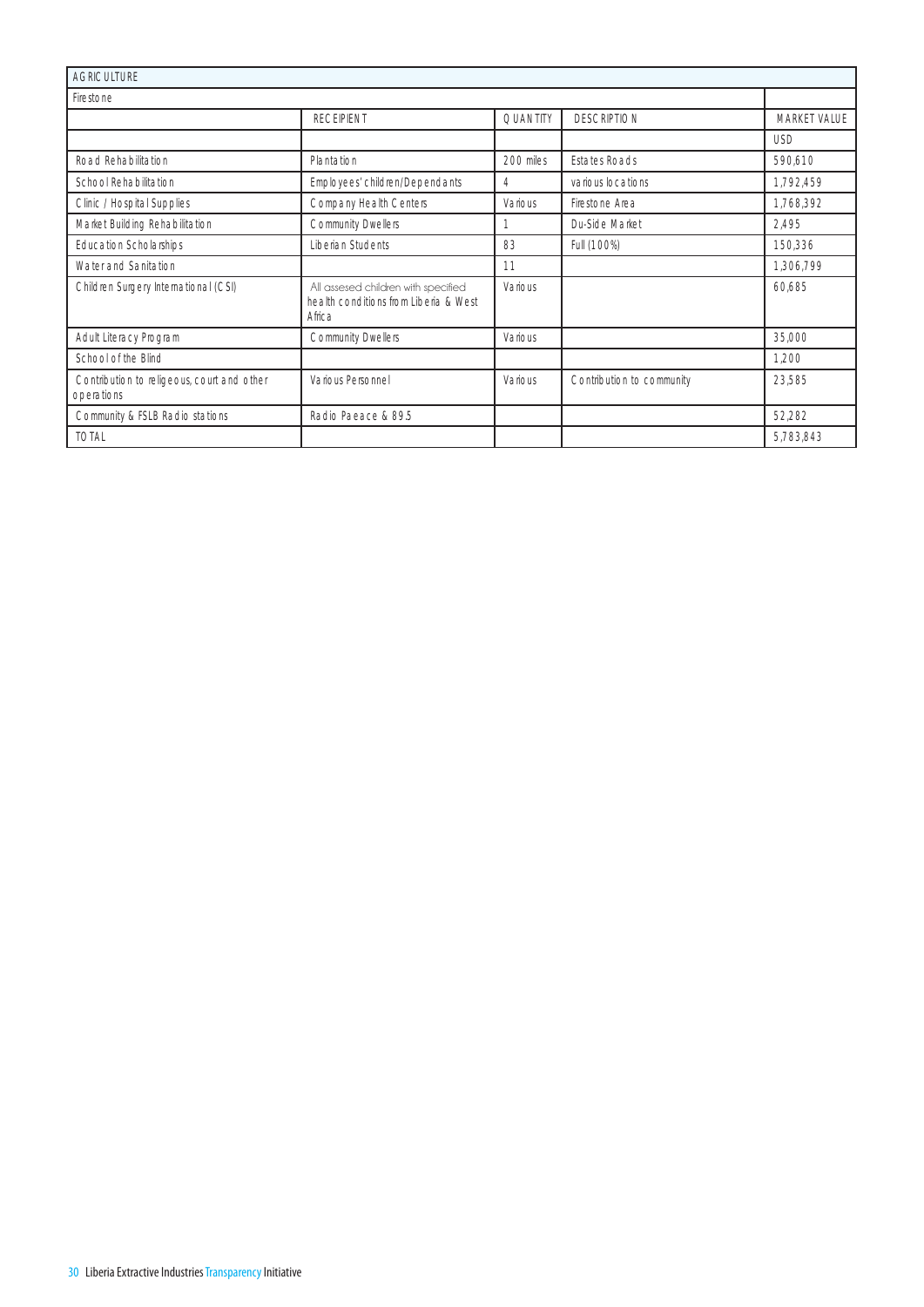## **LIST OF COMPANIES THAT SUBMITTED REPORT**

## **AGRICULTURE SECTOR**

- 1. Buchanan Renewable
- 2. Cavalla Rubber Corporation
- 3. Firestone Liberia Inc
- 4. Golden Veroleum
- 5. Liberia Agriculture Company
- 6. Liberia Forest Products
- 7. Libinc Oil Palm Inc.
- 8. Morris American Rubber Company
- 9. Salala Rubber Corporation
- 10.Sime Darby
- 11.The Liberia Company

## **FORESTRY SECTOR**

- 1. Akewa Group of Companies
- 2. Alpha Logging & Wood Company
- 3. Atlantic Resources Limited
- 4. B&V Timber Company
- 5. Bargor & Bargo Enterprise
- 6. Bassa Logging Company
- 7. Ecotimbers Liberia Limitted
- 8. Ecowood Inc.
- 9. EJ&J Enterprise
- 10.Euro Liberia Logging
- 11.Geblo Inc.
- 12.Global Logging Company
- 13.International Consultant Capital
- 14.Liberia Tree and Trading Company
- 15.Mandra Liberia
- 16.Sun Yeun Logging Corporation
- 17.Tarpeh Timber Corporation

#### **OIL SECTOR**

- 1. African Petroleum
- 2. Anadarko Liberia
- 3. Anadarko Liberia Block 10
- 4. Chevron B
- 5. Chevron C
- 6. Chevron D
- 7. Chevron Liberia
- 8. National Oil Company
- 9. Oranto
- 10.Pepper Coast

#### **MINING SECTOR**

- 1. Afric Diam Company
- 2. Afro Minerals Inc.
- 3. Amlib United Minerals Ltd.
- 4. Arcelor Mittal
- 5. Bea Mountain Corporation
- 6. Belle Resources Ltd/
- 7. BHP Billiton (Liberia) Inc.
- 8. Bukon Jedeh Resources Inc.
- 9. Golden Mass
- 10.Hamana International
- 11.Hummingbird Resources Ltd
- 12.KBI Liberia Mining Company
- 13.Konblo Bomi Inc.
- 14.Massa Investment Corporation
- 15.Pedra Mining
- 16.Planet Minerals Limited
- 17.Putu Iron Mining Company
- 18.Royal Company Limited
- 19.Sinoe Exploration Limitted
- 20.Star Diamond Company
- 21.The Diamond Star Plus
- 22.Trade Right
- 23.West Africa Gold And Diamond
- 24.West Peak Iron Ltd
- 25.Youssef Diamond Mining Company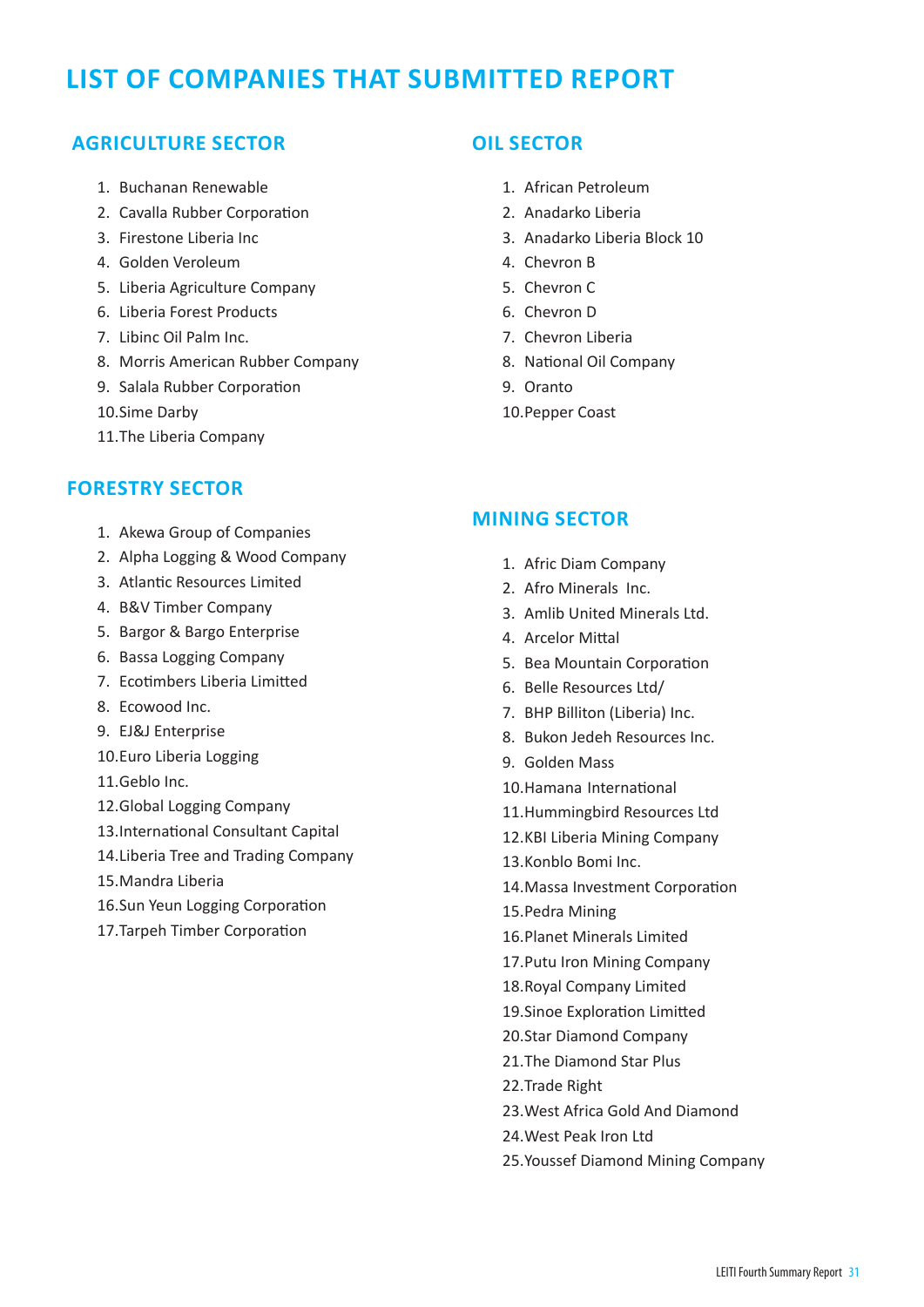## **COMPANIES THAT DID NOT SUBMIT REPORT**

## **MINING SECTOR**

- 1. A.D.M.T (Liberia)
- 2. African Gold Mining (Liberia) Ltd
- 3. Almetev Liberia Limited
- 4. Archean Gold
- 5. Ascension Resources Corp.
- 6. Bailey Group of Companies
- 7. Barclay Trading Enterprise
- 8. BAU-TON Inc.
- 9. Big Rock Mining Company Inc.
- 10.Black Sand Mining Company
- 11.Brown Stone INC
- 12.Butraco Inc.
- 13.Campbell Enterprise
- 14.Charis Mineral
- 15.China Heman International Corporation
- 16.Contact International Clearing Agency
- 17.Damaka Mining
- 18.Dapi Mining Corporation
- 19.Estmor Gold Mining Company
- 20.FCE Corporation International
- 21.Fine Minerals International
- 22.G-4 WAO
- 23.Global Mineral Investment LLC
- 24.Gryphon Minerals Limited
- 25.H & W Trading Inc.
- 26.Indo-Africa Trading Company
- 27.Investment Development Corporation
- 28.Iron Resources Limited
- 29.Liberia Tailing Incorporated
- 30.Nyah Bartee Corporation
- 31.Pan Liberia Resource De
- 32.Rod Trading Inc.
- 33.Shankil resources
- 34.Solomon Resource Corporation
- 35.Southern Cross Investment Limited
- 36.Spri Group Limited
- 37.Superior Mineral Resources Inc.
- 38.Task International Ltd
- 39.Thackett Mining Inc.
- 40.The Liberian Group
- 41.Treco Mining Company
- 42.VBG-VALE BSGR Liberia Limited
- 43.Voila International Inc.
- 44.West African Resources (Lib.) Corp. Limited
- 45.Winestock Dem Liberia Corp.

#### **FORESTRY SECTOR**

- 1. Geblo Inc
- 2. Global Logging Company
- 3. New Liberia Resources International Inc.
- 4. Thunderbird Intl. Lib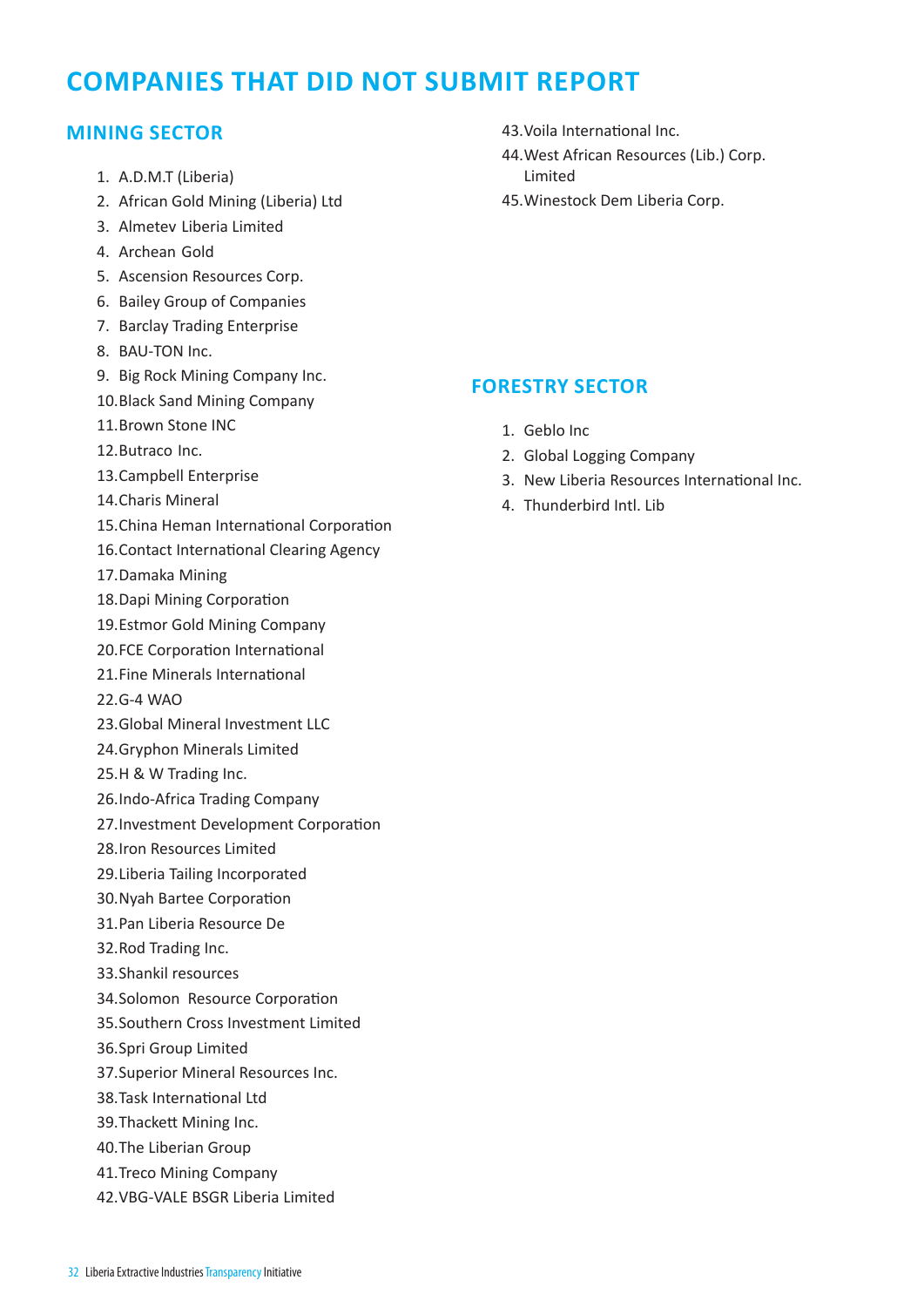## **LIST OF COMPANIES WITHOUT ATTESTATION BY COMPANY HEAD/AUTHORIZED PERSONNEL**

| NO.            | <b>COMPANY</b>                   | <b>SECTOR</b> | <b>LICENSE</b> |
|----------------|----------------------------------|---------------|----------------|
| 1              | West Peak Iron Limited           | Mining        | Exploration    |
| $\overline{2}$ | Middle Island Resources          | Mining        | Exploration    |
| 3              | Cavalla Rubber Corporation       | Agriculture   | Concession     |
| $\overline{4}$ | Firestone Liberia Inc            | Agriculture   | Concession     |
| 5              | Liberia Agricultural Company     | Agriculture   | Concession     |
| 6              | Sinoe Exploration                | Mining        | Exploration    |
| $\overline{7}$ | Hummingbird Resources            | Mining        | Exploration    |
| 8              | Western Cluster                  | Mining        | Exploration    |
| 9              | K-Mark Indo Liberia Ltd          | Mining        | Exploration    |
| 10             | International Capital Consultant | Forestry      | <b>FMC</b>     |
| 11             | El & I Investment Corporation    | Forestry      | <b>FMC</b>     |
| 12             | Euro Liberia Logging             | Forestry      | <b>FMC</b>     |

## **LIST OF COMPANIES WITHOUT EXTERNAL AUDITOR ATTESTATION**

| NO.            | <b>COMPANY</b>                   | <b>SECTOR</b> | <b>LICENSE</b>          |
|----------------|----------------------------------|---------------|-------------------------|
|                | China Union                      | Mining        | Exploration             |
| 2              | <b>Planet Minerals</b>           | Mining        | Exploration             |
| 3              | Middle Island                    | Mining        | Exploration             |
| $\overline{4}$ | International Capital Consultant | Forestry      | <b>FMC</b>              |
| 5              | El & J Investment Corporation    | Forestry      | <b>FMC</b>              |
| 6              | Cavalla Rubber Corporation       | Agriculture   | Concession              |
|                | The Liberia Company              | Agriculture   | Concession              |
| 8              | Chevron                          | Oil           | Hydrocarbon Exploration |

## **LIST OF COMPANIES WITHOUT ATTESTATION BY LICPA CERTIFIED AUDITOR**

| NO. | <b>COMPANY</b>                    | <b>SECTOR</b> | <b>LICENSE</b> | <b>EXTERNAL AUDITOR</b>            |
|-----|-----------------------------------|---------------|----------------|------------------------------------|
|     | K-Mark Indo Liberia Ltd.          | Mining        | Exploration    | Nimely and Associates Inc.         |
|     | Youssef Diamond Mining Company    | Mining        | Exploration    | Morgan and Farthand Firm           |
|     | KBL Liberia Mining                | Mining        | Exploration    | Associated Business Management CPA |
|     | Euro Liberia Logging              | Forestry      | <b>FMC</b>     | Nimely and Associates Inc.         |
|     | Sun Yeun Corportation             | Forestry      | TSC            | Nimely and Associates Inc.         |
|     | Alpha Logging and Wood Processing | Forestry      | <b>FMC</b>     | <b>DAFCUM</b> Incorporation        |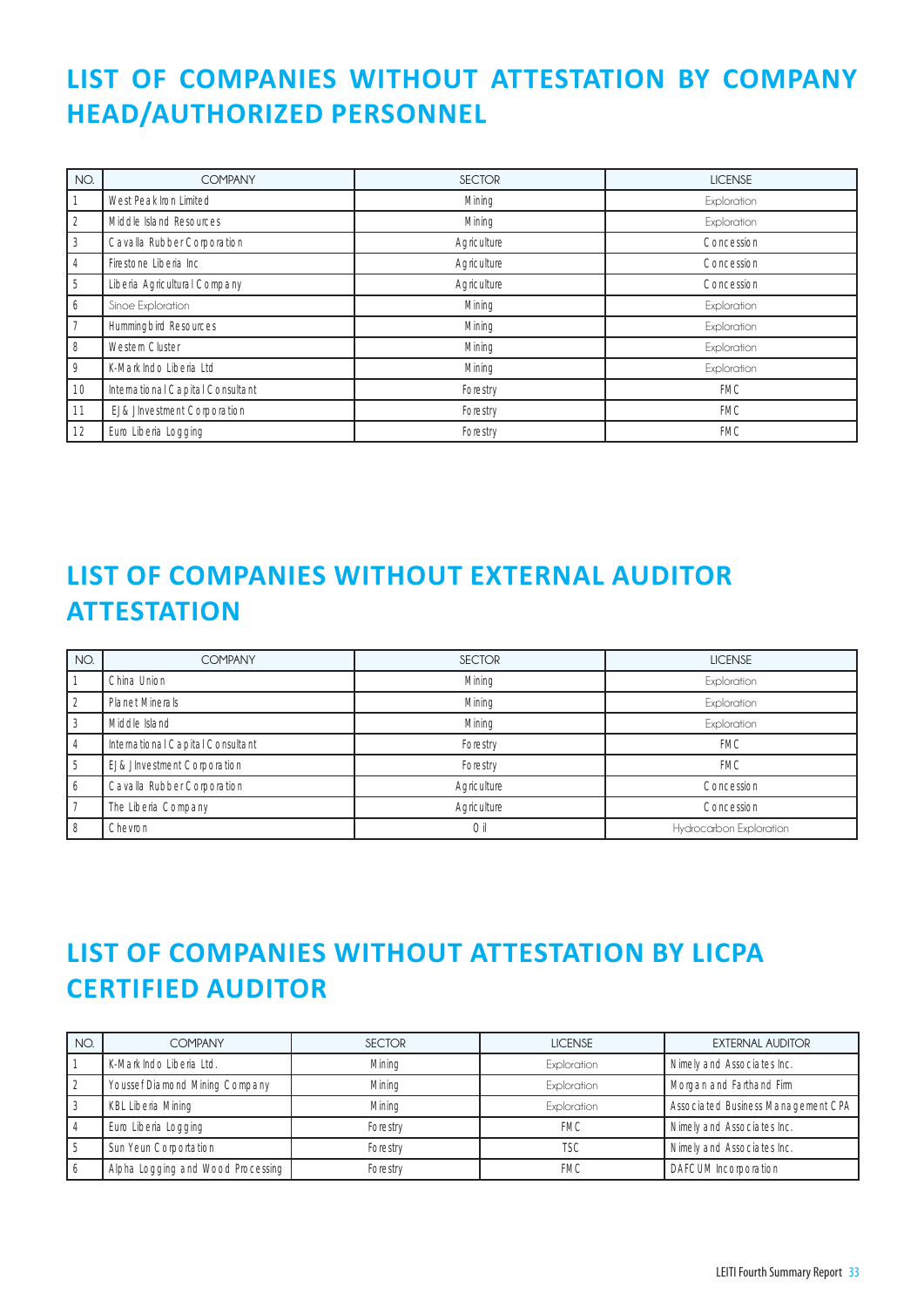## LIST OF GOVERNMENT AGENCIES THAT DID NOT SUBMIT **REPORT**

| NO.      | <b>COVERNMENT OF LIBERIA</b>     |
|----------|----------------------------------|
|          | Ministry of Agriculture          |
| <u>_</u> | Liberia Civil Aviation Authority |